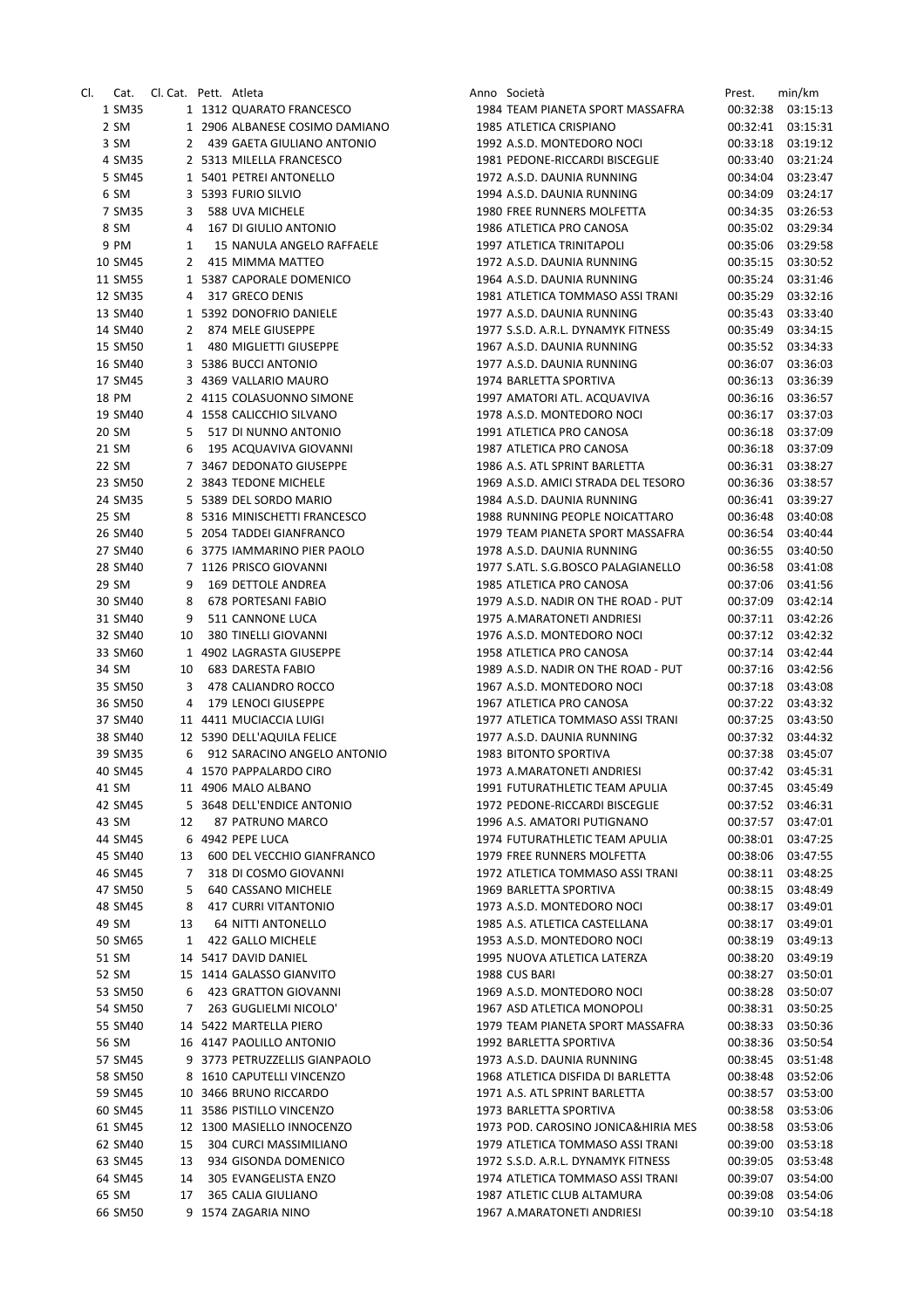| 67 SM    | 18 | 208 CONSERVA GIOELE                 | 1986 G.S.P. III REGIONE AEREA BARI  | 00:39:10 03:54:18 |          |
|----------|----|-------------------------------------|-------------------------------------|-------------------|----------|
| 68 SF45  |    | 15 5233 Di Fazio Michele            | 1974 RunCard                        | 00:39:11          | 03:54:24 |
| 69 SM    |    | 19 1971 CATINIELLO GIOVANNI         | 1994 NUOVA ATLETICA LATERZA         | 00:39:12          | 03:54:30 |
| 70 SM40  |    | 16 4601 CASCAVILLA GIOVANNI         | 1979 A.S.D. ROAD RUNNING MOLFETTA   | 00:39:14          | 03:54:42 |
| 71 SM50  |    | 10 2685 PIAZZOLLA SALVATORE         | 1967 MARGHERITA DI SAVOIA RUNNERS   | 00:39:17          | 03:55:00 |
| 72 SM40  |    | 17 4782 METTA PASQUALE              | 1975 A.S. CULTURALE POD. S. STEFANO | 00:39:24          | 03:55:42 |
| 73 SM35  |    | 7 1944 DE MARINIS MARCO             | 1983 CLUB RUNNER 87 CASTELLANETA    | 00:39:27          | 03:56:00 |
|          |    | 20 3493 GERMINARIO STEFANO          |                                     |                   |          |
| 74 SM    |    |                                     | 1989 POD. CANUSIUM 2004             | 00:39:29          | 03:56:11 |
| 75 SM40  |    | 18 5237 FERRIERO ANDREA             | 1979 LIONS VALLE UFITA              | 00:39:30          | 03:56:17 |
| 76 SM60  | 2  | 429 DIMASTROCHICCO RUGGERO          | 1956 A.S.D. MONTEDORO NOCI          | 00:39:30          | 03:56:17 |
| 77 SM35  |    | 8 3649 CHIAPPERINO LORENZO          | 1981 PEDONE-RICCARDI BISCEGLIE      | 00:39:31          | 03:56:23 |
| 78 SM    |    | 21 5381 VERGURA PAOLO               | 1990 ASD MANFREDONIA CORRE          | 00:39:35          | 03:56:47 |
| 79 SM35  | 9  | 175 DELL'ISOLA ANDREA               | 1980 ATLETICA PRO CANOSA            | 00:39:39          | 03:57:11 |
| 80 SM35  |    | 10 3187 SABATO FABIO                | 1982 S.S.D. A.R.L. DYNAMYK FITNESS  | 00:39:42          | 03:57:29 |
| 81 SM45  |    | 16 1976 DI MAIO PIERANGELO          | 1973 S.ATL. S.G.BOSCO PALAGIANELLO  | 00:39:43          | 03:57:35 |
| 82 SM35  |    | 11 4407 FERRANTE GIAMPIERO          | 1984 ATLETICA TOMMASO ASSI TRANI    | 00:39:44          | 03:57:41 |
| 83 SM40  |    | 19 1296 PASSARELLI FELICE           | 1975 TOP RUNNERS LATERZA            | 00:39:50          | 03:58:17 |
| 84 SM55  | 2  | 872 SERVIDIO FRANCESCO              | 1961 S.S.D. A.R.L. DYNAMYK FITNESS  | 00:39:50          | 03:58:17 |
| 85 SM45  | 17 | 182 ROSSIGNOLI DONATO               | 1974 ATLETICA PRO CANOSA            | 00:39:52          | 03:58:29 |
| 86 SM45  |    | 18 1485 PARADISO MICHELE            | 1974 ATLETICA PRO CANOSA            | 00:39:53          | 03:58:35 |
| 87 AM    |    | 1 5411 FRANCULLI MICHAEL            | 2002 ATLETICA PALAZZO               | 00:39:55          | 03:58:47 |
| 88 SM35  |    | 12 1208 NICOLETTI LEONARDO          | 1981 A.S.D. MARATHON MASSAFRA       | 00:39:55          | 03:58:47 |
| 89 SM45  |    | 19 5328 SANSONETTI VINCENZO         | 1974 GIOIA RUNNING A.S.D.           |                   | 03:59:17 |
|          |    |                                     |                                     | 00:40:00          |          |
| 90 SM35  |    | 13 3713 MANCINO GAETANO             | 1983 A.S. CULTURALE POD. S. STEFANO | 00:40:04          | 03:59:41 |
| 91 SM45  |    | 20 2666 TANTULLI ANTONIO            | 1972 A.S. CULTURALE POD. S. STEFANO | 00:40:08          | 04:00:05 |
| 92 SM55  | 3  | 244 IACOVAZZI FRANCESCO             | 1964 ASD ATLETICA MONOPOLI          | 00:40:11          | 04:00:23 |
| 93 SM45  |    | 21 3971 CARRIERI COSIMO             | 1974 A.S.D. MONTEDORO NOCI          | 00:40:11          | 04:00:23 |
| 94 SM50  |    | 11 5253 DI GIULIO FRANCESCO SAVERIO | 1967 ATLETICA PRO CANOSA            | 00:40:15          | 04:00:47 |
| 95 SM45  |    | 22 3790 GRECO DOMENICO              | 1971 G.S.P. III REGIONE AEREA BARI  | 00:40:16          | 04:00:53 |
| 96 SM40  |    | 20 5343 DAMBRA MICHELANGELO         | 1975 ATHLETIC CLUB TERMOLI ASD      | 00:40:20          | 04:01:17 |
| 97 SF35  | 1  | 341 DE SANCTIS FRANCESCA            | 1982 ATL. CASONE NOCETO             | 00:40:21          | 04:01:23 |
| 98 SM50  |    | 12 1571 PARADISO LORENZO            | 1968 A.MARATONETI ANDRIESI          | 00:40:22          | 04:01:29 |
| 99 SM55  | 4  | 525 BRUNO TRIFONE                   | 1960 DREAM TEAM BARI                | 00:40:22          | 04:01:29 |
| 100 SM40 | 21 | 90 MIRIZZI VINCENZO                 | 1979 A.S. AMATORI PUTIGNANO         | 00:40:23          | 04:01:35 |
| 101 SM55 |    | 5 1073 LUDOVICO GIUSEPPE            | 1963 CLUB RUNNER 87 CASTELLANETA    | 00:40:23          | 04:01:35 |
| 102 SM   |    | 22 3620 BAFUNNO ANTONIO             | 1988 BARLETTA SPORTIVA              | 00:40:23          | 04:01:35 |
| 103 SM   |    | 23 1381 MANCINO ROSARIO             | 1992 A.S. CULTURALE POD. S. STEFANO | 00:40:24          | 04:01:40 |
| 104 SM55 | 6  | 332 INTRONA ATTILIO                 | 1962 ATLETICA TOMMASO ASSI TRANI    | 00:40:27          | 04:01:58 |
| 105 SM60 |    | 3 4761 GRANDE MAURO                 | 1957 PEDONE-RICCARDI BISCEGLIE      | 00:40:31          | 04:02:22 |
| 106 SM50 | 13 | 330 FERRANTE NICOLA                 | 1967 ATLETICA TOMMASO ASSI TRANI    | 00:40:32          | 04:02:28 |
|          |    |                                     |                                     |                   |          |
| 107 SM35 |    | 14 2624 SICOLO FRANCESCO            | 1982 FREE RUNNERS MOLFETTA          | 00:40:33          | 04:02:34 |
| 108 SM50 |    | 14 5398 MANCINO ANTONIO PIO         | 1969 A.S.D. DAUNIA RUNNING          | 00:40:36          | 04:02:52 |
| 109 SF40 | 1  | 10 MONFREDA DAMIANA                 | 1978 AMATORI ATL. ACQUAVIVA         | 00:40:37          | 04:02:58 |
| 110 SM55 | 7  | 261 ALTAMURA ANTONIO                | 1961 ASD ATLETICA MONOPOLI          | 00:40:37          | 04:02:58 |
| 111 SM35 | 15 | 749 BIGI ANTONIO                    | 1983 HAPPY RUNNERS ALTAMURA         | 00:40:38          | 04:03:04 |
| 112 SM   |    | 24 5368 DE PASQUALE ANGELO          | 1995 ATL. SAN NICANDRO GARGANICO    | 00:40:41          | 04:03:22 |
| 113 SM35 |    | 16 4878 DAMATO SAVINO               | 1980 ALL TRI SPORTS A.S.D.          | 00:40:43          | 04:03:34 |
| 114 SM40 |    | 22 1199 MELE SALVATORE              | 1978 RUNNERS GINOSA                 | 00:40:46          | 04:03:52 |
| 115 SM45 |    | 23 3131 CIRASOLA CARLO              | 1974 ATL. AMATORI IRSINESE          | 00:40:47          | 04:03:58 |
| 116 SM40 |    | 23 3171 AURICCHIO MICHELANGELO      | 1977 FREE RUNNERS MOLFETTA          | 00:40:49          | 04:04:10 |
| 117 SM35 | 17 | 204 DI NUNNO CELESTINO              | 1980 ATLETICA PRO CANOSA            | 00:40:53          | 04:04:34 |
| 118 SM40 | 24 | 384 MASELLI GIULIO                  | 1977 A.S.D. MONTEDORO NOCI          | 00:41:03          | 04:05:34 |
| 119 SM40 |    | 25 4198 CAMPANELLI ANTONIO          | 1977 FRONTRUNNERS                   | 00:41:04          | 04:05:40 |
| 120 SM   |    | 25 2647 LOFANO GIUSEPPE             | 1992 A.S.D. NADIR ON THE ROAD - PUT | 00:41:09          | 04:06:10 |
| 121 PF   |    | 1 5238 PARISI MIRIANA               | 1998 AMATORI ATL. ACQUAVIVA         | 00:41:10          | 04:06:16 |
| 122 SM55 |    | 8 5341 SARDARO EMANUELE             | 1962 G.S. AVIS BARLETTA A.S.D.      | 00:41:13          | 04:06:34 |
| 123 SM45 |    | 24 5268 CORCELLA PIETRO             | 1973 A.S. ATL SPRINT BARLETTA       | 00:41:14          | 04:06:40 |
|          |    |                                     |                                     |                   |          |
| 124 SM40 |    | 26 4282 MASI GIANMATTEO             | 1977 GIOIA RUNNING A.S.D.           | 00:41:17          | 04:06:58 |
| 125 SM45 |    | 25 5366 D'AMBROSIO CARLO            | 1971 ATL. SAN NICANDRO GARGANICO    | 00:41:19          | 04:07:10 |
| 126 SM   |    | 26 4099 MINARDI MICHELE             | 1987 S.ATL. S.G.BOSCO PALAGIANELLO  | 00:41:20          | 04:07:15 |
| 127 SM40 |    | 27 4120 LOPRIENO FRANCESCO          | 1977 FIAMMA OLIMPIA PALO            | 00:41:21          | 04:07:21 |
| 128 SF40 |    | 2 1523 TROPIANO DANIELA             | 1977 ASD ATLETICA MONOPOLI          | 00:41:21          | 04:07:21 |
| 129 SM55 | 9  | 815 GAZZILLI CARLO                  | 1964 GIOIA RUNNING A.S.D.           | 00:41:27          | 04:07:57 |
| 130 SM40 | 28 | 856 VACCA ANTONIO                   | 1977 S.S.D. A.R.L. DYNAMYK FITNESS  | 00:41:29          | 04:08:09 |
| 131 SM60 | 4  | 863 TRIGGIANI MATTEO                | 1956 S.S.D. A.R.L. DYNAMYK FITNESS  | 00:41:30          | 04:08:15 |
| 132 SM50 | 15 | 93 LATERZA GIOVANNI                 | 1966 A.S. AMATORI PUTIGNANO         | 00:41:31          | 04:08:21 |
| 133 SM55 |    | 10 1306 CAPUTO DAVIDE               | 1963 POD. CAROSINO JONICA&HIRIA MES | 00:41:35          | 04:08:45 |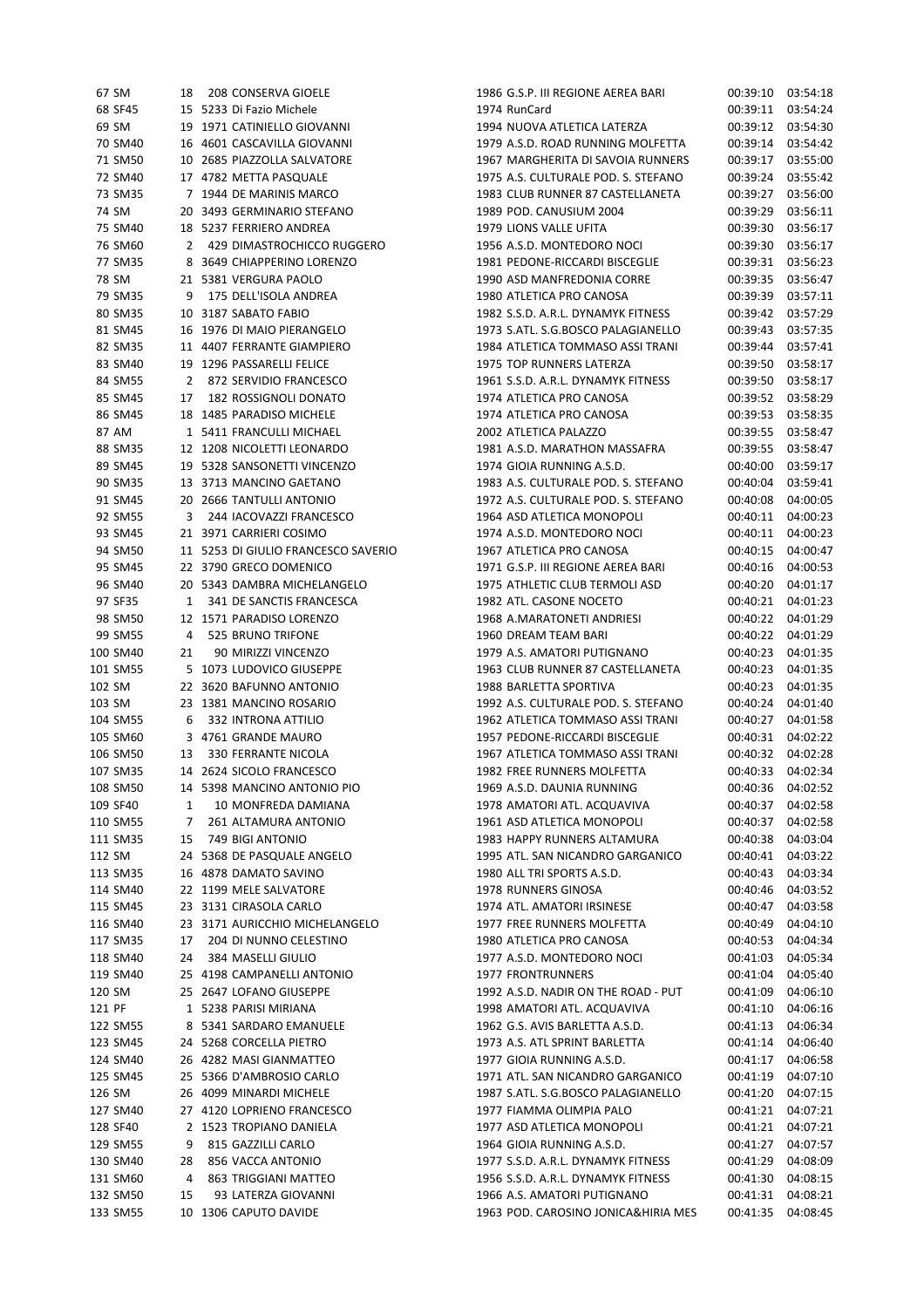| 134 SM45 | 26 | 350 LOSURDO GIUSEPPE                | 1974 ATLETIC CLUB ALTAMURA          | 00:41:37 | 04:08:57 |
|----------|----|-------------------------------------|-------------------------------------|----------|----------|
| 135 SM45 |    | 27 2668 ZIRO SALVATORE              | 1970 A.S. CULTURALE POD. S. STEFANO | 00:41:40 | 04:09:15 |
| 136 SM55 | 11 | 379 DE LUCA VITO                    | 1963 A.S.D. MONTEDORO NOCI          | 00:41:42 | 04:09:27 |
| 137 SM45 | 28 | 824 PUGLIESE ALESSANDRO             | 1974 GIOIA RUNNING A.S.D.           | 00:41:42 | 04:09:27 |
| 138 SM35 |    | 18 2583 SANTORO DOMENICO            | 1983 A.MARATONETI ANDRIESI          | 00:41:43 | 04:09:33 |
| 139 SM45 | 29 | 443 MELE ANTONIO                    | 1974 A.S.D. MONTEDORO NOCI          | 00:41:43 | 04:09:33 |
| 140 SM45 |    | 30 2739 DE MARINIS ERASMO FRANCESCO | 1974 RunCard                        | 00:41:45 | 04:09:45 |
| 141 SM50 | 16 | 457 DE FLORIO FRANCESCO             | 1968 A.S.D. MONTEDORO NOCI          | 00:41:46 | 04:09:51 |
|          |    | 12 1203 TORTORELLA PIETRO           | 1962 RUNNERS GINOSA                 |          |          |
| 142 SM55 |    |                                     |                                     | 00:41:49 | 04:10:09 |
| 143 SM50 |    | 17 2718 CARDILLO GIUSEPPE           | 1968 ATLETICA PALAZZO               | 00:41:49 | 04:10:09 |
| 144 SM55 | 13 | 507 TORTORA FRANCESCO               | 1962 A.MARATONETI ANDRIESI          | 00:41:51 | 04:10:21 |
| 145 SM40 | 29 | 361 DAMBROSIO DONATO                | 1978 ATLETIC CLUB ALTAMURA          | 00:41:52 | 04:10:27 |
| 146 SM55 | 14 | 2040 CAMPO ANGELO                   | 1964 POD. CAROSINO JONICA&HIRIA MES | 00:41:53 | 04:10:33 |
| 147 SM40 | 30 | 170 SANTANGELO GIANCARLO            | 1977 ATLETICA PRO CANOSA            | 00:41:54 | 04:10:39 |
| 148 SM55 | 15 | 1058 COLELLA GIUSEPPE               | 1962 CLUB RUNNER 87 CASTELLANETA    | 00:41:55 | 04:10:45 |
| 149 SM50 | 18 | 888 MORETTI FILOMENO                | 1966 BITONTO SPORTIVA               | 00:41:57 | 04:10:57 |
| 150 SM50 | 19 | 500 MIRACAPILLO SALVATORE ANTONIO   | 1967 A.MARATONETI ANDRIESI          | 00:41:58 | 04:11:03 |
| 151 SM65 |    | 2 5357 VASCIMINNO MARIO             | 1953 A.DOPOLAVORO FERROVIARIO FG    | 00:41:59 | 04:11:09 |
| 152 SF35 | 2  | 566 FILANNINO RAFFAELLA             | 1980 ATLETICA DISFIDA DI BARLETTA   | 00:41:59 | 04:11:09 |
| 153 SM45 | 31 | 334 RUFFO GIOVANNI                  | 1970 ATLETICA TOMMASO ASSI TRANI    | 00:42:00 | 04:11:15 |
| 154 SM50 |    | 20 3480 CASAFINA GENNARO            | 1969 A.MARATONETI ANDRIESI          | 00:42:00 | 04:11:15 |
| 155 SM50 |    | 21 1660 CASCELLA VINCENZO           | 1969 BARLETTA SPORTIVA              | 00:42:00 | 04:11:15 |
| 156 SM40 |    | 31 1060 COLANGELO GIAMBATTISTA      | 1976 CLUB RUNNER 87 CASTELLANETA    | 00:42:01 | 04:11:21 |
| 157 SM55 | 16 | 186 MAROCCIA LUIGI                  | 1963 ATLETICA PRO CANOSA            | 00:42:02 | 04:11:27 |
| 158 SM50 |    | 22 1030 METTA LEONARDO              | 1966 A.S. CULTURALE POD. S. STEFANO | 00:42:03 | 04:11:33 |
| 159 SM60 |    | 337 PALUMBO VINCENZO                | 1959 ATLETICA TOMMASO ASSI TRANI    | 00:42:04 | 04:11:39 |
|          | 5  |                                     |                                     |          |          |
| 160 SM45 | 32 | 598 MARRANO MICHELE                 | 1973 FREE RUNNERS MOLFETTA          | 00:42:04 | 04:11:39 |
| 161 SM50 | 23 | 611 GADALETA COSMO                  | 1968 FREE RUNNERS MOLFETTA          | 00:42:04 | 04:11:39 |
| 162 SM35 |    | 19 3363 CIACCIA ALESSANDRO          | 1982 TARANTO SPORTIVA               | 00:42:08 | 04:12:03 |
| 163 SF35 |    | 3 5402 QUATTROCCHI SONIA            | 1982 A.S.D. DAUNIA RUNNING          | 00:42:10 | 04:12:15 |
| 164 SM35 |    | 20 4052 MASTRULLI FRANCESCO         | 1982 ATLETICA TOMMASO ASSI TRANI    | 00:42:12 | 04:12:27 |
| 165 SM50 | 24 | 352 LOGRANO GIUSEPPE MARIA ANTON    | 1966 ATLETIC CLUB ALTAMURA          | 00:42:12 | 04:12:27 |
| 166 SM55 |    | 17 3735 GASBARRO MARIO              | 1963 I PODISTI DI CAPITANATA        | 00:42:16 | 04:12:50 |
| 167 SM45 |    | 33 2697 COSTANTE FRANCO             | 1971 RUNNING CLUB TORREMAGGIORE     | 00:42:17 | 04:12:56 |
| 168 SM45 |    | 34 2745 TRAGNI MARIO                | 1970 HAPPY RUNNERS ALTAMURA         | 00:42:17 | 04:12:56 |
| 169 SM55 | 18 | 254 GALLIZIA ENZO                   | 1961 ASD ATLETICA MONOPOLI          | 00:42:17 | 04:12:56 |
| 170 SM55 | 19 | 181 GROSSI NICOLA                   | 1964 ATLETICA PRO CANOSA            | 00:42:20 | 04:13:14 |
| 171 SM45 | 35 | 679 DELFINE ROBERTO                 | 1973 A.S.D. NADIR ON THE ROAD - PUT | 00:42:21 | 04:13:20 |
| 172 SM35 |    | 21 1694 TINELLI MARIANO             | 1984 A.S.D. NADIR ON THE ROAD - PUT | 00:42:21 | 04:13:20 |
| 173 SM50 | 25 | 767 RIZZOTTI MICHELE                | 1968 HAPPY RUNNERS ALTAMURA         | 00:42:22 | 04:13:26 |
| 174 SM35 |    | 22 4361 MERENDA GIOVANNI            | 1981 STRARUNNERS BARI               | 00:42:22 | 04:13:26 |
| 175 SM50 | 26 | 412 FERRARA ANTONIO                 | 1966 A.S.D. MONTEDORO NOCI          | 00:42:22 | 04:13:26 |
| 176 SM40 |    | 32 2619 IURINO PASQUALE             | 1978 ATLETICA DISFIDA DI BARLETTA   | 00:42:23 | 04:13:32 |
| 177 SF40 | 3  | 862 BRUDAGLIO MARILENA              | 1976 ATLETICA TOMMASO ASSI TRANI    | 00:42:24 | 04:13:38 |
| 178 SM35 | 23 | 336 MANNATRIZIO CLAUDIO             | 1982 ATLETICA TOMMASO ASSI TRANI    | 00:42:26 | 04:13:50 |
| 179 SM35 | 24 | 393 D'ANDRIA FRANCESCO              | 1981 A.S.D. MONTEDORO NOCI          | 00:42:26 | 04:13:50 |
| 180 SM45 |    | 36 2733 IANTORNI SALVATORE          | 1974 IKKOS ATLETI TARANTO A.S.D.    | 00:42:27 | 04:13:56 |
| 181 SM40 |    | 33 4166 DE SALVIA ALESSANDRO        | 1976 BITONTO SPORTIVA               | 00:42:30 | 04:14:14 |
|          |    | 37 5391 DI MOLA MICHELE             |                                     |          |          |
| 182 SM45 |    |                                     | 1974 A.S.D. DAUNIA RUNNING          | 00:42:34 | 04:14:38 |
| 183 SM40 | 34 | 172 SORRENTI ALESSANDRO             | 1978 ATLETICA PRO CANOSA            | 00:42:34 | 04:14:38 |
| 184 SM35 |    | 25 4029 DI MAGGIO GIANPIERO ANTONIO | 1981 STRARUNNERS BARI               | 00:42:35 | 04:14:44 |
| 185 SM50 | 27 | 509 D'AMBROSIO ANTONIO              | 1968 A.MARATONETI ANDRIESI          | 00:42:40 | 04:15:14 |
| 186 SM45 |    | 38 3744 MOFFA NAZARIO               | 1972 ATL. SAN NICANDRO GARGANICO    | 00:42:41 | 04:15:20 |
| 187 SM35 | 26 | 609 LORUSSO GIOVANNI                | 1984 FREE RUNNERS MOLFETTA          | 00:42:47 | 04:15:56 |
| 188 SM50 | 28 | 327 VENTURA PASQUALE                | 1968 ATLETICA TOMMASO ASSI TRANI    | 00:42:50 | 04:16:14 |
| 189 SM40 | 35 | <b>659 RONCONI UMBERTO</b>          | 1975 A.S.D. NADIR ON THE ROAD - PUT | 00:42:50 | 04:16:14 |
| 190 SM35 | 27 | 700 ELBA FILIPPO                    | 1980 A.S.D. NADIR ON THE ROAD - PUT | 00:42:50 | 04:16:14 |
| 191 SM   |    | 27 5294 LAMPARELLI LUCA             | 1986 FREE RUNNERS MOLFETTA          | 00:42:51 | 04:16:20 |
| 192 SM35 |    | 28 4048 ABBATANTUONO GAETANO        | 1980 ASD ATLETICA MONOPOLI          | 00:42:53 | 04:16:32 |
| 193 SM50 |    | 29 3774 BONASSISA SAVERIO ANTONIO   | 1969 A.S.D. DAUNIA RUNNING          | 00:42:53 | 04:16:32 |
| 194 SM50 |    | 30 1025 CARRER LIVIO                | 1968 ATLETICA TRINITAPOLI           | 00:42:55 | 04:16:44 |
| 195 SM40 | 36 | 198 PACIOLLA MARIO                  | 1978 ATLETICA PRO CANOSA            | 00:42:55 | 04:16:44 |
| 196 SM50 | 31 | 116 DEROBERTIS GIOVANNI             | 1968 A.S. AMATORI PUTIGNANO         | 00:42:57 | 04:16:56 |
| 197 SM45 | 39 | 110 SPORTELLI ANGELO                | 1971 A.S. AMATORI PUTIGNANO         | 00:43:00 | 04:17:14 |
| 198 SM   |    | 28 4726 RIEFOLO ANDREA              | 1990 ATLETICA TOMMASO ASSI TRANI    | 00:43:02 | 04:17:26 |
| 199 SM55 | 20 | 504 QUACQUARELLI VINCENZO           | 1963 A.MARATONETI ANDRIESI          | 00:43:02 | 04:17:26 |
| 200 SM50 |    | 32 5396 LONGO FRANCESCO             | 1965 A.S.D. DAUNIA RUNNING          | 00:43:03 | 04:17:32 |
|          |    |                                     |                                     |          |          |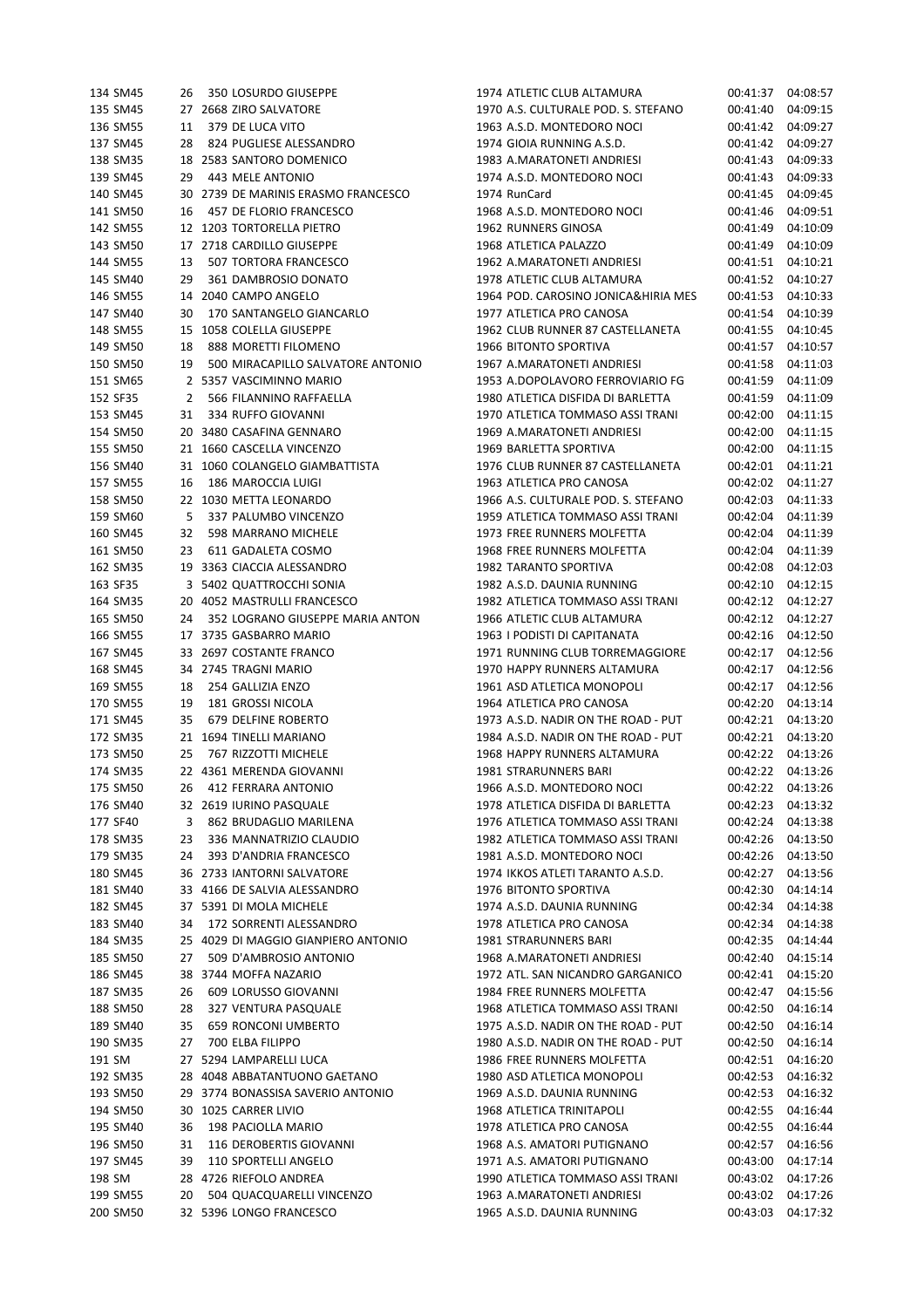| 201 SM40 |                 | 37 3768 DI BITONTO SAVINO             |
|----------|-----------------|---------------------------------------|
| 202 SM35 |                 | 29 194 D'AMICO GIUSEPPE               |
| 203 SM40 |                 | 38 5423 LOCRITANI LUIGI               |
| 204 SM40 | 39              | 2682 TATULLO ALESSANDRO               |
| 205 SM35 |                 | 30 3436 OCCHINEGRO MARIO              |
|          |                 | 1 108 LAVARRA MARA                    |
| 206 SF45 |                 |                                       |
| 207 SM60 | $6\overline{6}$ | 2613 STUFANO GIANPIERO                |
| 208 SM55 |                 | 21 716 DAPRILE VITO MAURO             |
| 209 SM40 |                 | 40 1607 TEOFILO GIUSEPPE              |
| 210 SM60 |                 | 7 5361 MORCONE LEONARDO               |
| 211 SM35 |                 | 31 5371 LUCIANO RAFFAELE              |
|          |                 |                                       |
| 212 SM40 |                 | 41 5096 SANTAMARIA ANTONIO            |
| 213 SM45 |                 | 40 680 VINELLA PIETRO                 |
| 214 SM45 | 41              | 3539 SCHINO LUIGI                     |
| 215 SM45 | 42              | 2114 PESCHECHERA NICOLA               |
| 216 SM60 |                 | 8 518 PAULICELLI VINCENZO             |
|          |                 | 217 SM50 33 1281 CANCELLIERI ANTONINO |
|          |                 |                                       |
| 218 SM35 | 32              | 5354 MORRA ANTONIO                    |
| 219 SM45 |                 | 43 648 LIPPOLIS VINCENZO              |
| 220 SM40 | 42              | 5241 CASSANO GIANLUCA                 |
| 221 SM45 |                 | 44 786 DI RELLA GRAZIANO              |
| 222 SF   |                 | 1 391 RITI FRANCESCA                  |
| 223 SM60 | 9               | 2549 BALDASSARRE FRANCESCO            |
|          |                 |                                       |
| 224 SM50 |                 | 34 1800 VALENTINO VINCENZO            |
| 225 SM50 | 35              | 289 DE GREGORIO LUIGI                 |
| 226 SM50 | 36              | 109 DALENA DOMENICO                   |
| 227 SM55 |                 | 22 1202 TOCCI FRANCESCO               |
| 228 SM45 |                 | 45 668 LOSAVIO NICOLA                 |
|          |                 | 23 1026 MANCANO CESARE                |
| 229 SM55 |                 |                                       |
| 230 SM   |                 | 29 462 PASSARO TOMMASO                |
| 231 SM40 | 43              | 2582 LOSITO PAOLO                     |
| 232 SM50 |                 | 37 5404 VERNACI FRANCESCO             |
| 233 SM55 |                 | 24 4272 GRIESI FRANCESCO              |
| 234 SM40 |                 | 44 3117 ANTONANTE NICOLA              |
| 235 SM45 |                 | 46 4262 BOTTALICO PIERGIORGIO         |
| 236 SM35 | 33              | 3630 SANTO GIUSEPPE                   |
|          | 47              | 5295 DE GENNARO MICHELE               |
| 237 SM45 |                 |                                       |
| 238 SF40 |                 | 4 667 DONGHIA ORNELLA                 |
| 239 SM55 |                 | 25 1801 RICCO NICOLO                  |
|          |                 | 240 SM40 45 2036 RISO ALESSANDRO      |
| 241 SM   |                 | 30 606 DE ROBERTIS DANILO             |
| 242 SM50 |                 | 38 1417 CARAVELLA TOMMASO             |
| 243 SM45 |                 | 48 3503 FABIANO GIANFRANCO            |
| 244 SM60 |                 | 10 47 CAZZOLLA PAOLO                  |
|          |                 | 46 1799 TROYSI FRANCESCO              |
| 245 SM40 |                 |                                       |
| 246 SM40 |                 | 47 4573 CAIATI NICOLA                 |
| 247 SM50 |                 | 39 196 MANZI COSIMO                   |
| 248 SM55 | 26              | 2551 PASTORE GIUSEPPE                 |
| 249 SM45 |                 | 49 274 CISTULLI GIACOMO               |
| 250 SM45 |                 | 50 5280 CANNONE NICOLA                |
| 251 SM35 |                 | 34 176 DELL'ISOLA GIANCARLO           |
| 252 SM50 |                 | 5240 AMORUSO NICOLA                   |
|          | 40              |                                       |
| 253 SM40 | 48              | 1531 SCOMMEGNA SALVATORE              |
| 254 SM45 | 51              | 290 BOTTA DOMENICO                    |
| 255 SF40 |                 | 5 5325 PISCOPO LUANA CHIARA           |
| 256 SM60 |                 | 11 450 FUSILLO ANTONIO                |
| 257 SM45 |                 | 52 5235 QUAGLIARELLA Nicola           |
| 258 SM60 |                 | 12 4741 D'APRILE GIOVANNI             |
| 259 SM40 | 49              | 5419 CORATELLA MARCO                  |
|          |                 | 50 303 MARINARO DOMENICO              |
| 260 SM40 |                 |                                       |
| 261 SM40 |                 | 51 1534 VALENTE ALESSANDRO            |
| 262 SM50 |                 | 41 1029 LAROVERE GIANFRANCO           |
| 263 SM50 | 42              | 86 LIPPOLIS GIAMMICHELE               |
| 264 SM45 |                 | 53 4397 PERRONE LUIGI                 |
| 265 SM55 |                 | 27 1057 CARRIERO CARMELO              |
| 266 SM50 |                 | 43 3561 DAGOSTINO LUIGI               |
|          |                 |                                       |
| 267 SM40 |                 | 52 649 CACCIAPAGLIA ANGELO            |

| 201 SM40             |    | 37 3768 DI BITONTO SAVINO                               | 1975 ATLETICA TRINITAPOLI                                         | 00:43:05 | 04:17:44 |
|----------------------|----|---------------------------------------------------------|-------------------------------------------------------------------|----------|----------|
| 202 SM35             |    | 29 194 D'AMICO GIUSEPPE                                 | 1983 ATLETICA PRO CANOSA                                          | 00:43:08 | 04:18:02 |
| 203 SM40             |    | 38 5423 LOCRITANI LUIGI                                 | 1975 IKKOS ATLETI TARANTO A.S.D.                                  | 00:43:08 | 04:18:02 |
| 204 SM40             |    | 39 2682 TATULLO ALESSANDRO                              | 1977 MARGHERITA DI SAVOIA RUNNERS                                 | 00:43:11 | 04:18:20 |
| 205 SM35             |    | 30 3436 OCCHINEGRO MARIO                                | 1980 S.ATL. S.G.BOSCO PALAGIANELLO                                | 00:43:11 | 04:18:20 |
| 206 SF45             | 1  | 108 LAVARRA MARA                                        | 1972 A.S. AMATORI PUTIGNANO                                       | 00:43:12 | 04:18:25 |
| 207 SM60             |    | 6 2613 STUFANO GIANPIERO                                | 1959 ATLETICA DISFIDA DI BARLETTA                                 | 00:43:17 | 04:18:55 |
| 208 SM55             | 21 | 716 DAPRILE VITO MAURO                                  | 1964 A.S.D. NADIR ON THE ROAD - PUT                               | 00:43:20 | 04:19:13 |
| 209 SM40             |    | 40 1607 TEOFILO GIUSEPPE                                | 1976 A.S.D. ATLETICA POLIGNANO                                    | 00:43:20 | 04:19:13 |
| 210 SM60             |    | 7 5361 MORCONE LEONARDO                                 | 1959 I PODISTI DI CAPITANATA                                      | 00:43:24 | 04:19:37 |
| 211 SM35             |    | 31 5371 LUCIANO RAFFAELE                                | 1983 RUNNING CLUB TORREMAGGIORE                                   | 00:43:25 | 04:19:43 |
| 212 SM40             |    | 41 5096 SANTAMARIA ANTONIO                              | 1976 RUNNING CLUB TORREMAGGIORE                                   | 00:43:26 | 04:19:49 |
| 213 SM45             |    | 40 680 VINELLA PIETRO                                   | 1970 A.S.D. NADIR ON THE ROAD - PUT                               | 00:43:29 | 04:20:07 |
| 214 SM45             |    | 41 3539 SCHINO LUIGI                                    | 1974 FREE RUNNERS MOLFETTA                                        | 00:43:32 | 04:20:25 |
| 215 SM45             |    | 42 2114 PESCHECHERA NICOLA                              | 1971 A.S. ATL SPRINT BARLETTA                                     | 00:43:33 | 04:20:31 |
| 216 SM60             | 8  | 518 PAULICELLI VINCENZO                                 | 1956 ATLETICA PRO CANOSA                                          | 00:43:34 | 04:20:37 |
| 217 SM50             |    | 33 1281 CANCELLIERI ANTONINO                            | 1969 TARANTO SPORTIVA                                             | 00:43:36 | 04:20:49 |
| 218 SM35             |    | 32 5354 MORRA ANTONIO                                   | 1984 A.S. CULTURALE POD. S. STEFANO                               | 00:43:41 | 04:21:19 |
| 219 SM45             |    | 43 648 LIPPOLIS VINCENZO                                | 1974 A.S.D. NADIR ON THE ROAD - PUT                               | 00:43:42 | 04:21:25 |
| 220 SM40             |    | 42 5241 CASSANO GIANLUCA                                | 1977 A.S.D. AMICI STRADA DEL TESORO                               | 00:43:44 | 04:21:37 |
| 221 SM45             | 44 | 786 DI RELLA GRAZIANO                                   | 1972 DREAM TEAM BARI                                              | 00:43:46 | 04:21:49 |
| 222 SF               | 1  | 391 RITI FRANCESCA                                      | 1988 A.S.D. MONTEDORO NOCI                                        | 00:43:46 | 04:21:49 |
| 223 SM60             |    | 9 2549 BALDASSARRE FRANCESCO                            | 1957 ATLETICA PRO CANOSA                                          | 00:43:47 | 04:21:55 |
| 224 SM50             |    | 34 1800 VALENTINO VINCENZO                              | 1969 BITONTO SPORTIVA                                             | 00:43:47 | 04:21:55 |
| 225 SM50             | 35 | 289 DE GREGORIO LUIGI                                   | 1965 ATLETICA TOMMASO ASSI TRANI                                  | 00:43:48 | 04:22:01 |
| 226 SM50             | 36 | 109 DALENA DOMENICO                                     | 1967 A.S. AMATORI PUTIGNANO                                       | 00:43:48 | 04:22:01 |
| 227 SM55             |    | 22 1202 TOCCI FRANCESCO                                 | 1960 RUNNERS GINOSA                                               | 00:43:50 | 04:22:13 |
| 228 SM45             | 45 | 668 LOSAVIO NICOLA                                      | 1972 A.S.D. NADIR ON THE ROAD - PUT                               | 00:43:53 | 04:22:31 |
| 229 SM55             |    | 23 1026 MANCANO CESARE                                  | 1962 ATLETICA TRINITAPOLI                                         | 00:43:54 | 04:22:37 |
| 230 SM               | 29 | 462 PASSARO TOMMASO                                     | 1989 A.S.D. MONTEDORO NOCI                                        | 00:43:56 | 04:22:49 |
| 231 SM40             |    | 43 2582 LOSITO PAOLO                                    | 1976 A.MARATONETI ANDRIESI                                        | 00:43:58 | 04:23:01 |
| 232 SM50             |    | 37 5404 VERNACI FRANCESCO                               | 1967 A.S.D. DAUNIA RUNNING                                        | 00:43:59 | 04:23:07 |
|                      |    | 24 4272 GRIESI FRANCESCO                                | 1961 ATLETICA PALAZZO                                             |          | 04:23:07 |
| 233 SM55<br>234 SM40 |    | 44 3117 ANTONANTE NICOLA                                | 1976 IKKOS ATLETI TARANTO A.S.D.                                  | 00:43:59 |          |
| 235 SM45             |    |                                                         | 1974 ASD MANFREDONIA CORRE                                        | 00:43:59 | 04:23:07 |
| 236 SM35             |    | 46 4262 BOTTALICO PIERGIORGIO<br>33 3630 SANTO GIUSEPPE |                                                                   | 00:44:00 | 04:23:13 |
|                      |    |                                                         | 1980 BARLETTA SPORTIVA                                            | 00:44:00 | 04:23:13 |
| 237 SM45             |    | 47 5295 DE GENNARO MICHELE                              | 1970 FREE RUNNERS MOLFETTA<br>1976 A.S.D. NADIR ON THE ROAD - PUT | 00:44:01 | 04:23:19 |
| 238 SF40<br>239 SM55 | 4  | 667 DONGHIA ORNELLA                                     |                                                                   | 00:44:01 | 04:23:19 |
|                      |    | 25 1801 RICCO NICOLO                                    | 1961 ASD ATLETICA MONOPOLI                                        | 00:44:02 | 04:23:25 |
| 240 SM40             |    | 45 2036 RISO ALESSANDRO                                 | 1978 TARANTO SPORTIVA                                             | 00:44:02 | 04:23:25 |
| 241 SM               | 30 | 606 DE ROBERTIS DANILO                                  | 1995 FREE RUNNERS MOLFETTA                                        | 00:44:03 | 04:23:31 |
| 242 SM50             |    | 38 1417 CARAVELLA TOMMASO                               | 1968 ASD ATHLETIC ACADEMY BARI                                    | 00:44:04 | 04:23:37 |
| 243 SM45             |    | 48 3503 FABIANO GIANFRANCO                              | 1973 A.S. TRANI MARATHON                                          | 00:44:08 | 04:24:00 |
| 244 SM60             | 10 | 47 CAZZOLLA PAOLO                                       | 1957 A.S. ATLETICA CASTELLANA                                     | 00:44:09 | 04:24:06 |
| 245 SM40             |    | 46 1799 TROYSI FRANCESCO                                | 1976 BITONTO SPORTIVA                                             | 00:44:11 | 04:24:18 |
| 246 SM40             |    | 47 4573 CAIATI NICOLA                                   | 1977 BITONTO SPORTIVA                                             | 00:44:12 | 04:24:24 |
| 247 SM50             | 39 | 196 MANZI COSIMO                                        | 1968 ATLETICA PRO CANOSA                                          | 00:44:13 | 04:24:30 |
| 248 SM55             |    | 26 2551 PASTORE GIUSEPPE                                | 1960 ATLETICA PRO CANOSA                                          | 00:44:14 | 04:24:36 |
| 249 SM45             | 49 | 274 CISTULLI GIACOMO                                    | 1974 ASD ATLETICA MONOPOLI                                        | 00:44:14 | 04:24:36 |
| 250 SM45             |    | 50 5280 CANNONE NICOLA                                  | 1970 A.MARATONETI ANDRIESI                                        | 00:44:16 | 04:24:48 |
| 251 SM35             | 34 | 176 DELL'ISOLA GIANCARLO                                | 1982 ATLETICA PRO CANOSA                                          | 00:44:17 | 04:24:54 |
| 252 SM50             |    | 40 5240 AMORUSO NICOLA                                  | 1965 A.S.D. AMICI STRADA DEL TESORO                               | 00:44:18 | 04:25:00 |
| 253 SM40             |    | 48 1531 SCOMMEGNA SALVATORE                             | 1977 ATLETICA TOMMASO ASSI TRANI                                  | 00:44:18 | 04:25:00 |
| 254 SM45             | 51 | 290 BOTTA DOMENICO                                      | 1971 ATLETICA TOMMASO ASSI TRANI                                  | 00:44:19 | 04:25:06 |
| 255 SF40             |    | 5 5325 PISCOPO LUANA CHIARA                             | 1979 DREAM TEAM BARI                                              | 00:44:20 | 04:25:12 |
| 256 SM60             | 11 | 450 FUSILLO ANTONIO                                     | 1959 A.S.D. MONTEDORO NOCI                                        | 00:44:22 | 04:25:24 |
| 257 SM45             |    | 52 5235 QUAGLIARELLA Nicola                             | 1970 RunCard                                                      | 00:44:23 | 04:25:30 |
| 258 SM60             |    | 12 4741 D'APRILE GIOVANNI                               | 1959 ATLETIC CLUB ALTAMURA                                        | 00:44:24 | 04:25:36 |
| 259 SM40             |    | 49 5419 CORATELLA MARCO                                 | 1978 A.S.D. MARATHON MASSAFRA                                     | 00:44:27 | 04:25:54 |
| 260 SM40             | 50 | 303 MARINARO DOMENICO                                   | 1979 ATLETICA TOMMASO ASSI TRANI                                  | 00:44:29 | 04:26:06 |
| 261 SM40             |    | 51 1534 VALENTE ALESSANDRO                              | 1976 ATLETICA TOMMASO ASSI TRANI                                  | 00:44:31 | 04:26:18 |
| 262 SM50             |    | 41 1029 LAROVERE GIANFRANCO                             | 1968 ATLETICA TRINITAPOLI                                         | 00:44:31 | 04:26:18 |
| 263 SM50             | 42 | <b>86 LIPPOLIS GIAMMICHELE</b>                          | 1966 A.S. AMATORI PUTIGNANO                                       | 00:44:32 | 04:26:24 |
| 264 SM45             |    | 53 4397 PERRONE LUIGI                                   | 1972 G.S.D. ATLETICA AMATORI CORATO                               | 00:44:33 | 04:26:30 |
| 265 SM55             |    | 27 1057 CARRIERO CARMELO                                | 1962 CLUB RUNNER 87 CASTELLANETA                                  | 00:44:33 | 04:26:30 |
| 266 SM50             |    | 43 3561 DAGOSTINO LUIGI                                 | 1968 BARLETTA SPORTIVA                                            | 00:44:33 | 04:26:30 |
| 267 SM40             | 52 | 649 CACCIAPAGLIA ANGELO                                 | 1979 A.S.D. NADIR ON THE ROAD - PUT                               | 00:44:35 | 04:26:42 |
|                      |    |                                                         |                                                                   |          |          |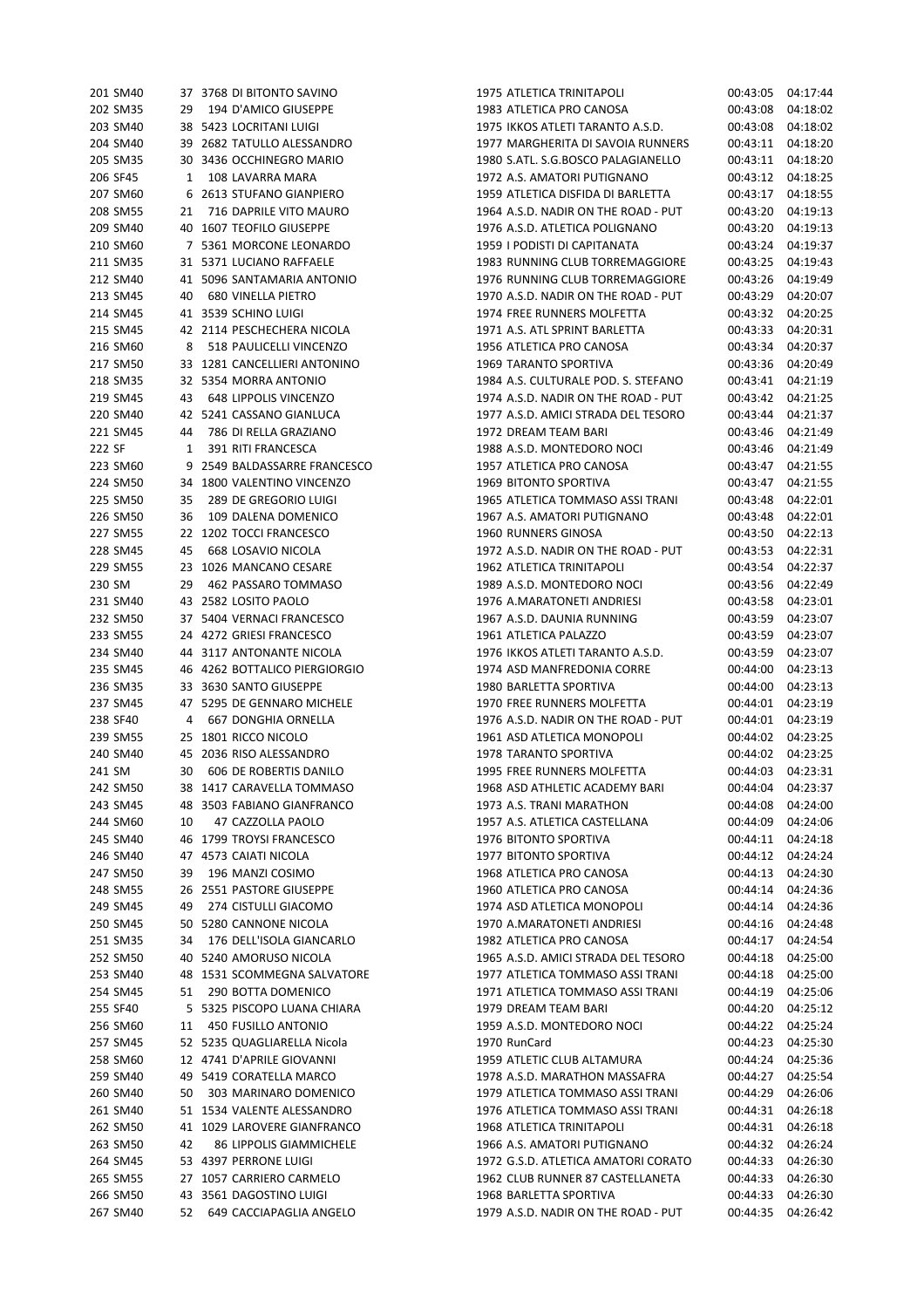| 268 SM65 |    | 3 1291 BONGIORNO ANTONIO                                 |  | 1953 TARANTO SPORTIVA               | 00:44:36 | 04:26:48 |
|----------|----|----------------------------------------------------------|--|-------------------------------------|----------|----------|
| 269 SM40 |    | 53 5424 PEPE DONATO                                      |  | 1977 IKKOS ATLETI TARANTO A.S.D.    | 00:44:38 | 04:27:00 |
| 270 SM35 |    | 35 4124 MACINA GIUSEPPE                                  |  | 1981 A.S.D. AMICI STRADA DEL TESORO | 00:44:39 | 04:27:06 |
| 271 SM35 |    | 36 3325 RAGNO ELIGIO                                     |  | 1980 S.ATL. S.G.BOSCO PALAGIANELLO  | 00:44:43 | 04:27:30 |
| 272 SM50 | 44 | 316 DI TOMA DOMENICO                                     |  | 1967 ATLETICA TOMMASO ASSI TRANI    | 00:44:49 | 04:28:06 |
| 273 SM50 |    | 45 2669 ZIRO GIUSEPPE                                    |  | 1965 A.S. CULTURALE POD. S. STEFANO | 00:44:50 | 04:28:12 |
| 274 JM   |    | 1 2839 CASTRONOVI GIUSEPPE                               |  | 2000 S.ATL. S.G.BOSCO PALAGIANELLO  | 00:44:50 | 04:28:12 |
| 275 SM45 |    | 54 1151 GENTILE GIANLUCA                                 |  | 1973 S.ATL. S.G.BOSCO PALAGIANELLO  | 00:44:51 | 04:28:18 |
| 276 SM45 |    | 55 4734 ORLANNDO FRANCESCO                               |  | 1973 IKKOS ATLETI TARANTO A.S.D.    | 00:44:52 | 04:28:24 |
| 277 SM45 |    | 56 2546 SCOLLETTA FABRIZIO                               |  | 1972 ATLETICA PRO CANOSA            | 00:44:53 | 04:28:30 |
| 278 SM   | 31 | 604 DE MUSSO GIULIO VITO                                 |  | 1990 FREE RUNNERS MOLFETTA          | 00:44:53 | 04:28:30 |
| 279 SM55 |    | 28 1695 VAVALLE VALTER                                   |  | 1964 A.S.D. NADIR ON THE ROAD - PUT | 00:44:55 | 04:28:42 |
| 280 SM45 |    | 57 3707 TESSE LEONARDO                                   |  | 1974 AMICI DEL CAMMINO BARLETTA     | 00:44:56 | 04:28:48 |
| 281 SF35 |    | 4 3266 ANASTASIA GRAZIA                                  |  | 1980 A.S.D. PODISTICA GROTTAGLIE    | 00:44:56 | 04:28:48 |
| 282 SM40 |    | 54 4384 FRADDOSIO NICOLA                                 |  | 1976 A.S.D. AMICI STRADA DEL TESORO | 00:44:56 | 04:28:48 |
| 283 SM50 | 46 | 719 CACCIOPPOLI PAOLO VINCENZO                           |  | 1966 A.S.D. NADIR ON THE ROAD - PUT | 00:44:58 | 04:29:00 |
| 284 SM35 |    | 37 4285 SARACENO SEBASTIANO                              |  | 1984 ATLETICA PRO CANOSA            | 00:44:59 | 04:29:06 |
| 285 SM45 |    | 58 4239 GIACOMANTONIO ANTONIO                            |  | 1971 G.S. ATL. SAN FERDINANDO       | 00:45:01 | 04:29:18 |
| 286 SM40 |    | 55 4302 LA GRASTA ROBERTO                                |  | 1976 FREE RUNNERS MOLFETTA          | 00:45:05 | 04:29:41 |
| 287 SM   |    | 32 2588 MORRA LEONARDO                                   |  | 1989 POD. CANUSIUM 2004             | 00:45:06 | 04:29:47 |
| 288 SM50 |    | 47 2032 FESTA DANIELE                                    |  | 1967 TARANTO SPORTIVA               | 00:45:08 | 04:29:59 |
| 289 SM50 |    | 48 2602 SERLENGA GIUSEPPE                                |  | 1969 POD. CANUSIUM 2004             | 00:45:09 | 04:30:05 |
| 290 SM45 |    | 59 682 MEZZAPESA NICOLA                                  |  | 1974 A.S.D. NADIR ON THE ROAD - PUT | 00:45:09 | 04:30:05 |
| 291 SM35 |    | 38 3732 DELLE NOCI GIUSEPPE                              |  | 1982 I PODISTI DI CAPITANATA        | 00:45:11 | 04:30:17 |
| 292 SM45 |    | 60 1975 CITARELLA MASSIMO                                |  | 1972 S.ATL. S.G.BOSCO PALAGIANELLO  | 00:45:11 | 04:30:17 |
| 293 SM45 | 61 | 711 BOLOGNESE DAVIDE                                     |  | 1970 ASD ATLETICA MONOPOLI          | 00:45:14 | 04:30:35 |
| 294 SM50 | 49 | 246 CAPRA GIUSEPPE                                       |  | 1966 ASD ATLETICA MONOPOLI          | 00:45:14 | 04:30:35 |
| 295 SM50 |    | 50 1437 DE TULLIO GIOVANNI                               |  | 1966 FIAMMA OLIMPIA PALO            | 00:45:14 | 04:30:35 |
| 296 SM40 |    | 56 5319 GIODICE PIETRO                                   |  | 1978 A.S.D. NADIR ON THE ROAD - PUT | 00:45:14 | 04:30:35 |
| 297 SM60 | 13 | 235 CONVERTINI PIETRO                                    |  | 1956 G.S.P. III REGIONE AEREA BARI  | 00:45:16 | 04:30:47 |
| 298 SM55 |    | 29 4434 BURDO SAVINO                                     |  | 1962 A.MARATONETI ANDRIESI          | 00:45:17 | 04:30:53 |
| 299 SM45 |    | 62 5320 LARUCCIA MICHELE                                 |  | 1972 A.S.D. NADIR ON THE ROAD - PUT | 00:45:17 | 04:30:53 |
| 300 SM55 | 30 | 311 ALTIERI ANTONIO                                      |  | 1963 ATLETICA TOMMASO ASSI TRANI    | 00:45:18 | 04:30:59 |
|          |    |                                                          |  | 1960 A.S.D. A.N.B. FIAMME CREMISI   |          |          |
| 301 SM55 |    | 31 4219 MAZZILLI ANTONIO                                 |  | 1965 G.S.P. III REGIONE AEREA BARI  | 00:45:18 | 04:30:59 |
| 302 SM50 |    | 51 1495 DILETTUSO ARCANGELO<br>52 3455 GIMMI PAOLANTONIO |  | 1968 ASD ATLETICA MONOPOLI          | 00:45:18 | 04:30:59 |
| 303 SM50 |    | 57 1639 GERMINARIO NICOLA                                |  | 1977 FREE RUNNERS MOLFETTA          | 00:45:20 | 04:31:11 |
| 304 SM40 |    |                                                          |  |                                     | 00:45:20 | 04:31:11 |
| 305 SF45 |    | 2 5340 CAFAGNA ROSA                                      |  | 1974 FUTURATHLETIC TEAM APULIA      | 00:45:22 | 04:31:23 |
| 306 SM35 |    | 39 4123 ILLUZZI MARCELLO                                 |  | 1980 BITONTO SPORTIVA               | 00:45:23 | 04:31:29 |
| 307 SM55 |    | 32 1579 SARDELLA SABINO MARIA COSIMO                     |  | 1960 POD. CANUSIUM 2004             | 00:45:24 | 04:31:35 |
| 308 SM45 |    | 63 3462 VINO GIANCARLO                                   |  | 1973 ATLETICA TOMMASO ASSI TRANI    | 00:45:24 | 04:31:35 |
| 309 SM45 |    | 64 834 BRADASCIO DOMENICO                                |  | 1970 GIOIA RUNNING A.S.D.           | 00:45:25 | 04:31:41 |
| 310 SM35 |    | 40 3823 LENOCI MARCO                                     |  | 1980 AMATORI ATL. ACQUAVIVA         | 00:45:25 | 04:31:41 |
| 311 SF40 | 6  | 265 GIAMPAOLO STELLA                                     |  | 1979 ASD ATLETICA MONOPOLI          | 00:45:27 | 04:31:53 |
| 312 SM65 | 4  | 876 SPIONE RICCARDO                                      |  | 1954 S.S.D. A.R.L. DYNAMYK FITNESS  | 00:45:28 | 04:31:59 |
| 313 SF50 |    | 1 4125 ELICIO VITTORIA                                   |  | 1967 G.S.D. ATLETICA AMATORI CORATO | 00:45:29 | 04:32:05 |
| 314 SM55 |    | 33 5289 L'ABBATE VITO                                    |  | 1964 A.S.D. ATLETICA POLIGNANO      | 00:45:29 | 04:32:05 |
| 315 SM70 | 1  | <b>643 PERAGINE ANTONIO</b>                              |  | 1947 PEDONE-RICCARDI BISCEGLIE      | 00:45:30 | 04:32:11 |
| 316 SM   | 33 | 390 ARMENISE ALBERTO                                     |  | 1988 A.S.D. MONTEDORO NOCI          | 00:45:34 | 04:32:35 |
| 317 SM55 |    | 34 2652 ROMANO GIAMPIERO                                 |  | 1964 BITONTO SPORTIVA               | 00:45:34 | 04:32:35 |
| 318 SM40 | 58 | 521 CASSANO NICOLA                                       |  | 1978 A.S. DOF AMATORI TURI          | 00:45:40 | 04:33:11 |
| 319 SM40 |    | 59 4101 NICOLAU NICOLA                                   |  | 1975 TARANTO SPORTIVA               | 00:45:41 | 04:33:17 |
| 320 SM45 | 65 | 166 D'ALESSANDRO SABINO                                  |  | 1971 ATLETICA PRO CANOSA            | 00:45:42 | 04:33:23 |
| 321 SM50 |    | 53 1127 POMELLA ANTONIO                                  |  | 1969 S.ATL. S.G.BOSCO PALAGIANELLO  | 00:45:43 | 04:33:29 |
| 322 SM   |    | 34 5239 VITTORIONE FRANCESCO                             |  | 1989 A.S. AMATORI PUTIGNANO         | 00:45:44 | 04:33:35 |
| 323 SM45 |    | 66 1242 PIZZARELLI VINCENZO                              |  | 1974 A.S.D. MARATHON MASSAFRA       | 00:45:45 | 04:33:41 |
| 324 SM55 | 35 | 993 ELIA LORENZO                                         |  | 1962 ATLETICA CEGLIE MESSAPICA      | 00:45:46 | 04:33:47 |
| 325 SM50 |    | 54 1575 ZAGARIA GREGORIO                                 |  | 1968 A.MARATONETI ANDRIESI          | 00:45:47 | 04:33:53 |
| 326 SF45 | 3  | 631 LAMACCHIA TIZIANA                                    |  | 1970 LA PIETRA                      | 00:45:50 | 04:34:11 |
| 327 SM40 |    | 60 4122 CHIDICHIMO ANTONIO                               |  | 1979 A.S.D. AMICI STRADA DEL TESORO | 00:45:52 | 04:34:23 |
| 328 SM50 | 55 | 453 CAMPOBASSO VITO PASQUALE ANTONI                      |  | 1967 A.S.D. MONTEDORO NOCI          | 00:45:53 | 04:34:29 |
| 329 SM40 | 61 | 408 NOTARNICOLA GIUSEPPE                                 |  | 1976 A.S.D. MONTEDORO NOCI          | 00:45:54 | 04:34:35 |
| 330 SM   |    | 35 4879 PELLEGRINO DANIELE                               |  | 1990 ALL TRI SPORTS A.S.D.          | 00:45:54 | 04:34:35 |
| 331 SM50 |    | 56 5322 PACE DANIELE                                     |  | 1968 A.S.D. NADIR ON THE ROAD - PUT | 00:45:55 | 04:34:41 |
| 332 SM45 | 67 | 513 LEONE FRANCESCO                                      |  | 1974 A.MARATONETI ANDRIESI          | 00:45:56 | 04:34:47 |
| 333 SM50 | 57 | 900 DIOLINI DIONIGI                                      |  | 1969 BITONTO SPORTIVA               | 00:45:58 | 04:34:59 |
| 334 SM50 |    | 58 1066 DI PIPPA MAURIZIO                                |  | 1969 CLUB RUNNER 87 CASTELLANETA    | 00:45:59 | 04:35:04 |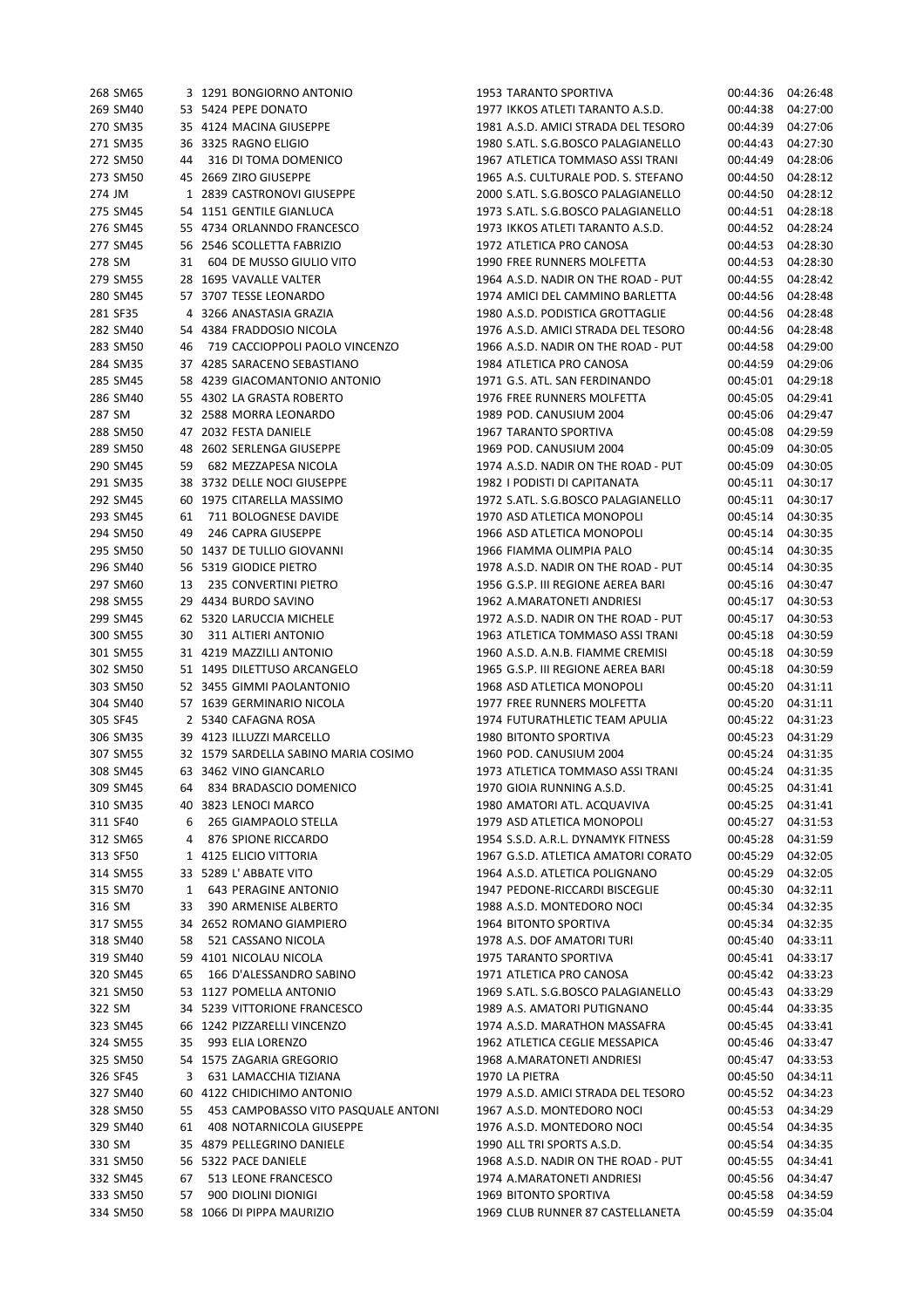| 335 SM40 |    | 62 909 LICINIO DOMENICO            | 1975 BITONTO SPORTIVA               | 00:45:59 | 04:35:04 |
|----------|----|------------------------------------|-------------------------------------|----------|----------|
| 336 SM45 |    | 68 4233 SPADAVECCHIA FRANCESCO     | 1974 FREE RUNNERS MOLFETTA          | 00:46:00 | 04:35:10 |
| 337 SM50 |    | 59 1273 BARBATO ANTONIO            | 1966 TARANTO SPORTIVA               | 00:46:00 | 04:35:10 |
| 338 SM50 |    | 60 4257 LANDRISCINA GIANFRANCO PIO | 1969 BARLETTA SPORTIVA              | 00:46:01 | 04:35:16 |
| 339 SM50 | 61 | 891 GIAMPALMO FRANCESCO            | 1968 BITONTO SPORTIVA               | 00:46:01 | 04:35:16 |
| 340 SM45 | 69 | 141 DARESTA EMILIANO               | 1974 A.S. AMATORI PUTIGNANO         | 00:46:01 | 04:35:16 |
| 341 SM55 |    | 36 4287 DORMIO GIUSEPPE            | 1963 ASD ATLETICA MONOPOLI          | 00:46:02 | 04:35:22 |
| 342 SF45 |    | 4 2936 FERRANTE NICOLETTA          | 1970 ATLETICA TOMMASO ASSI TRANI    | 00:46:02 | 04:35:22 |
| 343 SM45 |    | 70 4410 LORIZZO ONOFRIO            | 1973 ATLETICA TOMMASO ASSI TRANI    | 00:46:04 | 04:35:34 |
| 344 SM40 |    | 63 4238 DI BIASE RUGGIERO          | 1975 G.S. ATL. SAN FERDINANDO       | 00:46:04 | 04:35:34 |
| 345 SF   | 2  | 603 PUMMER EMOKE CSILLA            | 1986 FREE RUNNERS MOLFETTA          | 00:46:06 | 04:35:46 |
| 346 SM55 |    | 37 5279 SINISI LORENZO             | 1964 A.MARATONETI ANDRIESI          | 00:46:06 | 04:35:46 |
| 347 SM40 |    | 64 4378 PORTOGHESE GAETANO         | 1978 A.S.D. AMICI STRADA DEL TESORO | 00:46:08 | 04:35:58 |
| 348 SM35 |    | 41 4051 ROSSELLI MARCO             | 1982 ATLETICA TOMMASO ASSI TRANI    | 00:46:11 | 04:36:16 |
| 349 SM   |    | 36 4050 FUMANTI EMANUELE           | 1985 ASD ATLETICA MONOPOLI          | 00:46:11 | 04:36:16 |
| 350 SF45 | 5  | 676 SIMONE RITA                    | 1973 A.S.D. NADIR ON THE ROAD - PUT | 00:46:12 | 04:36:22 |
| 351 SM35 | 42 | 247 DIBELLO ANTONIO                | 1984 ASD ATLETICA MONOPOLI          | 00:46:13 | 04:36:28 |
| 352 SM50 |    | 62 5234 giuffreda roberto          | 1969 RunCard                        | 00:46:14 | 04:36:34 |
| 353 SM50 |    | 63 2744 FIORE ANGELO               | 1968 HAPPY RUNNERS ALTAMURA         | 00:46:15 | 04:36:40 |
| 354 SM50 | 64 | 689 CAMPANELLA GIOVANNI            | 1966 A.S.D. NADIR ON THE ROAD - PUT | 00:46:17 | 04:36:52 |
| 355 SM35 | 43 | 300 GAROFALO MAURO                 | 1981 ATLETICA TOMMASO ASSI TRANI    | 00:46:18 | 04:36:58 |
| 356 SM40 |    | 65 5231 COPPOLA ANTONIO            | 1976 A.S.D. ATLETICA BITRITTO       | 00:46:18 | 04:36:58 |
| 357 SM55 |    | 38 2010 SALLUCE GIUSEPPE           | 1963 RUNNERS GINOSA                 | 00:46:18 | 04:36:58 |
| 358 SM50 |    | 65 3096 SCOCCIA MARCO              | 1969 S.ATL. S.G.BOSCO PALAGIANELLO  | 00:46:27 | 04:37:52 |
| 359 SM50 | 66 | 698 MEZZAPESA MICHELANGELO         | 1968 A.S.D. NADIR ON THE ROAD - PUT | 00:46:30 | 04:38:10 |
| 360 SM40 |    | 66 4290 FIANTANESE RAFFAELE        | 1979 ATLETICA TOMMASO ASSI TRANI    | 00:46:30 | 04:38:10 |
| 361 SM40 |    | 67 4968 LECCESE DONATO             | 1979 RUNNING CLUB TORREMAGGIORE     | 00:46:31 | 04:38:16 |
| 362 SM50 |    | 67 2824 PARABITA CASIMIRO          | 1965 CLUB RUNNER 87 CASTELLANETA    | 00:46:33 | 04:38:28 |
| 363 SM50 |    | 68 4265 PROTA PASQUALE             | 1965 ASD MANFREDONIA CORRE          | 00:46:34 | 04:38:34 |
| 364 SM55 | 39 | 570 GADALETA VINCENZO              |                                     |          | 04:38:34 |
|          |    |                                    | 1962 ATLETICA DISFIDA DI BARLETTA   | 00:46:34 |          |
| 365 SM45 | 71 | 252 COLELLI LEONARDO               | 1972 ASD ATLETICA MONOPOLI          | 00:46:35 | 04:38:40 |
| 366 SM50 |    | 69 3487 DE NIGRIS LEONARDO         | 1967 A.MARATONETI ANDRIESI          | 00:46:38 | 04:38:58 |
| 367 SM45 |    | 72 1527 DI GESO VITO               | 1970 ATLETICA TOMMASO ASSI TRANI    | 00:46:40 | 04:39:10 |
| 368 SM40 | 68 | 292 LEUCI ROBERTO                  | 1978 ATLETICA TOMMASO ASSI TRANI    | 00:46:42 | 04:39:22 |
| 369 SM55 | 40 | 282 CALDERARO VITTORIO             | 1961 ASD ATLETICA MONOPOLI          | 00:46:43 | 04:39:28 |
| 370 SM35 |    | 44 5348 DILIDDO FRANCESCO          | 1982 A.S. CULTURALE POD. S. STEFANO | 00:46:43 | 04:39:28 |
| 371 SM55 |    | 41 4251 BONAVITA VINCENZO          | 1962 A.S. CULTURALE POD. S. STEFANO | 00:46:44 | 04:39:34 |
| 372 SM55 |    | 42 2569 RIEFOLO LUIGI              | 1962 ATLETICA TOMMASO ASSI TRANI    | 00:46:47 | 04:39:52 |
| 373 SM45 |    | 73 5317 CHIRONNA GIUSEPPE          | 1974 A.S.D. NADIR ON THE ROAD - PUT | 00:46:49 | 04:40:04 |
| 374 SM45 |    | 74 4519 PICCOLO GIACOMO            | 1974 BARLETTA SPORTIVA              | 00:46:51 | 04:40:16 |
| 375 SF45 | 6  | 276 VINCIGUERRA ANGELA             | 1970 ASD ATLETICA MONOPOLI          | 00:46:52 | 04:40:22 |
| 376 SM35 |    | 45 5266 RACCAH CLAUDIO             | 1982 ATLETICA TOMMASO ASSI TRANI    | 00:46:54 | 04:40:33 |
| 377 SM   |    | 37 4377 DE GIOSA ALESSANDRO        | 1990 A.S.D. AMICI STRADA DEL TESORO | 00:46:56 | 04:40:45 |
| 378 SM40 |    | 69 5406 TRAVERSI MARIO             | 1978 RUNNERS CERIGNOLA A.S.D.       | 00:46:56 | 04:40:45 |
| 379 SM60 |    | 14 1890 SCATIGNA COSIMO            | 1958 ATLETICA CEGLIE MESSAPICA      | 00:47:01 | 04:41:15 |
| 380 SF40 |    | 7 3848 DE PINTO MARICA             | 1979 ATLETICA TOMMASO ASSI TRANI    | 00:47:02 | 04:41:21 |
| 381 SM60 |    | 15 1384 DIBISCEGLIA GIUSEPPE       | 1955 A.S. CULTURALE POD. S. STEFANO | 00:47:03 | 04:41:27 |
| 382 SM50 |    | 70 2676 BUBICI MICHELE             | 1967 ATL. SAN NICANDRO GARGANICO    | 00:47:04 | 04:41:33 |
| 383 SM40 | 70 | 887 SECONDO GIUSEPPE               | <b>1977 BITONTO SPORTIVA</b>        | 00:47:05 | 04:41:39 |
| 384 SF40 |    | 8 3491 DI TACCHIO ROSA             | 1976 A.MARATONETI ANDRIESI          | 00:47:07 | 04:41:51 |
| 385 SM40 | 71 | 506 D'AMORE MICHELE                | 1975 A.MARATONETI ANDRIESI          | 00:47:07 | 04:41:51 |
| 386 SM65 | 5. | 431 SANTORO GENNARO                | 1951 A.S.D. MONTEDORO NOCI          | 00:47:07 | 04:41:51 |
| 387 SM65 | 6  | 418 ATTOLICO GIUSEPPE              | 1951 A.S.D. MONTEDORO NOCI          | 00:47:07 | 04:41:51 |
| 388 SM50 |    | 71 3341 PERRINI VITO               | 1965 A.S.D. MARATHON MASSAFRA       | 00:47:11 | 04:42:15 |
| 389 SM50 | 72 | 652 NETTI VINCENZO                 | 1966 A.S.D. NADIR ON THE ROAD - PUT | 00:47:12 | 04:42:21 |
| 390 SM45 | 75 | 919 SICOLO NATALE                  | 1971 BITONTO SPORTIVA               | 00:47:12 | 04:42:21 |
| 391 SM35 | 46 | 174 DEL VENTO ANTONIO MOSE'        | 1980 ATLETICA PRO CANOSA            | 00:47:14 | 04:42:33 |
| 392 SM45 |    | 76 1979 LAVARRA ANTONIO            | 1972 S.ATL. S.G.BOSCO PALAGIANELLO  | 00:47:15 | 04:42:39 |
| 393 SM50 | 73 | 869 Moretti Giovanni               | 1965 RunCard                        | 00:47:16 | 04:42:45 |
| 394 SM40 |    | 72 3599 PIAZZOLLA VITO             | 1975 BARLETTA SPORTIVA              | 00:47:17 | 04:42:51 |
| 395 SM55 | 43 | 183 D'AGNELLI MICHELE              | 1961 ATLETICA PRO CANOSA            | 00:47:17 | 04:42:51 |
| 396 SM55 | 44 | 192 SERGIO ALBERTO                 | 1963 ATLETICA PRO CANOSA            | 00:47:19 | 04:43:03 |
| 397 SM55 | 45 | 185 MERAFINA NICOLA GIUSEPPE       | 1961 ATLETICA PRO CANOSA            | 00:47:19 | 04:43:03 |
| 398 SM45 | 77 | <b>188 PARISI PASQUALE</b>         | 1971 ATLETICA PRO CANOSA            | 00:47:20 | 04:43:09 |
| 399 SM50 |    | 74 1669 SARDARO AGOSTINO           | 1966 BARLETTA SPORTIVA              | 00:47:21 | 04:43:15 |
| 400 SM45 |    | 78 4263 GIORDANO MICHELE           | 1972 ASD MANFREDONIA CORRE          | 00:47:23 | 04:43:27 |
| 401 SM45 | 79 | 206 SORRENTI ANTONIO               | 1972 ATLETICA PRO CANOSA            | 00:47:23 | 04:43:27 |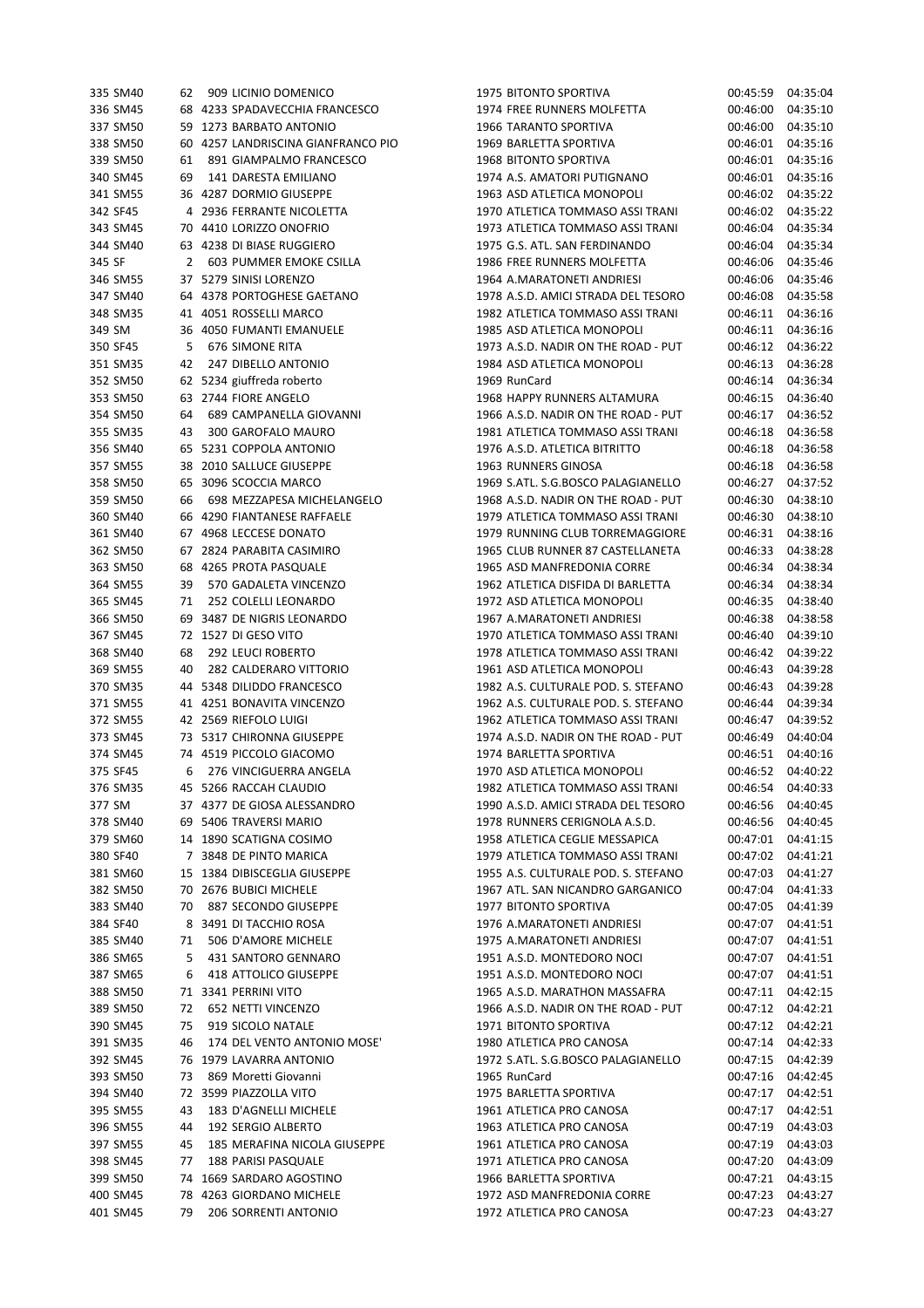| 402 SM   |              | 38 5342 SUMA ORONZO                  | 1986 ATLETICA CEGLIE MESSAPICA      | 00:47:25 | 04:43:39 |
|----------|--------------|--------------------------------------|-------------------------------------|----------|----------|
| 403 SM45 |              | 80 2635 BINETTI MICHELE              | 1973 BARLETTA SPORTIVA              | 00:47:27 | 04:43:51 |
| 404 SM40 | 73           | 666 GIGANTE FRANCESCO                | 1975 A.S.D. NADIR ON THE ROAD - PUT | 00:47:28 | 04:43:57 |
| 405 SM55 |              | 46 1589 SCAVO GIUSEPPE               | 1960 A.S.D. AMICI STRADA DEL TESORO | 00:47:29 | 04:44:03 |
| 406 SM50 | 75           | 421 PALMIERI PASQUALE                | 1968 A.S.D. MONTEDORO NOCI          | 00:47:30 | 04:44:09 |
| 407 SM45 |              | 81 3708 BRUNO ANGELO MICHELE         | 1970 G.S. AVIS BARLETTA A.S.D.      | 00:47:32 | 04:44:21 |
| 408 SM50 | 76           | 994 LERNA ANTONIO                    | 1965 ATLETICA CEGLIE MESSAPICA      | 00:47:32 | 04:44:21 |
| 409 SM50 |              | 77 1453 ELEFANTE PASQUALE            | 1968 A.S. AMATORI PUTIGNANO         | 00:47:32 | 04:44:21 |
| 410 SF40 | 9            | 117 DELFINE ERICA TERESA             | 1979 A.S. AMATORI PUTIGNANO         | 00:47:32 | 04:44:21 |
| 411 SM60 |              | 16 2690 COSTANTINO NICOLA            | 1955 MARGHERITA DI SAVOIA RUNNERS   | 00:47:34 | 04:44:33 |
|          |              |                                      | 1952 ATLETICA TOMMASO ASSI TRANI    |          |          |
| 412 SM65 | 7            | 325 DEL VENTO VITO                   |                                     | 00:47:35 | 04:44:39 |
| 413 SM45 |              | 82 5335 SALIERNO GAETANO             | 1971 BITONTO SPORTIVA               | 00:47:36 | 04:44:45 |
| 414 SF45 |              | 7 4789 FORTINO GIOVANNA              | 1972 IKKOS ATLETI TARANTO A.S.D.    | 00:47:37 | 04:44:51 |
| 415 SF50 |              | 2 475 RAMUNNO NICOLETTA              | 1969 A.S.D. MONTEDORO NOCI          | 00:47:40 | 04:45:09 |
| 416 SM55 |              | 47 2736 ZAGARIA ANGELO ANTONIO       | 1961 A.S. CULTURALE POD. S. STEFANO | 00:47:41 | 04:45:15 |
| 417 SM50 |              | 78 1207 RIFORMATO DOMENICO           | 1969 A.S.D. MARATHON MASSAFRA       | 00:47:42 | 04:45:21 |
| 418 SM65 |              | 8 2706 CONTE ANTONIO                 | 1952 RUNNERS CERIGNOLA A.S.D.       | 00:47:45 | 04:45:39 |
| 419 SM50 |              | 79 1441 BIASI GIUSEPPE               | 1968 A.S. AMATORI PUTIGNANO         | 00:47:45 | 04:45:39 |
| 420 SM70 |              | 2 1612 TUPPUTI SALVATORE             | 1949 ATLETICA DISFIDA DI BARLETTA   | 00:47:47 | 04:45:51 |
| 421 SM40 | 74           | 285 COLELLA VITO                     | 1975 ASD ATLETICA MONOPOLI          | 00:47:47 | 04:45:51 |
| 422 SM55 | 48           | <b>187 CARUCCI PIETRO</b>            | 1963 ATLETICA PRO CANOSA            | 00:47:50 | 04:46:08 |
| 423 SF55 | $\mathbf{1}$ | 190 DE CORATO GRAZIA                 | 1961 ATLETICA PRO CANOSA            | 00:47:51 | 04:46:14 |
| 424 SM40 |              | 75 4148 RENNA GIOVANNI               | 1979 A.S.D. NADIR ON THE ROAD - PUT | 00:47:51 | 04:46:14 |
| 425 SM55 |              | 49 4293 D'ABBICCO DONATO             | 1963 DREAM TEAM BARI                | 00:47:57 | 04:46:50 |
| 426 SM45 |              | 83 5369 PISTILLI VITO                | <b>1972 ATLETICA TRINITAPOLI</b>    | 00:47:57 | 04:46:50 |
| 427 SM50 | 80           | 709 SBIROLI VITO                     | 1969 A.S.D. NADIR ON THE ROAD - PUT | 00:47:58 | 04:46:56 |
| 428 SM45 |              | 84 3837 CAPUTO PIETRO                | 1970 A.S.D. AMICI STRADA DEL TESORO | 00:48:05 | 04:47:38 |
| 429 SM45 |              | 85 3585 PENZA MICHELE                | 1973 BARLETTA SPORTIVA              | 00:48:05 | 04:47:38 |
| 430 SM55 |              | 50 2711 PACILETTI VITO               | 1963 RUNNERS CERIGNOLA A.S.D.       | 00:48:06 | 04:47:44 |
| 431 SM45 | 86           | 296 RIEFOLO MICHELE                  | 1974 ATLETICA TOMMASO ASSI TRANI    | 00:48:07 | 04:47:50 |
| 432 SM45 |              | 87 2607 SARACINO VINCENZO            | 1972 ATLETICA DISFIDA DI BARLETTA   | 00:48:08 | 04:47:56 |
| 433 SF35 |              | 5 4234 DALBA ROBERTA                 | 1980 BARLETTA SPORTIVA              | 00:48:09 | 04:48:02 |
| 434 SM55 |              | 51 3598 PALMITESSA ANTONIO           | 1962 BARLETTA SPORTIVA              | 00:48:10 | 04:48:08 |
| 435 SM35 | 47           | <b>685 BIANCO GIANGIUSEPPE</b>       | 1983 A.S.D. NADIR ON THE ROAD - PUT | 00:48:10 | 04:48:08 |
| 436 SM35 |              | 48 4823 CAPUANO LUCIANO              | 1981 BARLETTA SPORTIVA              | 00:48:10 | 04:48:08 |
|          |              | 81 4781 PERROTTA LUIGI               | 1968 A.S. CULTURALE POD. S. STEFANO |          |          |
| 437 SM50 |              |                                      |                                     | 00:48:13 | 04:48:26 |
| 438 SM45 | 88           | 441 ANNESE PASQUALE                  | 1970 A.S.D. MONTEDORO NOCI          | 00:48:15 | 04:48:38 |
| 439 SM35 | 49           | 779 DE LUCA ANGELO                   | 1981 DREAM TEAM BARI                | 00:48:18 | 04:48:56 |
| 440 SM55 | 52           | 134 NUDO GIUSEPPE                    | 1961 A.S. AMATORI PUTIGNANO         | 00:48:18 | 04:48:56 |
| 441 SM40 | 76           | 790 FERRARA GIOVANNI FRANCESCO       | 1976 BIO AMBRA NEW AGE              | 00:48:22 | 04:49:20 |
| 442 SM55 | 53           | 97 CASSONE STEFANO                   | 1963 A.S. AMATORI PUTIGNANO         | 00:48:25 | 04:49:38 |
| 443 SM35 |              | 50 4165 DE GREGORIO EMILIO           | 1981 BITONTO SPORTIVA               | 00:48:28 | 04:49:56 |
| 444 SM50 |              | 82 1455 GENTILE VINCENZO MASSIMILIAN | 1968 A.S. AMATORI PUTIGNANO         | 00:48:29 | 04:50:02 |
| 445 SM50 |              | 83 5092 TARTAGLIONE SALVATORE        | 1966 ATL. SAN NICANDRO GARGANICO    | 00:48:30 | 04:50:08 |
| 446 SM60 | 17           | 697 GENEROSO DOMENICO                | 1959 A.S.D. NADIR ON THE ROAD - PUT | 00:48:30 | 04:50:08 |
| 447 SM75 | 1            | 641 TRAVERSA NICOLA VITO             | 1944 PEDONE-RICCARDI BISCEGLIE      | 00:48:30 | 04:50:08 |
| 448 SM50 | 84           | 148 CAMPANELLA FRANCESCO             | 1966 A.S. AMATORI PUTIGNANO         | 00:48:31 | 04:50:14 |
| 449 SM   |              | 39 2566 SALVATORE FEDERICO           | 1988 ATLETICA TOMMASO ASSI TRANI    | 00:48:32 | 04:50:20 |
| 450 SM50 |              | 85 5388 DE MARCO DONATO              | 1969 A.S.D. DAUNIA RUNNING          | 00:48:32 | 04:50:20 |
| 451 SM50 | 86           | 565 RUTIGLIANO LUIGI                 | 1969 ATLETICA DISFIDA DI BARLETTA   | 00:48:32 | 04:50:20 |
| 452 SM45 |              | 89 1390 CINQUEPALMI PASQUALE         | 1970 A.S. CULTURALE POD. S. STEFANO | 00:48:32 | 04:50:20 |
| 453 SM50 |              | 87 3578 LAPORTA RUGGIERO             | 1965 BARLETTA SPORTIVA              | 00:48:33 | 04:50:26 |
| 454 SF50 | 3            | 301 BOTTA VALENTINA                  | 1965 ATLETICA TOMMASO ASSI TRANI    | 00:48:33 | 04:50:26 |
| 455 SM45 |              | 90 1234 COVELLA GIUSEPPE             | 1970 A.S.D. MARATHON MASSAFRA       | 00:48:34 | 04:50:32 |
| 456 SM70 |              | 3 5409 GUIDO COSIMO                  | 1949 A.S. ACTION RUNNING MONTERONI  | 00:48:34 | 04:50:32 |
| 457 SM50 |              | 88 3177 LORUSSO VITANTONIO           | 1968 A.S.D. NADIR ON THE ROAD - PUT | 00:48:35 | 04:50:38 |
| 458 SM40 | 77           | 881 BRUNO GIUSEPPE                   | 1975 BITONTO SPORTIVA               | 00:48:39 | 04:51:02 |
| 459 SM55 |              | 54 1716 ANGELILLI COSTANTINO         | 1963 BIO AMBRA NEW AGE              | 00:48:41 | 04:51:14 |
| 460 SM45 |              | 91 2018 PIGNATELLI COSIMO            | 1970 A.S.D. MARATHON MASSAFRA       | 00:48:42 | 04:51:20 |
| 461 SM35 | 51           | 671 LATERZA GIOVANNI                 | 1981 A.S.D. NADIR ON THE ROAD - PUT | 00:48:42 | 04:51:20 |
| 462 SF50 |              | 4 4787 ATTANASIO ANNA                | 1968 DREAM TEAM BARI                | 00:48:43 | 04:51:26 |
| 463 SM50 |              | 89 5262 MARTULLI SALVATORE           | 1965 ASD ATLETICA MONOPOLI          | 00:48:44 | 04:51:32 |
| 464 SM40 | 78           | 193 SCOLLETTA MICHELE                | 1975 ATLETICA PRO CANOSA            | 00:48:44 | 04:51:32 |
| 465 SM40 |              | 79 4140 PANSINI PASQUALE             | 1978 FREE RUNNERS MOLFETTA          | 00:48:45 | 04:51:38 |
| 466 SM55 | 55           | 118 TOTARO DONATO                    | 1962 A.S. AMATORI PUTIGNANO         | 00:48:45 | 04:51:38 |
| 467 SF   |              | 3 5245 SAVINO LUCIANA                | 1986 A.S.D. AMICI STRADA DEL TESORO | 00:48:46 | 04:51:43 |
| 468 SF35 | 6            | 514 PARADISO ALTOMARE                | 1982 A.MARATONETI ANDRIESI          | 00:48:46 | 04:51:43 |
|          |              |                                      |                                     |          |          |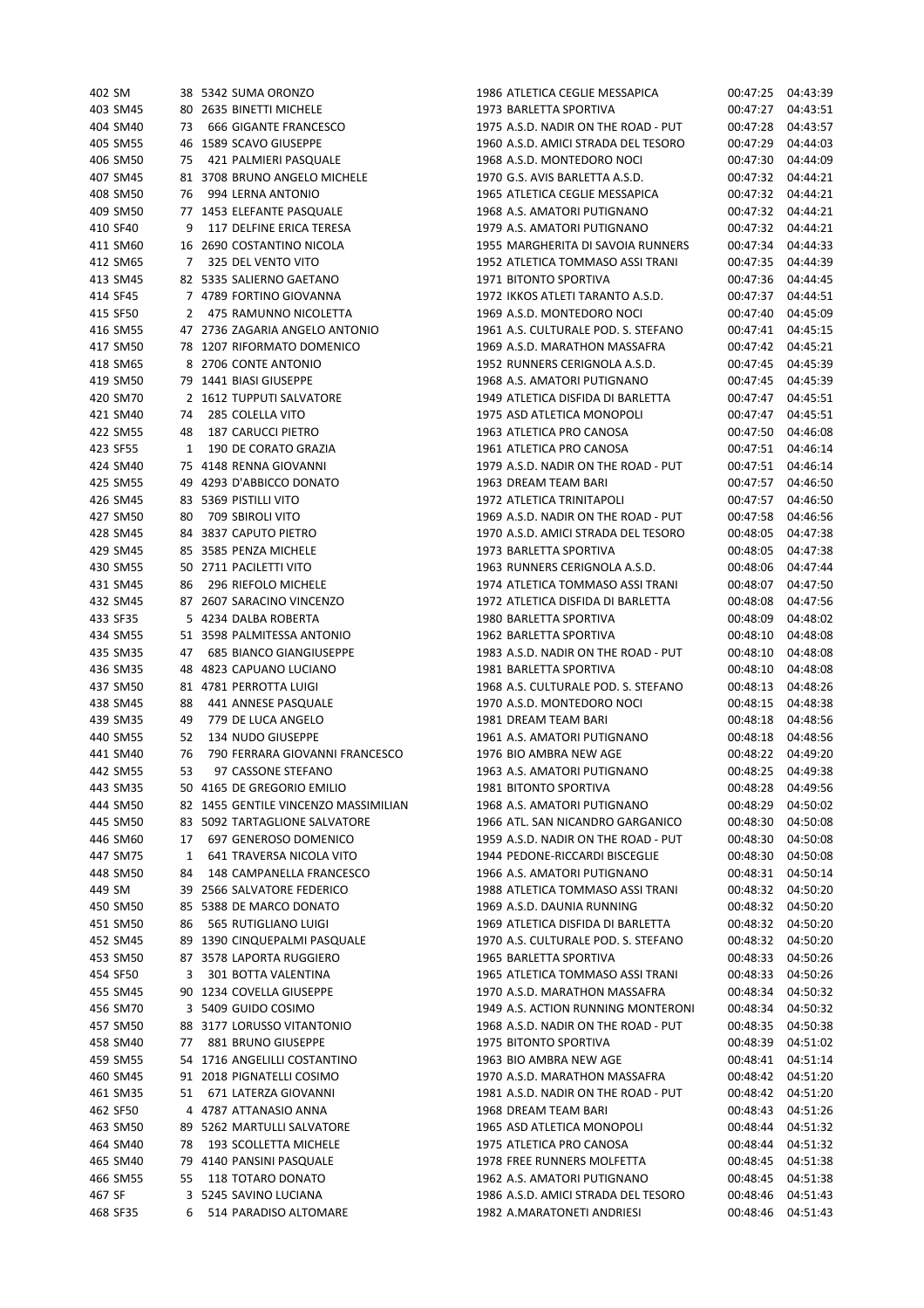| 469 SM55 |                | 56 3973 BATTISTA COSIMO             | 1964 TARA        |
|----------|----------------|-------------------------------------|------------------|
| 470 SM55 |                | 57 5326 ANTONICELLI FEDERICO        | 1963 GIOI        |
| 471 SM60 |                | 18 1072 SEMERARO FRANCESCO          | <b>1959 CLUE</b> |
| 472 SM45 | 92             | 280 CARLUCCI DONATELLO              | 1972 ASD         |
| 473 SM   |                | 40 684 MASTRANGELO LORENZO DOMENICO | 1986 A.S.D       |
| 474 SM50 |                | 90 1074 RIZZI ARCANGELO             | <b>1967 CLUE</b> |
| 475 SM70 | $\overline{4}$ | 432 PACE LUIGI GUGLIELMO            | 1949 A.S.D       |
| 476 SM40 |                | 80 3604 AZZOLLINI MICHELE           | <b>1976 BARL</b> |
| 477 SM60 |                | 19 1494 CARIELLO FRANCESCO          | 1959 G.S.F       |
|          |                |                                     |                  |
| 478 SM60 |                | 20 2877 CHIOCCHIA VITO              | 1955 TARA        |
| 479 SM50 |                | 91 1758 FIORE ANTONIO               | 1966 RUN         |
| 480 SM   |                | 41 4304 NICOLAMARINO TOMMASO        | <b>1989 BARL</b> |
| 481 SF45 | 8              | 275 AMMIRATO CINZIA                 | 1970 ASD.        |
| 482 SM40 |                | 81 3417 CANTORO DOMENICO            | <b>1977 IKKO</b> |
| 483 SM40 |                | 82 1524 ZAZZERA ANDREA              | 1979 ASD.        |
| 484 SM45 |                | 93 1251 SCARANO ORAZIO              | 1971 A.S.D       |
| 485 SM60 |                | 21 258 DIBELLO NICOLO'              | 1956 ASD         |
| 486 SM40 |                | 83 5285 PASTORE LUIGI               | 1976 POD.        |
| 487 SM65 |                | 9 1135 BRUNO FRANCO                 | 1950 S.ATI       |
| 488 SM55 |                | 58 264 GIMMI STEFANO                | 1961 ASD         |
| 489 SM45 |                | 94 1667 MASTRAPASQUA PASQUALE       | 1972 BARL        |
| 490 SM40 |                | 84 4164 ALIBERTI CARLO              | <b>1978 BITO</b> |
| 491 SF35 |                | 7 3459 PAPPALETTERA SANTA           | <b>1982 ATLE</b> |
| 492 SF50 |                | 5 1067 PAVONE MARIA DOMENICA        | <b>1965 CLUE</b> |
| 493 SM65 |                | 10 3647 FILETTO COSIMO DAMIANO      | 1952 PEDO        |
|          |                |                                     |                  |
| 494 SF50 |                | 6 3681 STRAGAPEDE MARIA PIA         | <b>1968 BITO</b> |
| 495 SM50 |                | 92 503 CALDARONE ONOFRIO            | 1968 A.M/        |
| 496 SF50 | $\overline{7}$ | 203 D'AMBRA ROSANNA                 | <b>1969 ATLE</b> |
| 497 SM55 | 59             | 248 GALLIZIA PAOLO                  | 1960 ASD         |
| 498 SM45 | 95             | 467 LORENZINI EMANUELE              | 1971 A.S.D       |
| 499 SM55 | 60             | 590 SCARDIGNO SERGIO                | <b>1961 FREE</b> |
| 500 SM60 |                | 22 4861 VALERIO LUIGI               | <b>1959 ATLE</b> |
| 501 SM50 |                | 93 4780 SCHIAVONE ANTONIO           | 1966 A.S.        |
| 502 SM55 |                | 61 1386 ROMANO ANTONIO              | 1963 A.S.        |
| 503 SM   |                | 42 3958 PERGOLA ROBERTO             | <b>1995 ATLE</b> |
| 504 SM55 |                | 62 4071 Pontrandolfo Giovanni       | 1960 Run0        |
| 505 SM40 |                | 85 5269 D'ONGHIA GRAZIANO           | 1979 A.S.D       |
| 506 SM50 | 94             | 98 LOSAVIO FRANCESCO PAOLO          | 1968 A.S.        |
| 507 SM35 |                | 52 5333 SASSO FRANCESCO             | 1984 BITO        |
| 508 SM45 |                | 96 3579 LOMBARDI MARIANO            | 1974 BARL        |
| 509 SM65 |                | 11 58 VIVIAN WALTER                 | 1950 A.S.        |
| 510 SM45 |                | 97 5243 PARRULLI FERDINANDO         | 1974 A.S.D       |
| 511 SM45 |                | 98 5273 TESSE GIUSEPPE              | 1969 A.M/        |
|          |                |                                     |                  |
| 512 SM55 | 63             | 696 LARICCHIUTA NICOLA              | 1961 A.S.D       |
| 513 SM50 |                | 95 3627 SFREGOLA PIETRO             | 1966 BARL        |
| 514 SF50 |                | 8 5302 DE LUCA FRANCESCA            | 1966 BARL        |
| 515 SM   | 43             | 911 BAVARO GIONATA                  | <b>1990 BITO</b> |
| 516 SM40 |                | 86 4520 DICORATO CARMINE            | 1979 BARL        |
| 517 SF40 |                | 10 5248 GISMONDI FRANCESCA          | 1979 A.S.D       |
| 518 SM45 | 99             | 294 BASSI LEONARDO                  | <b>1973 ATLE</b> |
| 519 SM60 |                | 23 306 CASTRO ROBERTO               | <b>1958 ATLE</b> |
| 520 SM50 |                | 96 2623 TASCA ANTONIO               | <b>1968 FREE</b> |
| 521 SM45 |                | 100 3760 PIAZZOLLA DAVIDE SALVATORE | 1970 MAR         |
| 522 SM50 |                | 97 2263 TRAVISANI GIACOMO           | <b>1966 ATLE</b> |
| 523 SF60 |                | 1 5425 CAMASSA ALESSANDRA           | 1955 GPDI        |
| 524 SM45 |                | 101 5236 CHIARAPPA GIOVANNI         | <b>1974 FIAN</b> |
| 525 SM35 |                | 53 2713 IASPARRO DOMENICO           | 1982 G.S.        |
| 526 SM55 |                | 64 1285 SPINELLI DOMENICO           | 1963 TARA        |
| 527 SM50 |                | 98 1218 SICILIANO CATALDO           | 1968 A.S.D       |
| 528 SF45 |                | 9 1256 CHIARADIA TUNDRA             | 1974 A.S.D       |
| 529 SM60 |                | 24 1230 SALVI COSIMO ANTONIO        | 1957 A.S.D       |
|          |                |                                     |                  |
| 530 SM45 | 102            | 354 TAMBORRA RAFFAELE               | <b>1970 ATLE</b> |
| 531 SM35 |                | 54 5298 COLELLA GRAZIANO            | 1981 BARL        |
| 532 SM45 | 103            | 914 ACQUAVIVA ANGELO                | 1971 BITO        |
| 533 SF40 |                | 11 1379 DEIPAZZI ANNAMARIA          | 1978 A.S.        |
| 534 SM40 | 87             | 215 MASCIAVE' CATALDO               | 1978 G.S.D       |
| 535 SM55 | 65             | 702 VALENTE NICOLA GIUSEPPE         | 1960 A.S.D       |

ANTO SPORTIVA 00:48:47 04:51:49 A RUNNING A.S.D. 00:48:48 04:51:55 471 SM60 18 1072 SEMERARO FRANCESCO 1959 CLUB RUNNER 87 CASTELLANETA 00:48:49 04:52:01 ATLETICA MONOPOLI 00:48:49 04:52:01 0. NADIR ON THE ROAD - PUT 00:48:52 04:52:19 474 SM50 90 1074 RIZZI ARCANGELO 1967 CLUB RUNNER 87 CASTELLANETA 00:48:52 04:52:19 0. MONTEDORO NOCI 00:48:55 04:52:37 476 SM40 80 3604 AZZOLLINI MICHELE 1976 BARLETTA SPORTIVA 00:48:58 04:52:55 P. III REGIONE AEREA BARI 00:48:58 04:52:55 444 ANTO SPORTIVA 00:48:58 04:52:55 NERS DEL LEVANTE 00:49:06 04:53:43 480 SM 41 4304 NICOLAMARINO TOMMASO 1989 BARLETTA SPORTIVA 00:49:07 04:53:49 481 SF45 8 275 AMMIRATO CINZIA 1970 ASD ATLETICA MONOPOLI 00:49:08 04:53:55 8 ATLETI TARANTO A.S.D. 00:49:08 04:53:55 ATLETICA MONOPOLI 00:49:09 04:54:01 00:49:10 04:54:07 0. MARATHON MASSAFRA 00:49:10 ATLETICA MONOPOLI 00:49:11 04:54:13  $CANII SI I IM 2004$   $00.49.12$   $04.54.19$ L. S.G.BOSCO PALAGIANELLO 00:49:14 04:54:31 ATLETICA MONOPOLI 00:49:14 04:54:31 489 SM45 94 1667 MASTRAPASQUA PASQUALE 1972 BARLETTA SPORTIVA 00:49:14 04:54:31 1490 MTO SPORTIVA 84:55:01 FTICA TOMMASO ASSI TRANI 00:49:21 04:55:13 B RUNNER 87 CASTELLANETA 00:49:22 04:55:19 ONE-RICCARDI BISCEGLIE 00:49:25 04:55:37 1491 MTO SPORTIVA 600:49:26 04:55:43 ARATONETI ANDRIESI 00:49:27 04:55:49 FICA PRO CANOSA 00:49:29 04:56:01 ATLETICA MONOPOLI 00:49:31 04:56:13 00:49:32 04:56:19 499 SM55 60 590 SCARDIGNO SERGIO 1961 FREE RUNNERS MOLFETTA 00:49:32 04:56:19 500 SM60 22 4861 VALERIO LUIGI 1959 ATLETICA DISFIDA DI BARLETTA 00:49:33 04:56:25 501 SM50 93 4780 SCHIAVONE ANTONIO 1966 A.S. CULTURALE POD. S. STEFANO 00:49:33 04:56:25 CULTURALE POD. S. STEFANO 00:49:34 04:56:31  $5503$   $50336$   $60336$   $6049:36$   $60456:43$  $Sard$   $00.49.38$   $04.56.55$ 505 SM40 85 5269 D'ONGHIA GRAZIANO 1979 A.S.D. MONTEDORO NOCI 00:49:38 04:56:55 506 SM50 94 98 LOSAVIO FRANCESCO PAOLO 1968 A.S. AMATORI PUTIGNANO 00:49:38 04:56:55 1995 62:57 NORTIVA 52 52 52 5341 52 534:57:01 508 SM45 96 3579 LOMBARDI MARIANO 1974 BARLETTA SPORTIVA 00:49:40 04:57:07 ATLETICA CASTELLANA 00:49:41 04:57:13 51 AMICI STRADA DEL TESORO 00:49:42 04:57:18 511 SM45 98 5273 TESSE GIUSEPPE 1969 A.MARATONETI ANDRIESI 00:49:42 04:57:18 512 NADIR ON THE ROAD - PUT 00:49:43 04:57:24 513 SM50 95 3627 SFREGOLA PIETRO 1966 BARLETTA SPORTIVA 00:49:44 04:57:30 514 SF50 8 5302 DE LUCA FRANCESCA 1966 BARLETTA SPORTIVA 00:49:45 04:57:36 515 SM 43 911 BAVARO GIONATA 1990 BITONTO SPORTIVA 00:49:45 04:57:36 ETTA SPORTIVA 86 60:49:45 04:57:36 51 AMICI STRADA DEL TESORO 00:49:46 04:57:42 518 SM45 99 294 BASSI LEONARDO 1973 ATLETICA TOMMASO ASSI TRANI 00:49:52 04:58:18 519 SM60 23 306 CASTRO ROBERTO 1958 ATLETICA TOMMASO ASSI TRANI 00:49:52 04:58:18 520 SM50 96 2623 TASCA ANTONIO 1968 FREE RUNNERS MOLFETTA 00:49:55 04:58:36 GHERITA DI SAVOIA RUNNERS 00:49:57 04:58:48  $ETICA TOMMASO ASSI TRANI$   $00:49:59$   $04:59:00$ 523 SF60 1 5425 CAMASSA ALESSANDRA 1955 GPDM LECCE 00:49:59 04:59:00 524 SM45 101 5236 CHIARAPPA GIOVANNI 1974 FIAMMA OLIMPIA PALO 00:50:00 04:59:06 LE PANCHE CASTELQUARTO 00:50:01 04:59:12 526 SM55 64 1285 SPINELLI DOMENICO 1963 TARANTO SPORTIVA 00:50:02 04:59:18 02. MARATHON MASSAFRA 00:50:04 04:59:30 528 SF45 9 1256 CHIARADIA TUNDRA 1974 A.S.D. MARATHON MASSAFRA 00:50:04 04:59:30 00:50:05 04:59:36 D. MARATHON MASSAFRA 00:50:05 FIC CLUB ALTAMURA 00:50:05 04:59:36 531 SM35 54 5298 COLELLA GRAZIANO 1981 BARLETTA SPORTIVA 00:50:06 04:59:42  $\overline{0}$  SPORTIVA  $\overline{0}$   $\overline{0}$ :50:06  $\overline{0}$ 4:59:42  $\overline{0}$ CULTURALE POD. S. STEFANO  $\overline{00}$ :50:08 04:59:54 534 D. ATLETICA AMATORI CORATO 100:50:09 05:00:00 5355 05:00:00 D. NADIR ON THE ROAD - PUT 00:50:09 05:00:00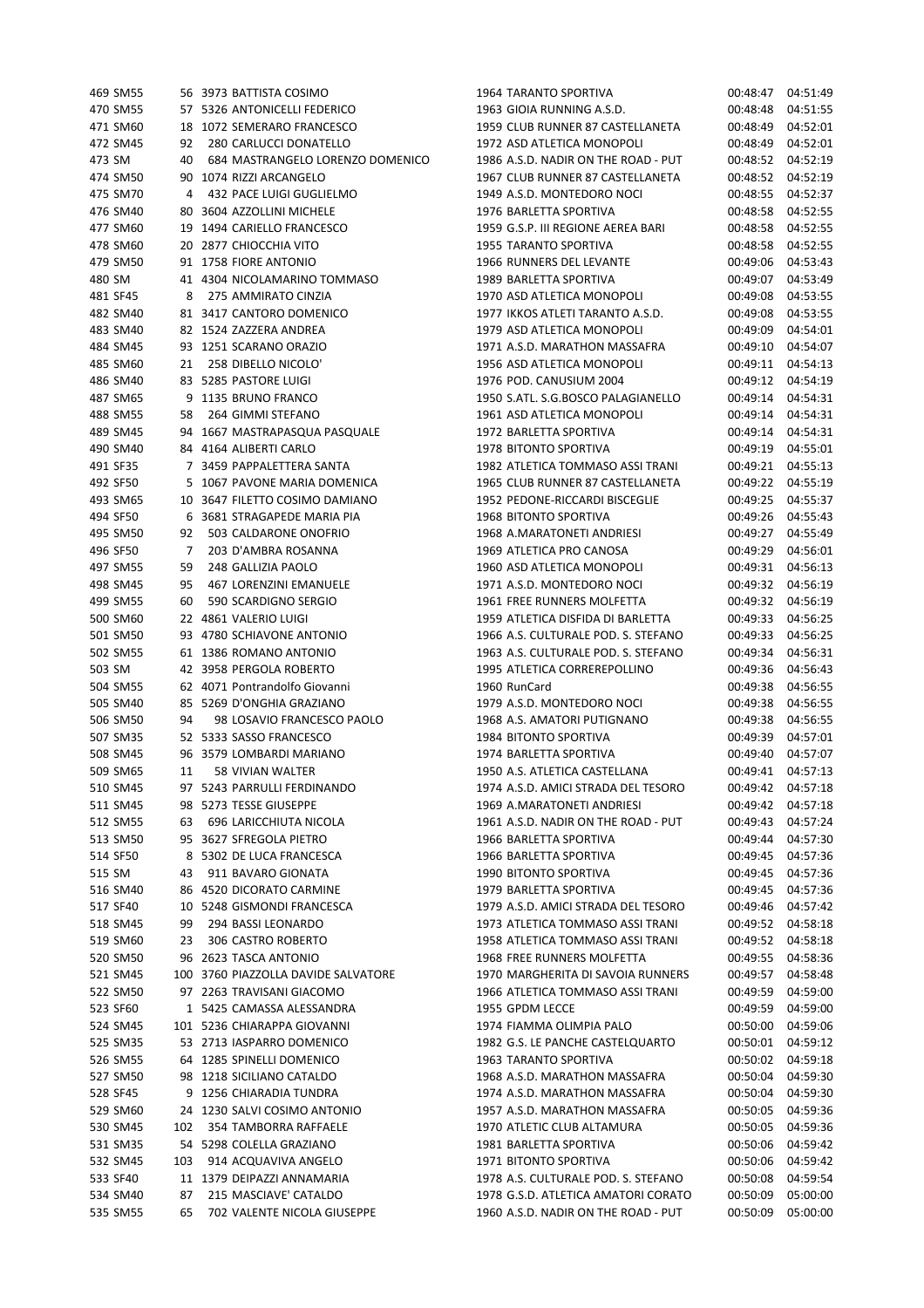| 536 SF45 |     | 10 1797 SICOLO ANNA GRAZIA          | 1972 BITONTO SPORTIVA               | 00:50:11 | 05:00:12 |
|----------|-----|-------------------------------------|-------------------------------------|----------|----------|
| 537 SM55 | 66  | 907 COLANGELO ANTONIO               | 1963 BITONTO SPORTIVA               | 00:50:12 | 05:00:18 |
| 538 SM45 |     | 104 2663 TODISCO ARISTIDE           | 1971 G.S. ATL. SAN FERDINANDO       | 00:50:16 | 05:00:42 |
| 539 SM50 | 99  | 302 DI TEO SAVINO                   | 1965 ATLETICA TOMMASO ASSI TRANI    | 00:50:17 | 05:00:48 |
| 540 SM65 | 12  | 405 PETRONILLI PIETRO SANTE         | 1951 A.S.D. MONTEDORO NOCI          | 00:50:19 | 05:01:00 |
| 541 SM40 |     | 88 3737 PALUMBO MICHELE             | 1977 I PODISTI DI CAPITANATA        | 00:50:19 | 05:01:00 |
| 542 SM50 |     | 100 2568 RISERBATO LUIGI NICOLA     | 1969 ATLETICA TOMMASO ASSI TRANI    | 00:50:21 | 05:01:12 |
| 543 SM55 |     | 67 1378 RUSSO SAVINO                | 1964 A.S. CULTURALE POD. S. STEFANO | 00:50:23 | 05:01:24 |
| 544 SM45 |     | 105 4421 CACCIAPAGLIA PAOLO ANTONIO | 1970 DREAM TEAM BARI                | 00:50:24 | 05:01:30 |
| 545 SM55 | 68  | 501 PICCOLO RICCARDO                | 1963 A.MARATONETI ANDRIESI          | 00:50:26 | 05:01:42 |
| 546 SM55 |     | 69 1529 MAGRONE LUIGI               | 1963 ATLETICA TOMMASO ASSI TRANI    | 00:50:27 | 05:01:48 |
| 547 SM55 |     | 70 5380 SELLAN FRANCO               | 1961 ASD MANFREDONIA CORRE          | 00:50:27 | 05:01:48 |
| 548 SM60 | 25  | 57 PRIMAVERA VITO                   | 1957 A.S. ATLETICA CASTELLANA       | 00:50:28 | 05:01:54 |
| 549 SM50 |     | 101 5353 SECCIA TOMMASO             | 1966 A.S. CULTURALE POD. S. STEFANO | 00:50:30 | 05:02:06 |
| 550 SM60 |     | 26 3729 Grifa Michele               | 1955 RunCard                        | 00:50:30 | 05:02:06 |
| 551 SM55 |     | 71 3711 MARTIRE ANTONIO             | 1962 G.S. AVIS BARLETTA A.S.D.      | 00:50:31 | 05:02:12 |
|          |     |                                     |                                     |          |          |
| 552 SM50 |     | 102 5334 STELLACCI VITO             | 1965 BITONTO SPORTIVA               | 00:50:33 | 05:02:24 |
| 553 SM55 |     | 72 822 DRAGONETTI PAOLO             | 1964 GIOIA RUNNING A.S.D.           | 00:50:35 | 05:02:36 |
| 554 SM65 |     | 13 5310 NAPOLETANO MAURO            | 1951 PEDONE-RICCARDI BISCEGLIE      | 00:50:36 | 05:02:42 |
| 555 SM50 |     | 103 4224 SIMEONE FRANCESCO          | 1966 TARANTO SPORTIVA               | 00:50:37 | 05:02:47 |
| 556 SM   |     | 44 2598 FIORE VINCENZO LUCA         | 1985 POD. CANUSIUM 2004             | 00:50:39 | 05:02:59 |
| 557 SF   | 4   | 608 COLASANTO ANTONELLA             | 1992 FREE RUNNERS MOLFETTA          | 00:50:42 | 05:03:17 |
| 558 SM50 | 104 | 173 RINELLA PASQUALE                | 1969 ATLETICA PRO CANOSA            | 00:50:43 | 05:03:23 |
| 559 SM55 | 73  | 119 GENCO GIUSEPPE                  | 1960 A.S. AMATORI PUTIGNANO         | 00:50:44 | 05:03:29 |
| 560 SM55 |     | 74 3534 LIBERATO RUGGIERO           | 1964 ATLETICA DISFIDA DI BARLETTA   | 00:50:46 | 05:03:41 |
| 561 SM45 |     | 106 5290 PINTO NICOLA               | 1972 ATLETICA DISFIDA DI BARLETTA   | 00:50:46 | 05:03:41 |
| 562 SM65 |     | 14 2614 CASCELLA VITO               | 1954 ATLETICA DISFIDA DI BARLETTA   | 00:50:46 | 05:03:41 |
| 563 SF40 |     | 12 1383 UNICO MARIAROSARIA          | 1976 A.S. CULTURALE POD. S. STEFANO | 00:50:48 | 05:03:53 |
| 564 SM45 |     | 107 1275 STAGNI GIUSEPPE            | 1972 TARANTO SPORTIVA               | 00:50:50 | 05:04:05 |
| 565 SM35 |     | 55 5264 ZAZZERA FABIO               | 1981 ASD ATLETICA MONOPOLI          | 00:50:55 | 05:04:35 |
| 566 SF55 |     | 2 3937 TODISCO BRIGIDA              | 1961 A.DOPOLAVORO FERROVIARIO FG    | 00:50:56 | 05:04:41 |
| 567 SM35 |     | 56 3966 ROCCO VINCENZO              | 1981 CLUB RUNNER 87 CASTELLANETA    | 00:50:57 | 05:04:47 |
|          |     |                                     |                                     |          |          |
| 568 SM50 | 105 | 816 VENTIMIGLIA CARMELO             | 1965 GIOIA RUNNING A.S.D.           | 00:50:59 | 05:04:59 |
| 569 SM50 |     | 106 2597 PETRILLI SABINO            | 1968 POD. CANUSIUM 2004             | 00:50:59 | 05:04:59 |
| 570 SM40 |     | 89 5286 SORRENTI ANTONELLO          | 1979 POD. CANUSIUM 2004             | 00:51:00 | 05:05:05 |
| 571 SF35 |     | 8 1238 CHIRICO AGATA                | 1984 A.S.D. MARATHON MASSAFRA       | 00:51:00 | 05:05:05 |
| 572 SM60 | 27  | 445 DE GRAZIA GIOVANNI              | 1956 A.S.D. MONTEDORO NOCI          | 00:51:01 | 05:05:11 |
| 573 SM50 | 107 | 595 VISAGGI NICOLO'                 | 1965 FREE RUNNERS MOLFETTA          | 00:51:01 | 05:05:11 |
| 574 SM50 | 108 | 901 CACCIAPUOTI DANTE               | 1966 BITONTO SPORTIVA               | 00:51:01 | 05:05:11 |
| 575 SM60 |     | 28 1282 INDELICATI GIUSEPPE         | 1958 TARANTO SPORTIVA               | 00:51:03 | 05:05:23 |
| 576 SM70 |     | 5 2671 TRAVERSI NICOLA              | 1949 A.S. CULTURALE POD. S. STEFANO | 00:51:04 | 05:05:29 |
| 577 SM50 |     | 109 1651 TOMASICCHIO GAETANO        | 1968 FREE RUNNERS MOLFETTA          | 00:51:04 | 05:05:29 |
| 578 SM50 |     | 110 1149 NOTARANGELO CLAUDIO        | 1968 S.ATL. S.G.BOSCO PALAGIANELLO  | 00:51:05 | 05:05:35 |
| 579 SM55 | 75  | 710 LOLIVA DOMENICO                 | 1960 A.S.D. NADIR ON THE ROAD - PUT | 00:51:05 | 05:05:35 |
| 580 SM60 |     | 29 5315 TRICARICO GIANCARLO         | 1957 PEDONE-RICCARDI BISCEGLIE      | 00:51:07 | 05:05:47 |
| 581 SM55 |     | 76 4179 GRANIER MARIO ANGELO        | 1960 BITONTO SPORTIVA               | 00:51:09 | 05:05:59 |
| 582 SM55 | 77  | 320 AGHZALA LOTFI                   | 1962 ATLETICA TOMMASO ASSI TRANI    | 00:51:14 | 05:06:29 |
| 583 SM45 | 108 | 469 RIGLIETTI MICHELE               | 1973 A.S.D. MONTEDORO NOCI          | 00:51:17 | 05:06:47 |
| 584 SM40 |     | 90 5412 EPIFANI SALVATORE           | 1975 CLUB RUNNER 87 CASTELLANETA    | 00:51:17 | 05:06:47 |
| 585 SM60 |     | 30 2967 SPADAVECCHIA MICHELE        | 1957 DREAM TEAM BARI                | 00:51:19 | 05:06:59 |
|          |     |                                     | 1962 ASD MANFREDONIA CORRE          |          | 05:07:05 |
| 586 SM55 |     | 78 2698 LOMBARDI NICOLA             |                                     | 00:51:20 |          |
| 587 SM55 |     | 79 5416 LOTITO ANTONIO              | 1962 CLUB RUNNER 87 CASTELLANETA    | 00:51:20 | 05:07:05 |
| 588 SM35 |     | 57 5259 FIUME GIANFRANCO            | 1982 ASD ATLETICA MONOPOLI          | 00:51:20 | 05:07:05 |
| 589 SM55 |     | 80 5336 PAOLILLO ROBERTO            | 1964 AMICI DEL CAMMINO BARLETTA     | 00:51:21 | 05:07:11 |
| 590 SF45 |     | 11 2953 RENNA DEBORA                | 1974 ASD ATLETICA MONOPOLI          | 00:51:23 | 05:07:23 |
| 591 SM50 |     | 111 2580 RELLA SANTOLO              | 1969 A.MARATONETI ANDRIESI          | 00:51:23 | 05:07:23 |
| 592 SM50 |     | 112 1973 BALESTRA AUGUSTO           | 1967 S.ATL. S.G.BOSCO PALAGIANELLO  | 00:51:25 | 05:07:35 |
| 593 SM50 |     | 113 5304 CARONE GIOVANNI            | 1969 BARLETTA SPORTIVA              | 00:51:29 | 05:07:59 |
| 594 SM55 |     | 81 3733 DI FLUMERI FRANCESCO        | 1960 I PODISTI DI CAPITANATA        | 00:51:32 | 05:08:17 |
| 595 SF40 | 13  | 657 LO VECCHIO VALERIA              | 1975 A.S.D. NADIR ON THE ROAD - PUT | 00:51:34 | 05:08:28 |
| 596 SM55 |     | 82 5365 SPERANZA GUIDO              | 1960 I PODISTI DI CAPITANATA        | 00:51:36 | 05:08:40 |
| 597 SF50 |     | 9 5364 SANTORO CARMELA              | 1966 I PODISTI DI CAPITANATA        | 00:51:36 | 05:08:40 |
| 598 SM45 |     | 109 4200 SAVINO GIUSEPPE            | <b>1970 FRONTRUNNERS</b>            | 00:51:37 | 05:08:46 |
| 599 SF45 |     | 12 2560 MACCURO ANTONIA             | 1973 ASD ATLETICA MONOPOLI          | 00:51:37 | 05:08:46 |
| 600 SM60 |     | 31 4773 GORGOGLIONE ANDREA          | 1957 AMICI DEL CAMMINO BARLETTA     | 00:51:39 | 05:08:58 |
| 601 SM45 |     | 110 3526 SASSI SALVATORE            | 1971 MARATHON CLUB MINERVINO        | 00:51:39 | 05:08:58 |
| 602 SF35 |     | 9 4859 MARTOCCIA ANGELA             | 1980 MARATHON CLUB MINERVINO        | 00:51:39 | 05:08:58 |
|          |     |                                     |                                     |          |          |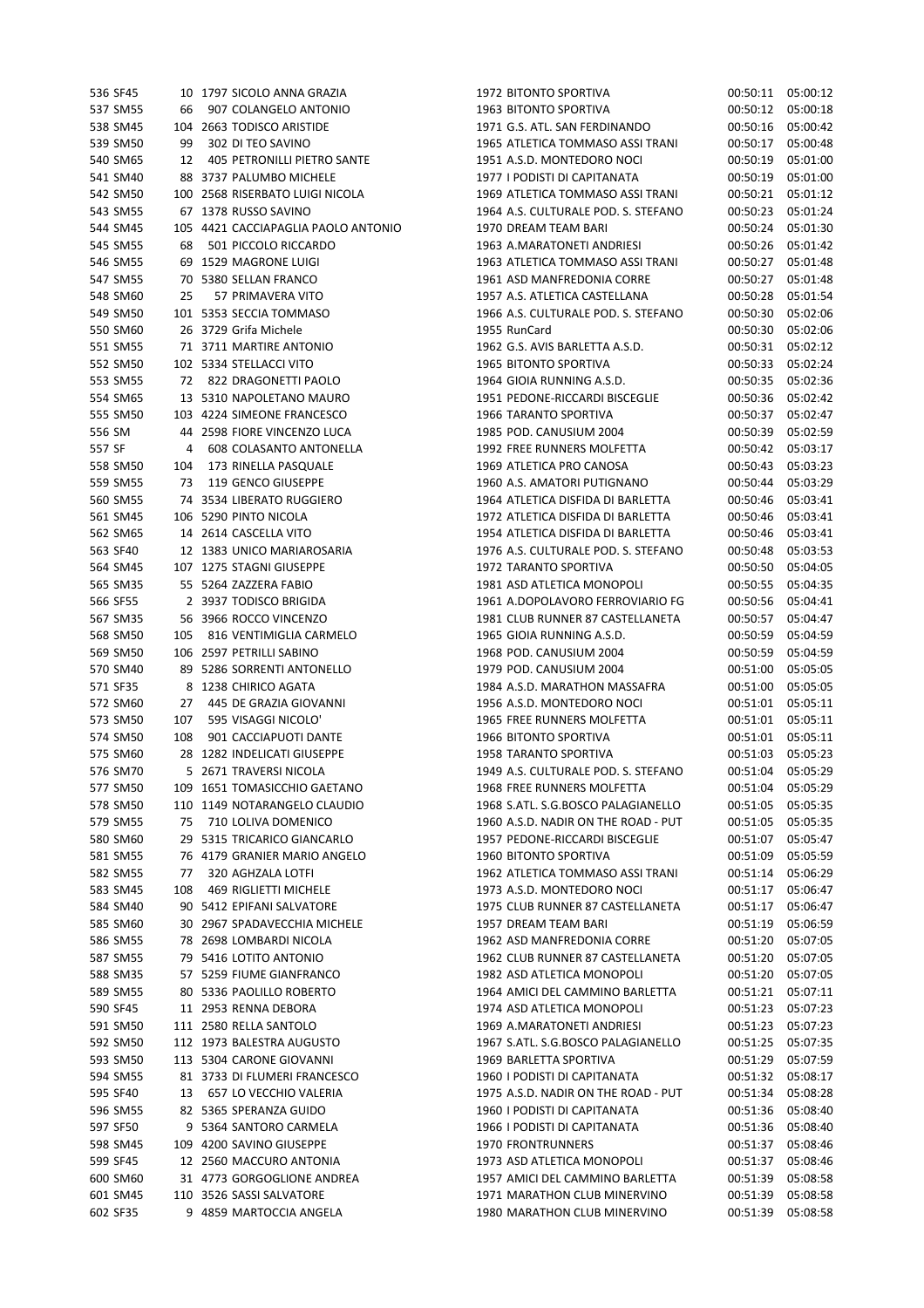| 603 SM50 |     | 114 5283 ZAGARIA VINCENZO        | 1966 A.MARATONETI ANDRIESI          | 00:51:40 | 05:09:04 |
|----------|-----|----------------------------------|-------------------------------------|----------|----------|
| 604 SM55 | 83  | 312 INTRONA VINCENZO             | 1960 ATLETICA TOMMASO ASSI TRANI    | 00:51:40 | 05:09:04 |
| 605 SF45 |     | 13 4799 FUSARO MARIA             | 1970 A.MARATONETI ANDRIESI          | 00:51:40 | 05:09:04 |
| 606 SM45 |     | 111 5277 LOSAPPIO FRANCESCO      | 1970 A.MARATONETI ANDRIESI          | 00:51:41 | 05:09:10 |
| 607 SM50 |     | 115 4883 D'ORFEO GIOACCHINO      | 1965 FREE RUNNERS MOLFETTA          | 00:51:43 | 05:09:22 |
| 608 SM50 | 116 | 661 MORELLI MASSIMILIANO         | 1969 A.S.D. NADIR ON THE ROAD - PUT | 00:51:45 | 05:09:34 |
| 609 SM50 | 117 | 178 ZACCARO SABINO               | 1965 ATLETICA PRO CANOSA            | 00:51:47 | 05:09:46 |
| 610 SM55 | 84  | 43 MOREA PAOLO                   | 1959 A.S. ATLETICA CASTELLANA       | 00:51:49 | 05:09:58 |
|          |     |                                  |                                     |          |          |
| 611 SF55 |     | 3 5250 MENOLASCINA ROSA          | 1961 A.S.D. AMICI STRADA DEL TESORO | 00:51:52 | 05:10:16 |
| 612 SF45 |     | 14 2665 TESSA MARIA              | 1970 A.S. CULTURALE POD. S. STEFANO | 00:51:54 | 05:10:28 |
| 613 SF   |     | 5 4790 GALLIZIA ANTONELLA        | 1992 ASD ATLETICA MONOPOLI          | 00:51:55 | 05:10:34 |
| 614 SM55 |     | 85 1219 MASTRONUZZI GIROLAMO     | 1964 A.S.D. MARATHON MASSAFRA       | 00:51:57 | 05:10:46 |
| 615 SM50 |     | 118 5303 BOSCHETTO DAMIANO PAOLO | 1966 BARLETTA SPORTIVA              | 00:51:57 | 05:10:46 |
| 616 SF35 |     | 10 4727 CARRIERO MARIANTONIETTA  | 1981 ATLETICA TOMMASO ASSI TRANI    | 00:51:58 | 05:10:52 |
| 617 SM45 |     | 112 3426 Amoruso Francesco       | 1970 RunCard                        | 00:51:59 | 05:10:58 |
| 618 SM50 | 119 | 95 VINELLA GIUSEPPE              | 1969 A.S. AMATORI PUTIGNANO         | 00:52:01 | 05:11:10 |
| 619 SF40 |     | 14 2545 TERRONE ROSA             | 1976 ATLETICA PRO CANOSA            | 00:52:01 | 05:11:10 |
| 620 SM40 |     | 91 1530 MANNATRIZIO ANSELMO      | 1975 ATLETICA TOMMASO ASSI TRANI    | 00:52:03 | 05:11:22 |
| 621 SM35 |     | 58 1123 CATUCCI ALESSIO          | 1984 NUOVA ATLETICA LATERZA         | 00:52:04 | 05:11:28 |
| 622 SF50 |     | 10 1528 GUSMAI ANNAMARIA         | 1966 ATLETICA TOMMASO ASSI TRANI    | 00:52:08 | 05:11:52 |
| 623 SF50 |     | 11 2553 RAFFEINER ELISABETH      | 1965 ATLETICA PRO CANOSA            | 00:52:13 | 05:12:22 |
| 624 SM55 | 86  | 184 SCIANNAMEA VINCENZO          | 1961 ATLETICA PRO CANOSA            | 00:52:15 | 05:12:34 |
| 625 SM65 | 15  | 124 SABATO FRANCESCO             | 1951 A.S. AMATORI PUTIGNANO         | 00:52:16 | 05:12:40 |
| 626 SM45 |     | 113 4441 SOLDANO GIOVANNI        | 1974 A.MARATONETI ANDRIESI          | 00:52:19 | 05:12:58 |
| 627 SM45 |     | 114 1572 QUAGLIARELLA ANTONIO    | 1974 A.MARATONETI ANDRIESI          | 00:52:19 | 05:12:58 |
| 628 SM35 |     | 59 3632 GIANNINI FRANCESCO PAOLO | 1984 BARLETTA SPORTIVA              | 00:52:22 | 05:13:16 |
|          |     |                                  |                                     |          |          |
| 629 SM55 |     | 87 3149 AFFUSO ROCCO ALFREDO     | 1961 A.S.D. AMICI STRADA DEL TESORO | 00:52:24 | 05:13:28 |
| 630 SF55 |     | 4 1451 DELFINE ELISABETTA        | 1964 A.S. AMATORI PUTIGNANO         | 00:52:24 | 05:13:28 |
| 631 SM50 |     | 120 2605 DI PALO MICHELE         | 1967 MARATHON CLUB MINERVINO        | 00:52:27 | 05:13:46 |
| 632 SF   | 6   | 530 DE TOMMASO MARIANTONIETTA    | 1987 A.S. DOF AMATORI TURI          | 00:52:27 | 05:13:46 |
| 633 SM60 |     | 32 1252 D'ANGELO ANTONIO         | 1958 A.S.D. MARATHON MASSAFRA       | 00:52:31 | 05:14:09 |
| 634 SF55 |     | 5 2751 SASSO LUCIA               | 1962 ATLETICA TOMMASO ASSI TRANI    | 00:52:34 | 05:14:27 |
| 635 SM65 |     | 16 4226 LOGLISCI TOMMASO         | 1952 ATLETICA PRO CANOSA            | 00:52:36 | 05:14:39 |
| 636 SM40 |     | 92 2301 ROMA LUIGI               | 1978 ATLETICA CEGLIE MESSAPICA      | 00:52:37 | 05:14:45 |
| 637 SM55 | 88  | 177 LAGRASTA SABINO              | 1963 ATLETICA PRO CANOSA            | 00:52:39 | 05:14:57 |
| 638 SM55 |     | 89 1350 PAPPOLLA MAURIZIO        | 1963 IKKOS ATLETI TARANTO A.S.D.    | 00:52:40 | 05:15:03 |
| 639 SM50 | 121 | 896 PARISI GAETANO               | 1967 BITONTO SPORTIVA               | 00:52:41 | 05:15:09 |
| 640 SM70 |     | 6 2631 PAOLILLO LUIGI            | 1947 BARLETTA SPORTIVA              | 00:52:43 | 05:15:21 |
| 641 SM50 |     | 122 4857 DI TONNO MICHELE        | 1967 MARATHON CLUB MINERVINO        | 00:52:44 | 05:15:27 |
| 642 SM60 | 33  | 707 CAMPANELLA PIETRO            | 1956 A.S.D. NADIR ON THE ROAD - PUT | 00:52:44 | 05:15:27 |
| 643 SM60 |     | 34 1974 BASILE MICHELE           | 1959 S.ATL. S.G.BOSCO PALAGIANELLO  | 00:52:45 | 05:15:33 |
| 644 SM40 |     | 93 4863 GUGLIELMI SAVERIO        | 1977 BARLETTA SPORTIVA              | 00:52:49 | 05:15:57 |
| 645 SM50 |     | 123 3714 CASAMASSIMA FELICE      | 1968 G.S. ATL. SAN FERDINANDO       | 00:52:49 | 05:15:57 |
| 646 SM50 |     | 124 5257 RICCIARDELLI VINCENZO   | 1965 ATLETICA PRO CANOSA            | 00:52:50 | 05:16:03 |
| 647 SF45 |     | 15 3327 PASSERI EUFEMIA          | 1974 S.ATL. S.G.BOSCO PALAGIANELLO  | 00:52:50 | 05:16:03 |
|          |     | 60 3716 NAPOLETANO GIACOMO       |                                     | 00:52:51 | 05:16:09 |
| 648 SM35 |     |                                  | 1983 G.S. ATL. SAN FERDINANDO       |          |          |
| 649 SM70 |     | 7 4813 TAMMA FRANCESCO           | 1948 A.S.D. AMICI STRADA DEL TESORO | 00:52:51 | 05:16:09 |
| 650 SM40 |     | 94 2634 PESCHECHERA ANTONIO      | 1979 BARLETTA SPORTIVA              | 00:52:52 | 05:16:15 |
| 651 SM65 |     | 17 5255 MASSA SABINO             | 1951 ATLETICA PRO CANOSA            | 00:52:52 | 05:16:15 |
| 652 SF55 |     | 6 2034 MARINO' MARIA             | 1964 TARANTO SPORTIVA               | 00:52:54 | 05:16:27 |
| 653 SM55 |     | 90 2026 BOZZARDI SALVINO         | 1961 TARANTO SPORTIVA               | 00:52:55 | 05:16:33 |
| 654 SM65 | 18  | 347 PALASCIANO GIUSEPPE          | 1952 ATLETIC CLUB ALTAMURA          | 00:52:59 | 05:16:57 |
| 655 SM   | 45  | 633 RIZZI VINCENZO               | 1987 BARLETTA SPORTIVA              | 00:53:01 | 05:17:09 |
| 656 SF55 | 7   | 333 ANTONACCI ANNAMARIA          | 1962 ATLETICA TOMMASO ASSI TRANI    | 00:53:06 | 05:17:39 |
| 657 SM60 | 35  | 310 PARADISO NICOLA              | 1957 ATLETICA TOMMASO ASSI TRANI    | 00:53:08 | 05:17:51 |
| 658 SM60 |     | 36 2594 FASANO GIORGIO           | 1958 POD. CANUSIUM 2004             | 00:53:10 | 05:18:03 |
| 659 SM65 |     | 19 1136 ANTONICELLI BERARDINO    | 1952 S.ATL. S.G.BOSCO PALAGIANELLO  | 00:53:10 | 05:18:03 |
| 660 SM70 |     | 8 5363 RUSSO GIUSEPPE            | 1948   PODISTI DI CAPITANATA        | 00:53:12 | 05:18:15 |
| 661 SF45 |     | 16 1665 LATTANZIO CINZIA         | 1972 BARLETTA SPORTIVA              | 00:53:12 | 05:18:15 |
| 662 SF55 | 8   | 760 OSTUNI ANGELA                | 1964 HAPPY RUNNERS ALTAMURA         | 00:53:13 | 05:18:21 |
| 663 SM55 | 91  | 345 LEONE GIUSEPPE               | 1961 ATLETIC CLUB ALTAMURA          | 00:53:14 | 05:18:27 |
| 664 SF50 |     | 12 1348 TURE CARMELA             | 1969 G.S.P. III REGIONE AEREA BARI  | 00:53:14 | 05:18:27 |
| 665 SM40 | 95  | 212 FARIELLO GIUSEPPE            | 1976 G.S.D. ATLETICA AMATORI CORATO | 00:53:15 | 05:18:33 |
| 666 SF50 |     | 13 2278 RANIERI GIULIA           | 1967 A.S.D. AMICI STRADA DEL TESORO | 00:53:16 | 05:18:39 |
| 667 SM40 |     | 96 3739 RABBAGLIETTI ALESSIO     | 1975 I PODISTI DI CAPITANATA        | 00:53:16 | 05:18:39 |
| 668 SM50 |     | 125 3424 Leonetti Vincenzo       | 1967 RunCard                        | 00:53:22 | 05:19:15 |
|          |     |                                  |                                     |          |          |
| 669 SM55 |     | 92 1133 CARPIGNANO LORENZO       | 1964 S.ATL. S.G.BOSCO PALAGIANELLO  | 00:53:26 | 05:19:38 |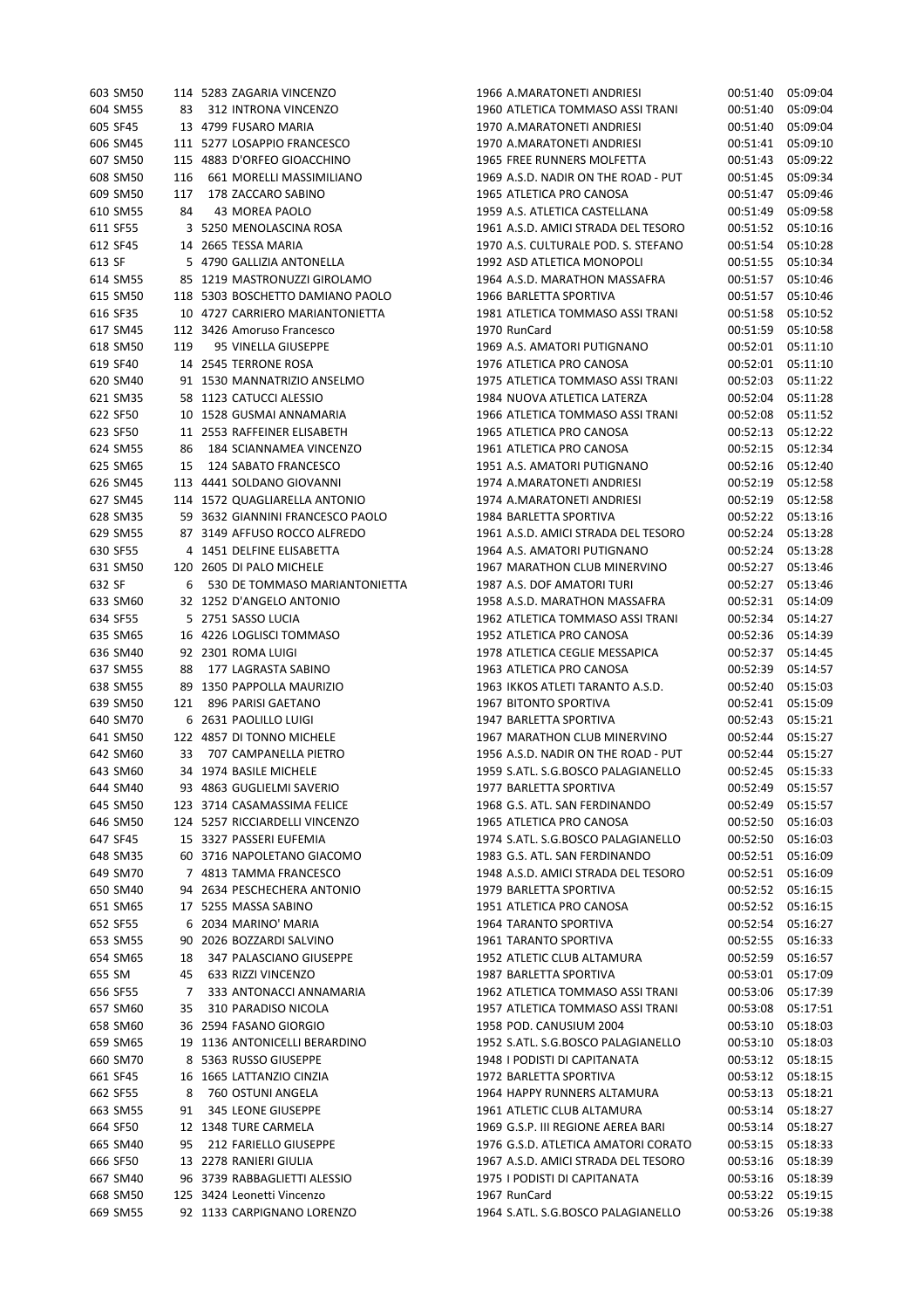| 670 SM35 |     | 61 2601 MATARRESE PIERDOMENICO  | 1983 POD. CANUSIUM 2004             | 00:53:26 | 05:19:38 |
|----------|-----|---------------------------------|-------------------------------------|----------|----------|
| 671 SF   |     | 7 5284 MATARRESE SARA           | 1987 POD. CANUSIUM 2004             | 00:53:26 | 05:19:38 |
| 672 SM   |     | 46 5094 DI MASE VINCENZO        | 1987 RUNNING CLUB TORREMAGGIORE     | 00:53:28 | 05:19:50 |
| 673 SM45 |     | 115 5330 LACASSIA FRANCESCO     | 1974 BITONTO SPORTIVA               | 00:53:31 | 05:20:08 |
| 674 SM45 |     | 116 3612 GUERRA PASQUALE        | 1970 BARLETTA SPORTIVA              | 00:53:32 | 05:20:14 |
| 675 SF60 |     | 2 3545 TATO' MARIA ADDOLORATA   | 1956 BARLETTA SPORTIVA              | 00:53:33 | 05:20:20 |
| 676 SM50 | 126 | 902 PAGONE ANTONIO              | 1966 BITONTO SPORTIVA               | 00:53:34 | 05:20:26 |
| 677 SM55 | 93  | 655 QUATTRONE CARMELO           | 1963 A.S.D. NADIR ON THE ROAD - PUT | 00:53:36 | 05:20:38 |
| 678 SM75 | 2   | 838 RONCO GIOVANNI              | 1942 GIOIA RUNNING A.S.D.           | 00:53:36 | 05:20:38 |
|          |     |                                 |                                     |          |          |
| 679 SM55 |     | 94 3890 CASSANO VITO            | 1961 BIO AMBRA NEW AGE              | 00:53:38 | 05:20:50 |
| 680 SM40 |     | 97 4374 NOVIELLO MICHELE        | 1979 A.S.D. AMICI STRADA DEL TESORO | 00:53:38 | 05:20:50 |
| 681 SM50 | 127 | 74 CONTE STEFANO                | 1969 A.S. ATLETICA CASTELLANA       | 00:53:40 | 05:21:02 |
| 682 SM60 |     | 37 1509 VINO PASQUALE           | 1959 G.S.P. III REGIONE AEREA BARI  | 00:53:41 | 05:21:08 |
| 683 SM55 |     | 95 4735 RAGUSO GIROLAMO         | 1963 POL. 'D. PIETRI' GRAVINA       | 00:53:44 | 05:21:26 |
| 684 SF60 | 3   | 191 MERCO NICOLETTA             | 1958 ATLETICA PRO CANOSA            | 00:53:52 | 05:22:14 |
| 685 SM60 | 38  | 424 TRISOLINI ANGELO MARINO     | 1959 A.S.D. MONTEDORO NOCI          | 00:53:52 | 05:22:14 |
| 686 SM50 |     | 128 5299 GUERRA PASQUALE        | 1966 BARLETTA SPORTIVA              | 00:53:52 | 05:22:14 |
| 687 SF40 |     | 15 5344 MARINELLI GRAZIA        | 1977 ATHLETIC CLUB TERMOLI ASD      | 00:53:53 | 05:22:20 |
| 688 SF40 |     | 16 4388 PINNELLI CARMELA SILVIA | 1977 ATLETICA PRO CANOSA            | 00:53:53 | 05:22:20 |
| 689 SM60 |     | 39 1458 LAERA COSIMO            | 1957 A.S. AMATORI PUTIGNANO         | 00:53:54 | 05:22:26 |
| 690 SM60 |     | 40 3573 IODICE DOMENICO         | 1957 BARLETTA SPORTIVA              | 00:53:54 | 05:22:26 |
| 691 SM70 |     | 9 2555 PIGLIONICA MICHELE       | 1949 ATLETICA PRO CANOSA            | 00:54:00 | 05:23:02 |
| 692 SM55 |     | 96 2039 BENVENUTO CATALDO       | 1961 POD. CAROSINO JONICA&HIRIA MES | 00:54:02 | 05:23:14 |
| 693 SM45 |     | 117 5232 BAILON FRANCESCO       | 1968 RunCard                        | 00:54:03 | 05:23:20 |
| 694 SM70 | 10  | 447 DE GRAZIA FORTUNATO LUCA    | 1947 A.S.D. MONTEDORO NOCI          | 00:54:04 | 05:23:26 |
| 695 SM50 |     | 129 4184 MINENNA MICHELE        | 1969 BITONTO SPORTIVA               | 00:54:07 | 05:23:44 |
|          |     |                                 |                                     |          |          |
| 696 SM50 |     | 130 2626 ALICINO VINCENZO       | 1969 FREE RUNNERS MOLFETTA          | 00:54:09 | 05:23:56 |
| 697 SM45 |     | 118 4289 LISCO ANDREA           | 1973 ATLETICA TOMMASO ASSI TRANI    | 00:54:10 | 05:24:02 |
| 698 SM50 |     | 131 1933 BATTAFARANO GIUSEPPE   | 1965 NOVA SIRI MARATHON             | 00:54:12 | 05:24:14 |
| 699 SM55 | 97  | 121 ROMANAZZI DOMENICO          | 1960 A.S. AMATORI PUTIGNANO         | 00:54:13 | 05:24:20 |
| 700 SF40 |     | 17 2563 ZIEBA EDYTA             | 1978 ATLETICA TOMMASO ASSI TRANI    | 00:54:16 | 05:24:38 |
| 701 SM50 |     | 132 3635 CONCORDIA LUIGI        | 1968 BARLETTA SPORTIVA              | 00:54:18 | 05:24:50 |
| 702 SM45 |     | 119 3740 SCOTECE GERARDO        | 1970   PODISTI DI CAPITANATA        | 00:54:18 | 05:24:50 |
| 703 SM60 |     | 41 5251 RUTIGLIANO FRANCESCO    | 1958 A.S.D. AMICI STRADA DEL TESORO | 00:54:19 | 05:24:56 |
| 704 SM60 |     | 42 2288 BUTTIGLIONE PASQUALE    | 1955 GIOIA RUNNING A.S.D.           | 00:54:20 | 05:25:01 |
| 705 SF55 |     | 9 3522 OZIOSI SABATINA          | 1962 MARATHON CLUB MINERVINO        | 00:54:22 | 05:25:13 |
| 706 SM40 |     | 98 5263 MINOIA PIETRO           | 1977 ASD ATLETICA MONOPOLI          | 00:54:24 | 05:25:25 |
| 707 SM40 |     | 99 5370 LECCISOTTI MATTEO PIO   | 1979 RUNNING CLUB TORREMAGGIORE     | 00:54:25 | 05:25:31 |
| 708 SM60 |     | 43 1711 SIMONE ROCCO            | 1959 HAPPY RUNNERS ALTAMURA         | 00:54:27 | 05:25:43 |
| 709 SM45 | 120 | 435 LAFORGIA FELICIANO          | 1974 A.S.D. MONTEDORO NOCI          | 00:54:29 | 05:25:55 |
| 710 SM60 |     | 44 3722 GIANNATEMPO MATTEO      | 1958 A.S. CULTURALE POD. S. STEFANO | 00:54:32 | 05:26:13 |
| 711 SM70 |     | 11 1486 SCIANNAMEA GIUSEPPE     | 1947 ATLETICA PRO CANOSA            | 00:54:34 | 05:26:25 |
| 712 SM45 |     | 121 5359 MATRONE RAFFAELE       | 1970   PODISTI DI CAPITANATA        | 00:54:42 | 05:27:13 |
| 713 SF45 | 17  | 732 STORSILLO CATERINA          | 1970 HAPPY RUNNERS ALTAMURA         | 00:54:44 | 05:27:25 |
| 714 SM60 |     | 45 5408 MAGGIO ANTONIO          | 1959 A.POD. VALTENNA                | 00:54:44 | 05:27:25 |
| 715 SM35 | 62  | 202 LAMANNA SABINO              | 1980 ATLETICA PRO CANOSA            | 00:54:47 | 05:27:43 |
| 716 SM45 |     | 122 5382 BEVILACQUA GENNARO     | 1970 A.S.D. DAUNIA RUNNING          | 00:54:50 | 05:28:01 |
| 717 SF35 |     | 11 1790 LABIANCA LUISA          | 1980 BITONTO SPORTIVA               | 00:54:50 | 05:28:01 |
|          |     | 529 DE TOMMASO RAFFAELE         |                                     |          |          |
| 718 SM60 | 46  |                                 | 1959 A.S. DOF AMATORI TURI          | 00:54:52 | 05:28:13 |
| 719 SM45 |     | 123 1248 LOCOROTONDO PIETRO     | 1973 A.S.D. MARATHON MASSAFRA       | 00:54:53 | 05:28:19 |
| 720 SF45 |     | 18 5358 CARLONE SABATINA        | 1972 A.DOPOLAVORO FERROVIARIO FG    | 00:54:54 | 05:28:25 |
| 721 SM50 |     | 133 4364 PARISI PIERLUIGI       | 1967 RunCard                        | 00:54:55 | 05:28:31 |
| 722 SF50 |     | 14 1449 DELFINE MARCELLA        | 1967 A.S. AMATORI PUTIGNANO         | 00:55:02 | 05:29:13 |
| 723 SM50 |     | 134 4324 RAGUSO FRANCESCO PAOLO | 1966 G.S. PAOLOTTI - ATL MARTINA    | 00:55:03 | 05:29:19 |
| 724 SM50 |     | 135 5296 MARTIRE GIOVANNI       | 1965 MARGHERITA DI SAVOIA RUNNERS   | 00:55:09 | 05:29:55 |
| 725 SM60 |     | 47 5260 ALBANESE COSIMO         | 1958 ASD ATLETICA MONOPOLI          | 00:55:13 | 05:30:19 |
| 726 SM55 |     | 98 5305 CARONE MICHELE          | 1964 BARLETTA SPORTIVA              | 00:55:19 | 05:30:54 |
| 727 SM   |     | 47 3494 PASTORE NICOLA          | 1986 POD. CANUSIUM 2004             | 00:55:20 | 05:31:00 |
| 728 SM50 |     | 136 1132 CARICATO ANGELO        | 1965 S.ATL. S.G.BOSCO PALAGIANELLO  | 00:55:21 | 05:31:06 |
| 729 SM55 |     | 99 1505 SALIERNO FRANCESCO      | 1960 G.S.P. III REGIONE AEREA BARI  | 00:55:22 | 05:31:12 |
| 730 SM50 |     | 137 5271 NOTARPIETRO VITO       | 1965 A.MARATONETI ANDRIESI          | 00:55:24 | 05:31:24 |
| 731 SM45 | 124 | 199 QUARTO NICOLA               | 1971 ATLETICA PRO CANOSA            | 00:55:26 | 05:31:36 |
| 732 SM50 | 138 | 197 ZUCCARO PAOLO               | 1965 ATLETICA PRO CANOSA            | 00:55:27 | 05:31:42 |
| 733 SF45 |     | 19 1559 GABRIELE MARIELLA       | 1974 A.S.D. MONTEDORO NOCI          | 00:55:27 | 05:31:42 |
| 734 SF55 |     | 10 3985 BALDASSARRE SILVIA      | 1964 ATLETICA TOMMASO ASSI TRANI    | 00:55:27 | 05:31:42 |
| 735 SF50 |     | 15 1481 CAVALLO ELENA           | 1965 ATLETICA PRO CANOSA            | 00:55:27 | 05:31:42 |
| 736 SM65 |     | 20 3607 DELVECCHIO ANTONIO      | 1953 BARLETTA SPORTIVA              | 00:55:28 | 05:31:48 |
|          |     |                                 |                                     |          |          |

00:53:26 05:19:38 00:53:26 05:19:38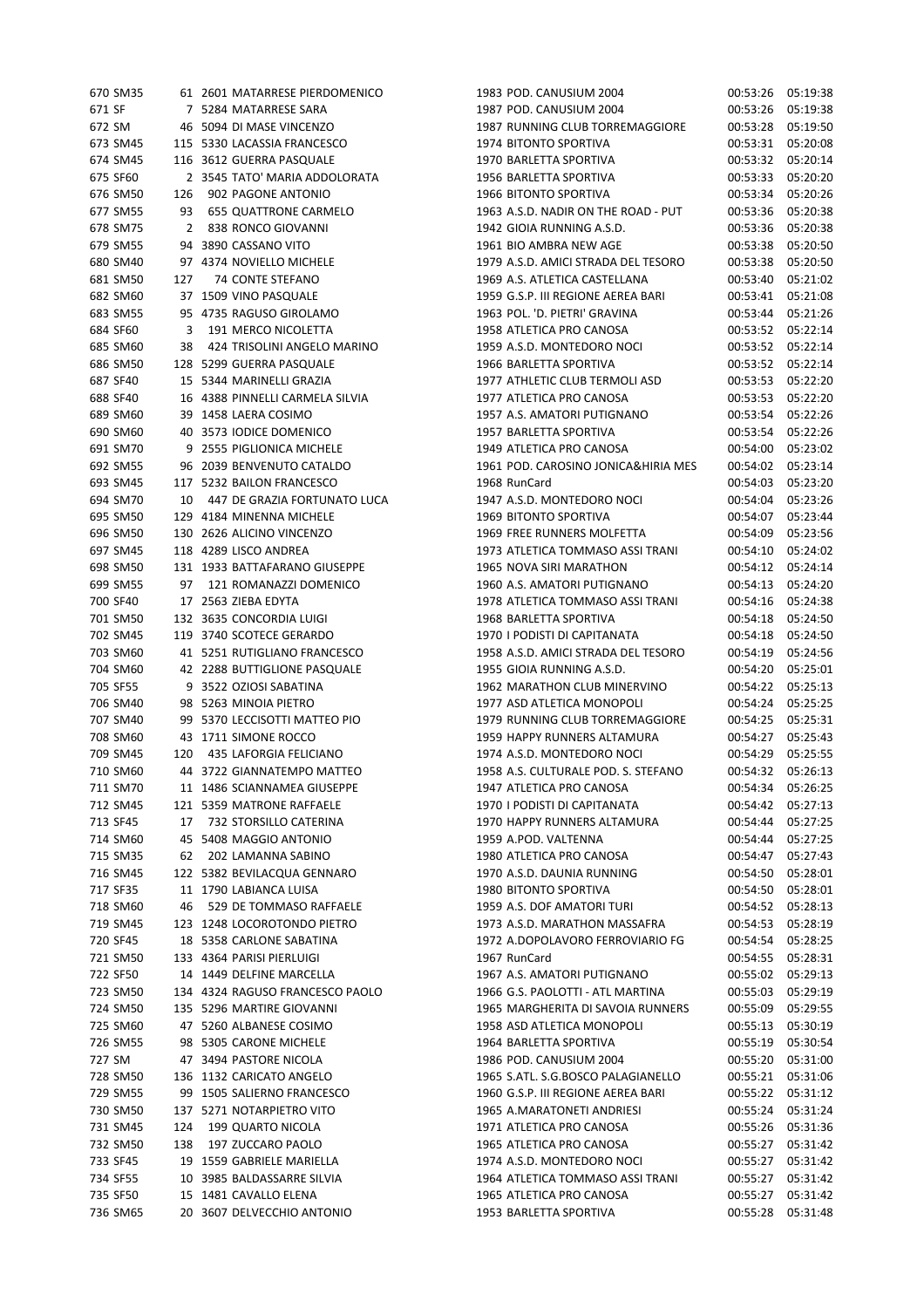| 737 SF55 |     | 11 299 SINISI GIUSEPPINA             |  | 1961 ATLETICA TOMMASO ASSI TRANI    | 00:55:29 | 05:31:54          |
|----------|-----|--------------------------------------|--|-------------------------------------|----------|-------------------|
| 738 SM45 |     | 125 5407 D'ERCOLE GIROLAMO           |  | 1971 ASD MASTER ON THE ROAD SFP     | 00:55:30 | 05:32:00          |
| 739 SM55 |     | 100 1022 NAPOLETANO FRANCESCO        |  | 1960 G.S. ATL. SAN FERDINANDO       | 00:55:31 | 05:32:06          |
| 740 SM45 |     | 126 1891 VENERITO DOMENICO           |  | 1974 ATLETICA CEGLIE MESSAPICA      | 00:55:31 | 05:32:06          |
|          |     |                                      |  |                                     |          |                   |
| 741 SM50 |     | 139 1233 MAGGI SALVATORE             |  | 1966 A.S.D. MARATHON MASSAFRA       | 00:55:32 | 05:32:12          |
| 742 SF45 |     | 20 5415 TERRUSI ANNAMARIA            |  | 1973 CLUB RUNNER 87 CASTELLANETA    | 00:55:33 | 05:32:18          |
| 743 SM60 |     | 48 1380 SINISI FRANCESCO             |  | 1957 A.S. CULTURALE POD. S. STEFANO | 00:55:34 | 05:32:24          |
| 744 SM55 |     | 101 5261 MARZOLLA STEFANO            |  | 1964 ASD ATLETICA MONOPOLI          | 00:55:34 | 05:32:24          |
| 745 SM55 |     | 102 5351 CAPPIELLO DONATO            |  | 1964 A.S. CULTURALE POD. S. STEFANO | 00:55:35 | 05:32:30          |
| 746 SM50 |     | 140 2611 BALZANO FRANCESCO           |  | 1967 ATLETICA DISFIDA DI BARLETTA   | 00:55:37 | 05:32:42          |
| 747 SM40 |     | 100 5014 GELAO ANTONIO               |  | 1979 A.S.D. AMICI STRADA DEL TESORO | 00:55:43 | 05:33:18          |
| 748 SF55 |     | 12 1064 DANZA GRAZIA                 |  | 1963 CLUB RUNNER 87 CASTELLANETA    | 00:55:44 | 05:33:24          |
|          |     |                                      |  |                                     |          |                   |
| 749 SM45 |     | 127 2638 MANOSPERTI GIROLAMO         |  | 1970 BARLETTA SPORTIVA              | 00:55:47 | 05:33:42          |
| 750 SF50 |     | 16 1071 D'ONOFRIO PASQUALINA         |  | 1966 CLUB RUNNER 87 CASTELLANETA    | 00:55:49 | 05:33:54          |
| 751 SM45 |     | 128 5374 MONTINARO LEONARDO          |  | 1970 RUNNING CLUB TORREMAGGIORE     | 00:55:49 | 05:33:54          |
| 752 SM55 |     | 103 430 TATONE MICHELE               |  | 1962 A.S.D. MONTEDORO NOCI          | 00:55:52 | 05:34:12          |
| 753 SM45 | 129 | 388 LOPERFIDO MARIANO FRANCESCO      |  | 1973 A.S.D. MONTEDORO NOCI          | 00:55:54 | 05:34:24          |
| 754 SF40 |     | 18 1280 BUCCI MARIA                  |  | 1976 TARANTO SPORTIVA               | 00:55:55 | 05:34:30          |
| 755 SM55 |     | 104 1142 BARULLI MARIO               |  | 1963 S.ATL. S.G.BOSCO PALAGIANELLO  | 00:55:55 | 05:34:30          |
|          |     |                                      |  |                                     |          |                   |
| 756 SM70 |     | 12 376 LIUZZI PAOLO                  |  | 1949 A.S.D. MONTEDORO NOCI          | 00:55:57 | 05:34:42          |
| 757 SM50 |     | 141 5362 RAIMO GIUSEPPE              |  | 1967 I PODISTI DI CAPITANATA        | 00:56:03 | 05:35:18          |
| 758 SM50 |     | 142 5300 DIBARI RICCARDO             |  | 1969 BARLETTA SPORTIVA              | 00:56:03 | 05:35:18          |
| 759 SM55 |     | 105 3606 CAVALIERE RUGGIERO          |  | 1961 BARLETTA SPORTIVA              | 00:56:07 | 05:35:42          |
| 760 SM60 | 49  | 231 PITEO SALVATORE                  |  | 1958 G.S.P. III REGIONE AEREA BARI  | 00:56:08 | 05:35:48          |
| 761 SM50 |     | 143 3528 FERGOLA ROBERTO             |  | 1965 ATLETICA DISFIDA DI BARLETTA   | 00:56:11 | 05:36:06          |
| 762 SF65 |     | 1 1216 TADDEO PASQUA ROSA            |  | 1953 A.S.D. MARATHON MASSAFRA       | 00:56:12 | 05:36:11          |
|          |     |                                      |  |                                     |          |                   |
| 763 SF45 |     | 21 5308 MAFFIONE SARA                |  | 1970 BARLETTA SPORTIVA              | 00:56:16 | 05:36:35          |
| 764 SM55 | 106 | 150 MIRIZZI VITO                     |  | 1962 A.S. AMATORI PUTIGNANO         | 00:56:18 | 05:36:47          |
| 765 SM70 | 13  | 645 MELE DOMENICO                    |  | 1945 RUNNING PEOPLE NOICATTARO      | 00:56:20 | 05:36:59          |
| 766 SF   | 12  | 670 MARIO ALESSANDRA                 |  | 1984 A.S.D. NADIR ON THE ROAD - PUT | 00:56:23 | 05:37:17          |
| 767 SM50 |     | 144 4798 PETRUZZELLI FRANCESCO       |  | 1967 A.MARATONETI ANDRIESI          | 00:56:24 | 05:37:23          |
| 768 SM45 | 130 | 704 NAPOLETANO ALBERTO               |  | 1973 A.S.D. NADIR ON THE ROAD - PUT | 00:56:24 | 05:37:23          |
| 769 SF45 |     | 22 5270 ALICINO ANNA                 |  | 1972 A.MARATONETI ANDRIESI          | 00:56:24 | 05:37:23          |
| 770 SM60 | 50  | 114 SPORTELLI VITO                   |  | 1957 A.S. AMATORI PUTIGNANO         | 00:56:25 | 05:37:29          |
|          |     |                                      |  |                                     |          |                   |
| 771 SM60 |     | 51 1546 SARDONE ANGELO               |  | 1955 ATLETIC CLUB ALTAMURA          | 00:56:27 | 05:37:41          |
| 772 SM50 |     | 145 5373 NIRO MATTEO                 |  | 1965 RUNNING CLUB TORREMAGGIORE     | 00:56:27 | 05:37:41          |
| 773 SM50 |     | 146 5376 LA TESSA BALDASSARRE FRANCO |  | 1968 RUNNING CLUB TORREMAGGIORE     | 00:56:27 | 05:37:41          |
| 774 SM50 |     | 147 1228 COLELLA SALVATORE           |  | 1967 A.S.D. MARATHON MASSAFRA       | 00:56:29 | 05:37:53          |
| 775 SM50 |     | 148 4644 LUPOLI MARCO                |  | 1968 ASD MANFREDONIA CORRE          | 00:56:31 | 05:38:05          |
| 776 SF50 |     | 17 1545 PERRUCCI TERESA              |  | 1968 ATLETIC CLUB ALTAMURA          | 00:56:33 | 05:38:17          |
| 777 SM55 |     | 107 5403 SPONSANO LUCIANO ANTONIO    |  | 1962 A.S.D. DAUNIA RUNNING          |          | 00:56:34 05:38:23 |
| 778 SF55 |     | 14 4269 FANELLI MARIA                |  | 1964 RUNNERS CERIGNOLA A.S.D.       | 00:56:35 | 05:38:29          |
|          |     |                                      |  |                                     |          |                   |
| 779 SF55 |     | 13 5418 FELE MARIA                   |  | 1963 S.ATL. S.G.BOSCO PALAGIANELLO  | 00:56:35 | 05:38:29          |
| 780 SM45 |     | 131 436 MASCIOPINTO MATTEO           |  | 1974 A.S.D. MONTEDORO NOCI          | 00:56:42 | 05:39:11          |
| 781 SM70 |     | 14 1391 BERTERAMO FRANCESCO          |  | 1949 A.S. CULTURALE POD. S. STEFANO | 00:56:45 | 05:39:29          |
| 782 SM35 |     | 63 5278 ZAGARIA GIOVANNI             |  | 1980 A.MARATONETI ANDRIESI          | 00:56:45 | 05:39:29          |
| 783 SF40 |     | 19 516 SARDANO AGATA                 |  | 1976 A.MARATONETI ANDRIESI          | 00:56:46 | 05:39:35          |
| 784 SM35 |     | 64 3851 PAPARELLA VINCENZO           |  | 1982 DREAM TEAM BARI                | 00:56:47 | 05:39:41          |
| 785 SM60 |     | 52 4422 PANEBIANCO NICOLA            |  | 1956 DREAM TEAM BARI                | 00:56:47 | 05:39:41          |
|          |     |                                      |  |                                     |          |                   |
| 786 SF50 |     | 18 2966 DE CANDIA TERESA             |  | 1968 DREAM TEAM BARI                | 00:56:47 | 05:39:41          |
| 787 SF45 |     | 23 4428 DI BARI LUCIA                |  | 1970 A.MARATONETI ANDRIESI          | 00:56:49 | 05:39:53          |
| 788 SF50 |     | 19 4538 SANTOVITO SABINA             |  | 1969 A.S.D. ANDRIA RUNS             | 00:56:49 | 05:39:53          |
| 789 SM45 |     | 132 4920 SIMONE PASQUALE             |  | 1973 A.MARATONETI ANDRIESI          | 00:56:49 | 05:39:53          |
| 790 SF45 |     | 24 2740 Cito Valeria                 |  | 1974 RunCard                        | 00:56:49 | 05:39:53          |
| 791 SF50 |     | 20 3196 STELLACCI MARIA GRAZIA       |  | 1969 BITONTO SPORTIVA               | 00:56:50 | 05:39:59          |
| 792 SM60 |     | 53 3501 TRIA GIOVANNI                |  | 1959 A.S. TRANI MARATHON            | 00:56:53 | 05:40:17          |
|          |     |                                      |  |                                     |          |                   |
| 793 SM40 |     | 101 5249 AMATO MICHELE               |  | 1978 A.S.D. AMICI STRADA DEL TESORO | 00:56:53 | 05:40:17          |
| 794 SM45 |     | 133 4376 SCAGLIOSO CARLO             |  | 1971 A.S.D. AMICI STRADA DEL TESORO | 00:56:54 | 05:40:23          |
| 795 SF40 |     | 20 2687 ZUPA ANTONELLA VALENTINA     |  | 1979 MARGHERITA DI SAVOIA RUNNERS   | 00:56:54 | 05:40:23          |
| 796 SF55 |     | 15 5287 LACAVALLA ANNA MARIA         |  | 1962 A.S. TRANI MARATHON            | 00:56:58 | 05:40:47          |
| 797 SF60 |     | 4 471 ATTOLICO MADDALENA             |  | 1956 A.S.D. MONTEDORO NOCI          | 00:57:00 | 05:40:59          |
| 798 SF45 | 25  | 395 PIARULLI DONATELLA FLORIANA      |  | 1973 A.S.D. MONTEDORO NOCI          | 00:57:02 | 05:41:11          |
| 799 SM50 |     | 149 2029 DE BELLIS FABIO             |  | 1969 TARANTO SPORTIVA               | 00:57:07 | 05:41:40          |
|          |     |                                      |  |                                     |          |                   |
| 800 SM35 |     | 65 5329 FRASCELLA GAETANO            |  | 1981 BITONTO SPORTIVA               | 00:57:12 | 05:42:10          |
| 801 SM55 |     | 108 1573 SGARAMELLA RICCARDO         |  | 1962 A.MARATONETI ANDRIESI          | 00:57:12 | 05:42:10          |
| 802 SF40 |     | 21 5292 CARNICELLA DARIA             |  | 1975 FREE RUNNERS MOLFETTA          | 00:57:13 | 05:42:16          |
| 803 SM40 | 102 | 908 MANGINI ROCCO                    |  | 1976 BITONTO SPORTIVA               | 00:57:15 | 05:42:28          |
|          |     |                                      |  |                                     |          |                   |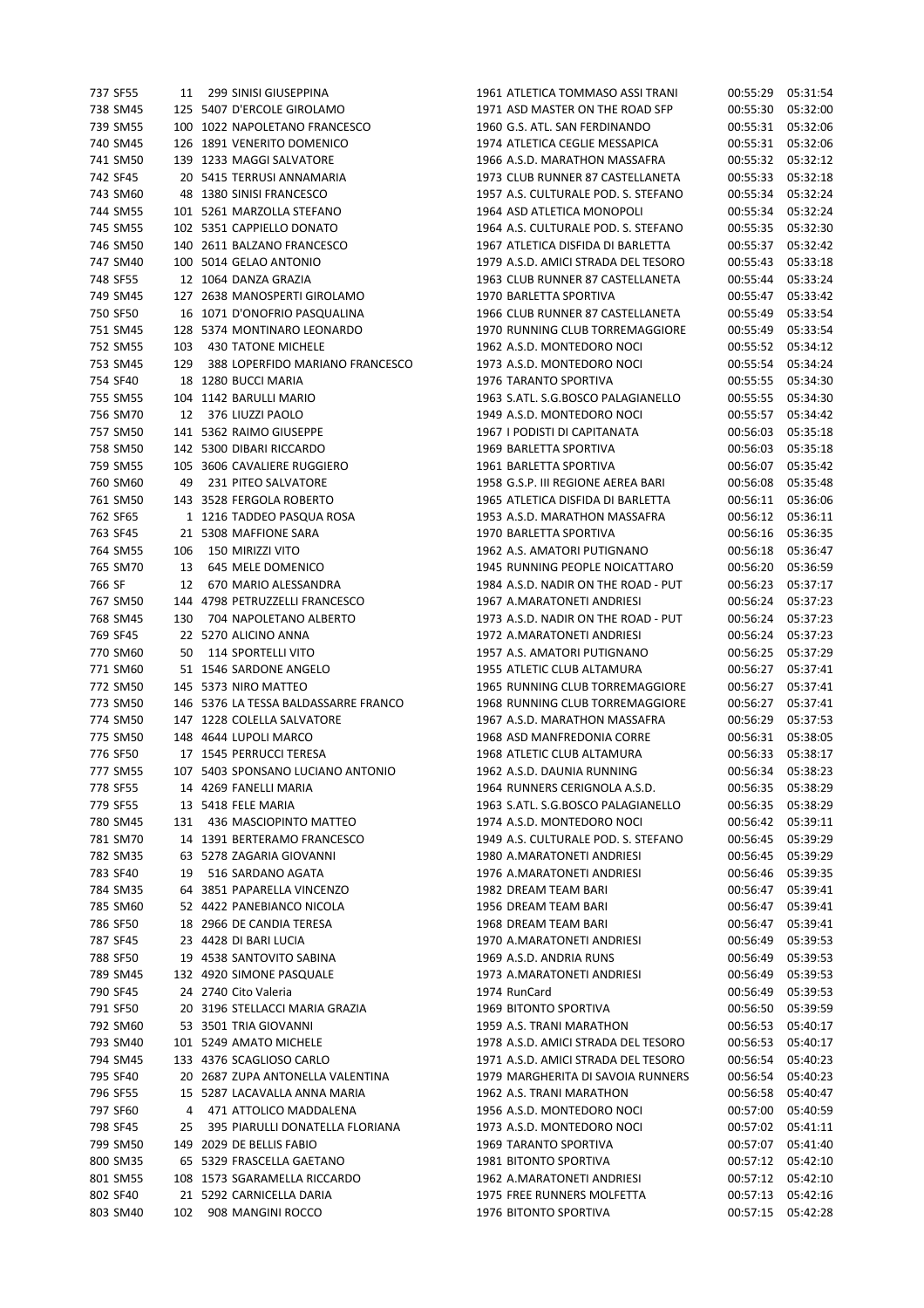| 804 SM65 | 21       | 104 PICCIRILLI STEFANO             | 1951 A.S. AMATORI PUTIGNANO         | 00:57:17 | 05:42:40 |
|----------|----------|------------------------------------|-------------------------------------|----------|----------|
| 805 SM55 |          | 109 5384 SANTELLI GIUSEPPE         | 1961 A.S.D. DAUNIA RUNNING          | 00:57:29 | 05:43:52 |
| 806 SM75 |          | 3 3746 CARUSO LEONARDO             | 1941 ATL. SAN NICANDRO GARGANICO    | 00:57:32 | 05:44:10 |
| 807 SF   |          | 8 5265 CONSERVA VIVIANA            | 1985 ASD ATLETICA MONOPOLI          | 00:57:33 | 05:44:16 |
| 808 SM55 |          | 110 1533 TARANTINI NUNZIO          | 1961 ATLETICA TOMMASO ASSI TRANI    | 00:57:35 | 05:44:28 |
| 809 SM55 | 111      | 69 MONGELLI LUIGI                  | 1962 A.S. ATLETICA CASTELLANA       | 00:57:37 | 05:44:40 |
| 810 SF35 | 13       | 718 LIUZZI ANNUNZIATA              | 1981 A.S.D. NADIR ON THE ROAD - PUT | 00:57:37 | 05:44:40 |
| 811 SF40 |          | 22 5321 LIPPOLIS FLORINDA          | 1976 A.S.D. NADIR ON THE ROAD - PUT | 00:57:37 | 05:44:40 |
|          |          |                                    |                                     |          |          |
| 812 SM55 |          | 112 5394 GENZANI PASQUALE          | 1963 A.S.D. DAUNIA RUNNING          | 00:57:42 | 05:45:10 |
| 813 SM55 |          | 113 4137 D'AVENIA FRANCO           | 1960 MARATHON CLUB MINERVINO        | 00:57:47 | 05:45:40 |
| 814 SM45 |          | 134 5324 CICCIMARRA TOMMASO        | 1971 HAPPY RUNNERS ALTAMURA         | 00:57:47 | 05:45:40 |
| 815 SM60 |          | 54 3532 LASALA IGNAZIO             | 1958 ATLETICA DISFIDA DI BARLETTA   | 00:57:47 | 05:45:40 |
| 816 SM50 |          | 150 2869 TACCONE NICOLA            | 1969 A.S.D. MARATHON MASSAFRA       | 00:57:47 | 05:45:40 |
| 817 SM55 |          | 114 3747 D'EMMA GIOVANNI           | 1964 ATL. SAN NICANDRO GARGANICO    | 00:57:48 | 05:45:46 |
| 818 SF50 |          | 21 2750 MAURO MARIA PAOLA          | 1967 ATLETICA TOMMASO ASSI TRANI    | 00:57:51 | 05:46:04 |
| 819 SM55 |          | 115 1712 FAVIA GIUSEPPE            | 1962 DREAM TEAM BARI                | 00:57:51 | 05:46:04 |
| 820 SM65 |          | 22 5378 SALCUNI PIETRO             | 1954 GR. POD. MONTE SANT'ANGELO     | 00:57:53 | 05:46:16 |
| 821 SM60 |          | 55 5405 COLANGIONE PIO             | 1958 RUNNERS CERIGNOLA A.S.D.       | 00:57:54 | 05:46:22 |
| 822 SM   |          | 48 5267 GIGLIO ANTONIO             | 1993 ATLETICA TOMMASO ASSI TRANI    | 00:57:56 | 05:46:34 |
| 823 SF50 |          | 22 5258 LOSAVIO MARCELLA           | 1966 ASD ATLETICA MONOPOLI          | 00:57:57 | 05:46:40 |
| 824 SM55 |          | 116 2726 SANSONE PASQUALE          | 1964 ATLETICA PALAZZO               | 00:57:58 | 05:46:46 |
| 825 SM45 |          | 135 5347 CATUCCI RAFFAELE          | 1972 A.S. CULTURALE POD. S. STEFANO | 00:58:00 | 05:46:58 |
| 826 SM50 |          | 151 5349 MANSI MATTEO              | 1966 A.S. CULTURALE POD. S. STEFANO | 00:58:01 | 05:47:04 |
|          |          |                                    |                                     |          |          |
| 827 SF55 |          | 16 3634 PATRUNO NUNZIA             | 1962 BARLETTA SPORTIVA              | 00:58:01 | 05:47:04 |
| 828 SM60 |          | 56 5311 CATINO DOMENICO            | 1957 PEDONE-RICCARDI BISCEGLIE      | 00:58:04 | 05:47:21 |
| 829 SM55 | 117      | <b>692 PERRONE GIUSEPPE</b>        | 1963 A.S.D. NADIR ON THE ROAD - PUT | 00:58:07 | 05:47:39 |
| 830 SF35 |          | 14 3611 GASPARI CLAUDIA            | 1982 BARLETTA SPORTIVA              | 00:58:10 | 05:47:57 |
| 831 SM70 |          | 15 1920 DEFAZIO ANTONIO            | 1947 A.S. CULTURALE POD. S. STEFANO | 00:58:11 | 05:48:03 |
| 832 SM55 |          | 118 3479 CANOSA ANTONIO            | 1961 A.MARATONETI ANDRIESI          | 00:58:18 | 05:48:45 |
| 833 SM60 |          | 57 3731 ANZALONE DOMENICO          | 1959 I PODISTI DI CAPITANATA        | 00:58:19 | 05:48:51 |
| 834 SM60 |          | 58 2595 BORRACCINO GIUSEPPE        | 1955 POD. CANUSIUM 2004             | 00:58:22 | 05:49:09 |
| 835 SF40 |          | 23 3461 FERRANTE ROSA              | 1978 ATLETICA TOMMASO ASSI TRANI    | 00:58:22 | 05:49:09 |
| 836 SM45 |          | 136 1284 LAGIOIA CHRISTIAN         | 1974 TARANTO SPORTIVA               | 00:58:23 | 05:49:15 |
| 837 SM45 |          | 137 2565 DI LERNIA FRANCESCO       | 1974 ATLETICA TOMMASO ASSI TRANI    | 00:58:24 | 05:49:21 |
| 838 SM65 |          | 23 3769 RUSSO SAVINO               | 1954 ATLETICA TRINITAPOLI           | 00:58:26 | 05:49:33 |
| 839 SM60 |          | 59 2017 MASTRANGELO CARLO OSCAR    | 1955 A.S.D. MARATHON MASSAFRA       | 00:58:26 | 05:49:33 |
| 840 SF45 |          | 26 3527 SCUDIERO GRAZIA            | 1970 MARATHON CLUB MINERVINO        | 00:58:26 | 05:49:33 |
| 841 SM45 |          | 138 3556 CAVALIERE MICHELE         | 1972 BARLETTA SPORTIVA              | 00:58:27 | 05:49:39 |
| 842 SM50 |          | 152 3779 GRIESI ANTONIO            | 1967 ATLETICA PALAZZO               | 00:58:29 | 05:49:51 |
|          |          |                                    |                                     |          |          |
| 843 SM40 |          | 103 5421 PIGNATELLI ANGELO         | 1976 TARANTO SPORTIVA               | 00:58:36 | 05:50:33 |
| 844 SF40 |          | 24 5318 DILEO PALMA                | 1975 A.S.D. NADIR ON THE ROAD - PUT | 00:58:37 | 05:50:39 |
| 845 SF60 |          | 5 1514 BIASI MARIA                 | 1957 ASD ATLETICA MONOPOLI          | 00:58:42 | 05:51:09 |
| 846 SM60 |          | 60 5377 PENSATO GIANCARLO          | 1957 RUNNING CLUB TORREMAGGIORE     | 00:58:45 | 05:51:27 |
| 847 SM60 |          | 61 5375 CORDONE LUIGI              | 1957 RUNNING CLUB TORREMAGGIORE     | 00:58:45 | 05:51:27 |
| 848 SM55 |          | 119 1209 PALMISANO CARMELO         | 1963 A.S.D. MARATHON MASSAFRA       | 00:58:47 | 05:51:39 |
| 849 SF45 |          | 27 3754 BRAZZO AURELIA             | 1970 MARGHERITA DI SAVOIA RUNNERS   | 00:58:49 | 05:51:51 |
| 850 SF50 |          | 23 3305 SCIANNIMANICA MARIA        | 1966 CLUB RUNNER 87 CASTELLANETA    | 00:58:49 | 05:51:51 |
| 851 SM65 |          | 24 1555 MERCEDE FRANCESCO          | 1952 POL. 'D. PIETRI' GRAVINA       | 00:58:54 | 05:52:21 |
| 852 SF50 |          | 24 2550 TOMASELLI TERESA           | 1968 ATLETICA PRO CANOSA            | 00:58:57 | 05:52:39 |
| 853 SM55 |          | 120 5383 NAPOLITANO CLAUDIO        | 1962 A.S.D. DAUNIA RUNNING          | 00:59:01 | 05:53:02 |
| 854 SF45 | 28       | 394 LOCOROTONDO ISABELLA           | 1972 A.S.D. MONTEDORO NOCI          | 00:59:03 | 05:53:14 |
| 855 SF55 |          | 17 2710 LEONE ANNA                 | 1964 RUNNERS CERIGNOLA A.S.D.       | 00:59:04 | 05:53:20 |
| 856 SM40 |          | 104 1308 PETRICCIUOLO RAFFAELE     | 1976 POD. CAROSINO JONICA&HIRIA MES | 00:59:05 | 05:53:26 |
| 857 SM70 | 16       | 349 RAGONE GIOVANNI                | 1946 ATLETIC CLUB ALTAMURA          | 00:59:06 | 05:53:32 |
| 858 SF50 |          | 25 5246 BORRICELLI MARIA DELIA     | 1966 A.S.D. AMICI STRADA DEL TESORO | 00:59:07 | 05:53:38 |
|          |          |                                    |                                     |          | 05:53:38 |
| 859 SM55 |          | 121 1672 VITOBELLO RUGGIERO        | 1961 BARLETTA SPORTIVA              | 00:59:07 |          |
| 860 SM45 |          | 139 2678 RUSSO MICHELE             | 1972 MARGHERITA DI SAVOIA RUNNERS   | 00:59:09 | 05:53:50 |
| 861 SF45 |          | 29 3761 VALERIO CONCETTA           | 1971 MARGHERITA DI SAVOIA RUNNERS   | 00:59:11 | 05:54:02 |
| 862 SF45 |          | 30 3752 MOZZO SABINA               | 1974 MARGHERITA DI SAVOIA RUNNERS   | 00:59:12 | 05:54:08 |
| 863 SM55 |          | 122 2692 IODICE GIUSEPPE           | 1960 MARGHERITA DI SAVOIA RUNNERS   | 00:59:12 | 05:54:08 |
| 864 SM60 |          | 62 2679 MONTEVERDE MICHELE         | 1958 MARGHERITA DI SAVOIA RUNNERS   | 00:59:15 | 05:54:26 |
| 865 SF40 |          | 25 2561 SILVESTRI LUCREZIA         | 1976 ASD ATLETICA MONOPOLI          | 00:59:17 | 05:54:38 |
| 866 SM50 |          | 153 1947 FIORDALISI NICOLA CARMELO | 1968 CLUB RUNNER 87 CASTELLANETA    | 00:59:21 | 05:55:02 |
| 867 SM50 | 154      | 778 DE BELLIS VITO                 | 1967 DREAM TEAM BARI                | 00:59:24 | 05:55:20 |
| 868 SM55 | 123      | 781 BUONO DOMENICO                 | 1963 DREAM TEAM BARI                | 00:59:25 | 05:55:26 |
| 869 SM50 | 155      | 226 CESSA NUNZIATO                 | 1969 G.S.P. III REGIONE AEREA BARI  | 00:59:28 | 05:55:44 |
|          | 870 SM40 | 105 3328 GALATONE LEONARDO         | 1977 S.ATL. S.G.BOSCO PALAGIANELLO  | 00:59:28 | 05:55:44 |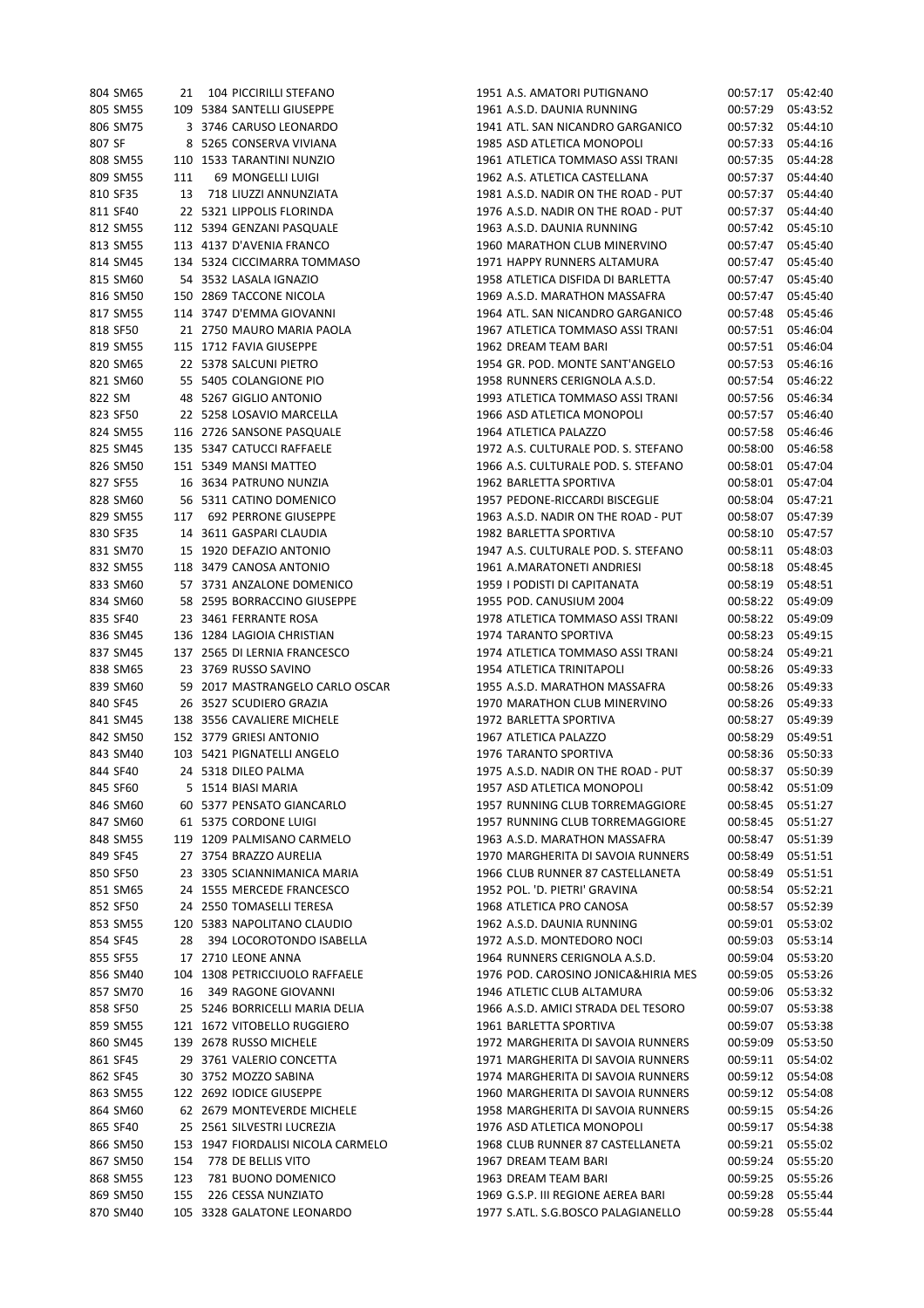| 871 SF50 |     | 26 922 FORTUNATO MARIA                 | 1966 A.S.D. LA FENICE               | 00:59:29 | 05:55:50 |
|----------|-----|----------------------------------------|-------------------------------------|----------|----------|
| 872 SF35 | 15  | 249 OSTUNI FLAVIA                      | 1984 ASD ATLETICA MONOPOLI          | 00:59:31 | 05:56:02 |
| 873 SM70 |     | 17 5397 LONGO MATTEO                   | 1948 A.S.D. DAUNIA RUNNING          | 00:59:34 | 05:56:20 |
| 874 SM55 |     | 124 3614 LAPORTA DOMENICO              | 1964 BARLETTA SPORTIVA              | 00:59:40 | 05:56:56 |
| 875 SM50 |     | 156 5385 SPONSANO MAURIZIO             | 1966 A.S.D. DAUNIA RUNNING          | 00:59:45 | 05:57:26 |
| 876 SM50 |     | 157 5281 LORIZZO GIUSEPPE              | 1968 A.MARATONETI ANDRIESI          | 00:59:48 | 05:57:44 |
| 877 SF50 |     | 27 1450 DELFINE PATRIZIA               | 1968 A.S. AMATORI PUTIGNANO         | 00:59:53 | 05:58:14 |
| 878 SM60 |     | 63 5360 MORANO MASSIMO                 | 1957 I PODISTI DI CAPITANATA        | 00:59:55 | 05:58:25 |
| 879 SF45 |     | 31 1021 ARGENTIERE MARGHERITA          | 1974 G.S. ATL. SAN FERDINANDO       | 00:59:58 | 05:58:43 |
| 880 SM70 |     | 18 1023 DAGNELLO VINCENZO              | 1949 G.S. ATL. SAN FERDINANDO       | 00:59:59 | 05:58:49 |
| 881 SM70 | 19  | 259 AVERSA ANTONIO                     | 1948 ASD ATLETICA MONOPOLI          | 01:00:04 | 05:59:19 |
| 882 SF65 |     | 2 1482 DI SIBIO ANGELA                 | 1954 ATLETICA PRO CANOSA            | 01:00:08 | 05:59:43 |
| 883 SM50 |     | 158 3600 RIZZI GIUSEPPE                | 1968 BARLETTA SPORTIVA              | 01:00:12 | 06:00:07 |
| 884 SM50 |     | 159 3306 CAPRIOLI VITO NICOLA          | 1966 CLUB RUNNER 87 CASTELLANETA    | 01:00:13 | 06:00:13 |
| 885 SF40 |     | 26 5413 SERINO ROBERTA                 | 1975 CLUB RUNNER 87 CASTELLANETA    | 01:00:16 | 06:00:31 |
| 886 SM40 |     | 106 3658 FALCO VINCENZO                | 1977 A.S.D. ANDRIA RUNS             | 01:00:19 | 06:00:49 |
| 887 SM50 |     | 160 4539 CANNONE GIOVANNI              | 1966 A.S.D. ANDRIA RUNS             | 01:00:19 | 06:00:49 |
| 888 SF50 |     | 28 2708 FARAONIO MARIA TERESA          | 1967 RUNNERS CERIGNOLA A.S.D.       | 01:00:27 | 06:01:37 |
| 889 SM50 | 161 | 128 CATALANO NICOLA                    | 1969 A.S. AMATORI PUTIGNANO         | 01:00:39 | 06:02:49 |
| 890 SM55 | 125 | 549 SCAGLIUSI EUGENIO                  | 1964 A.S.D. ATLETICA POLIGNANO      | 01:00:52 | 06:04:06 |
| 891 SF40 |     | 27 5379 MICHELINI EDVIGE MARIA CARMELA | 1975 ASD MANFREDONIA CORRE          | 01:00:53 | 06:04:12 |
| 892 SM50 |     | 162 4173 LOPEDOTE MICHELE              | 1968 BITONTO SPORTIVA               | 01:00:53 | 06:04:12 |
| 893 SM45 |     | 140 5203 NOTARANGELO MASSIMILIANO      | 1971 ASD MANFREDONIA CORRE          | 01:00:54 | 06:04:18 |
| 894 SM55 |     | 126 4412 GENTILE MAURO                 | 1963 ATLETICA TOMMASO ASSI TRANI    | 01:00:55 | 06:04:24 |
| 895 SM50 |     | 163 2577 MOLFETTA MARIO                | 1968 A.MARATONETI ANDRIESI          | 01:01:00 | 06:04:54 |
| 896 SF35 |     | 16 2279 LEO VALENTINA                  | 1980 G.S.D. ATLETICA AMATORI CORATO | 01:01:02 | 06:05:06 |
| 897 SM70 |     | 20 801 SABATO MICHELE                  | 1949 GIOIA RUNNING A.S.D.           | 01:01:03 | 06:05:12 |
| 898 SF40 |     | 28 5301 DOSHCHECHKINA VIKTORIIA        | 1979 BARLETTA SPORTIVA              | 01:01:03 | 06:05:12 |
| 899 SF45 |     | 32 5272 LARAIA PAOLA                   | 1972 A.MARATONETI ANDRIESI          | 01:01:08 | 06:05:42 |
| 900 SM45 |     | 141 2578 BRUNO LUIGI                   | 1970 A.MARATONETI ANDRIESI          | 01:01:11 | 06:06:00 |
| 901 SF40 |     | 29 3489 LOSACCO PATRIZIA               | 1976 A.MARATONETI ANDRIESI          | 01:01:15 | 06:06:24 |
| 902 SM60 | 64  | 797 SOZIO ANTONIO                      | 1959 BIO AMBRA NEW AGE              | 01:01:18 | 06:06:42 |
|          |     |                                        |                                     |          |          |
| 903 SM65 |     | 25 1138 TODARO PASQUALE                | 1954 S.ATL. S.G.BOSCO PALAGIANELLO  | 01:01:18 | 06:06:42 |
| 904 SF45 |     | 33 3726 DI LERNIA TIZIANA              | 1972 A.S. CULTURALE POD. S. STEFANO | 01:01:19 | 06:06:48 |
| 905 SM45 |     | 142 1761 LOPASSO GIANLUCA              | 1974 RUNNERS DEL LEVANTE            | 01:01:25 | 06:07:24 |
| 906 SF35 |     | 17 1522 PUGLIESE MARIA                 | 1981 ASD ATLETICA MONOPOLI          | 01:01:31 | 06:08:00 |
| 907 SM40 |     | 107 4720 PELLEGRINI VITO               | 1976 A.S.D. AMICI STRADA DEL TESORO | 01:01:35 | 06:08:24 |
| 908 SF40 |     | 30 4116 DI CILLO PIERA                 | 1976 FIAMMA OLIMPIA PALO            | 01:01:35 | 06:08:24 |
| 909 SM60 |     | 65 3569 FRAGOMELI FRANCESCO            | 1957 BARLETTA SPORTIVA              | 01:01:46 | 06:09:29 |
| 910 SM70 |     | 21 1143 TODARO VITO CATALDO            | 1945 S.ATL. S.G.BOSCO PALAGIANELLO  | 01:02:12 | 06:12:05 |
| 911 SF45 |     | 34 250 COLELLA VALENTINA               | 1971 ASD ATLETICA MONOPOLI          | 01:02:13 | 06:12:11 |
| 912 SF   | 9   | 921 MAGNIFICO DORIANA                  | 1995 A.S.D. LA FENICE               | 01:02:22 | 06:13:05 |
| 913 SF45 |     | 35 5309 CHISARI LUCIA                  | 1970 BARLETTA SPORTIVA              | 01:02:24 | 06:13:17 |
| 914 SM55 |     | 127 4442 GRUMO VITO                    | 1960 A.MARATONETI ANDRIESI          | 01:02:25 | 06:13:23 |
| 915 SM70 |     | 22 5275 SANTOVITO GIOVANNI             | 1945 A.MARATONETI ANDRIESI          | 01:02:26 | 06:13:29 |
| 916 SM55 |     | 128 1759 FIORENTINO NICOLA             | 1961 RUNNERS DEL LEVANTE            | 01:02:28 | 06:13:41 |
| 917 SF35 |     | 18 5276 LOPETUSO GRAZIA                | 1982 A.MARATONETI ANDRIESI          | 01:02:33 | 06:14:11 |
| 918 SM60 |     | 66 1769 VASILE GIUSEPPE                | 1956 RUNNERS DEL LEVANTE            | 01:02:38 | 06:14:41 |
| 919 SM45 |     | 143 5420 BUCCI GIUSEPPE                | 1970 TARANTO SPORTIVA               | 01:02:40 | 06:14:53 |
| 920 SF50 |     | 29 5252 DI BARI MARIA RITA             | 1966 A.S.D. AMICI STRADA DEL TESORO | 01:02:41 | 06:14:59 |
| 921 SM50 |     | 164 5345 FRATELLO ERNESTO              | 1968 ATHLETIC CLUB TERMOLI ASD      | 01:02:46 | 06:15:28 |
| 922 SM50 |     | 165 2640 CIVITA DAVIDE                 | 1965 BARLETTA SPORTIVA              | 01:02:47 | 06:15:34 |
| 923 SM55 | 129 | 893 ROSSIELLO DOMENICO                 | <b>1960 BITONTO SPORTIVA</b>        | 01:02:48 | 06:15:40 |
| 924 SF45 | 36  | 363 NINIVAGGI ANNA TERESA              | 1974 ATLETIC CLUB ALTAMURA          | 01:02:50 | 06:15:52 |
| 925 SF65 |     | 3 5312 DE PALMA MARIA TERESA           | 1954 PEDONE-RICCARDI BISCEGLIE      | 01:02:51 | 06:15:58 |
| 926 SF50 |     | 30 5306 LIONETTI MICHELINA             | 1965 BARLETTA SPORTIVA              | 01:02:53 | 06:16:10 |
| 927 SM60 |     | 67 1713 QUISTELLI VITANTONIO           | 1957 DREAM TEAM BARI                | 01:02:57 | 06:16:34 |
| 928 SF45 |     | 37 3543 PERSIA ANNAMARIA               | 1970 BARLETTA SPORTIVA              | 01:02:59 | 06:16:46 |
| 929 SM50 |     | 166 5352 QUARTO FRANCESCO              | 1965 A.S. CULTURALE POD. S. STEFANO | 01:03:00 | 06:16:52 |
| 930 SM40 |     | 108 5367 STANISCI MICHELE              | 1975 ATL. SAN NICANDRO GARGANICO    | 01:03:01 | 06:16:58 |
| 931 SM60 |     | 68 5399 MARIANTONI ROBERTO             | 1955 A.S.D. DAUNIA RUNNING          | 01:03:04 | 06:17:16 |
| 932 SM60 |     | 69 5395 GUIDA NICOLA                   | 1959 A.S.D. DAUNIA RUNNING          | 01:03:13 | 06:18:10 |
| 933 SF50 |     | 31 5247 CURCI MADDALENA                | 1967 A.S.D. AMICI STRADA DEL TESORO | 01:03:16 | 06:18:28 |
| 934 SM70 |     | 23 5015 GELAO RAFFAELE                 | 1947 A.S.D. AMICI STRADA DEL TESORO | 01:03:17 | 06:18:34 |
| 935 SM65 |     | 26 5323 SIMONE GIUSEPPE                | 1951 HAPPY RUNNERS ALTAMURA         | 01:03:23 | 06:19:10 |
| 936 SF45 |     | 38 5400 PERFETTO ALTOMARE              | 1971 A.S.D. DAUNIA RUNNING          | 01:03:35 | 06:20:22 |
| 937 SM50 |     | 167 5332 PETTA FRANCESCO               | 1969 BITONTO SPORTIVA               | 01:03:39 | 06:20:45 |
|          |     |                                        |                                     |          |          |

| 166 A.S.D. LA FENICE               | 00:59:29          | 05:55:50 |
|------------------------------------|-------------------|----------|
| 184 ASD ATLETICA MONOPOLI          | 00:59:31          | 05:56:02 |
| 48 A.S.D. DAUNIA RUNNING           | 00:59:34          | 05:56:20 |
| 164 BARLETTA SPORTIVA              | 00:59:40          | 05:56:56 |
| 166 A.S.D. DAUNIA RUNNING          | 00:59:45          | 05:57:26 |
| <b>968 A.MARATONETI ANDRIESI</b>   | 00:59:48 05:57:44 |          |
| <b>968 A.S. AMATORI PUTIGNANO</b>  | 00:59:53          | 05:58:14 |
| 157 I PODISTI DI CAPITANATA        | 00:59:55          | 05:58:25 |
| 74 G.S. ATL. SAN FERDINANDO        | 00:59:58          | 05:58:43 |
| 49 G.S. ATL. SAN FERDINANDO        | 00:59:59 05:58:49 |          |
| 48 ASD ATLETICA MONOPOLI           | 01:00:04          | 05:59:19 |
| 154 ATLETICA PRO CANOSA            | 01:00:08          | 05:59:43 |
| 168 BARLETTA SPORTIVA              | 01:00:12          | 06:00:07 |
| 66 CLUB RUNNER 87 CASTELLANETA     | 01:00:13          | 06:00:13 |
| 75 CLUB RUNNER 87 CASTELLANETA     | 01:00:16          | 06:00:31 |
| 177 A.S.D. ANDRIA RUNS             | 01:00:19          | 06:00:49 |
| <b>966 A.S.D. ANDRIA RUNS</b>      | 01:00:19          | 06:00:49 |
| 167 RUNNERS CERIGNOLA A.S.D.       | 01:00:27          | 06:01:37 |
| <b>969 A.S. AMATORI PUTIGNANO</b>  | 01:00:39          | 06:02:49 |
| 164 A.S.D. ATLETICA POLIGNANO      | 01:00:52          | 06:04:06 |
| 75 ASD MANFREDONIA CORRE           | 01:00:53          | 06:04:12 |
| 168 BITONTO SPORTIVA               | 01:00:53          | 06:04:12 |
| 71 ASD MANFREDONIA CORRE           | 01:00:54          | 06:04:18 |
| 163 ATLETICA TOMMASO ASSI TRANI    | 01:00:55          | 06:04:24 |
| <b>68 A.MARATONETI ANDRIESI</b>    | 01:01:00          | 06:04:54 |
| 180 G.S.D. ATLETICA AMATORI CORATO | 01:01:02          | 06:05:06 |
| 149 GIOIA RUNNING A.S.D.           | 01:01:03          | 06:05:12 |
| 179 BARLETTA SPORTIVA              | 01:01:03          | 06:05:12 |
|                                    |                   |          |
| 172 A.MARATONETI ANDRIESI          | 01:01:08          | 06:05:42 |
| 70 A.MARATONETI ANDRIESI           | 01:01:11          | 06:06:00 |
| 76 A.MARATONETI ANDRIESI           | 01:01:15          | 06:06:24 |
| 959 BIO AMBRA NEW AGE              | 01:01:18          | 06:06:42 |
| 354 S.ATL. S.G.BOSCO PALAGIANELLO  | 01:01:18          | 06:06:42 |
| 72 A.S. CULTURALE POD. S. STEFANO  | 01:01:19          | 06:06:48 |
| 74 RUNNERS DEL LEVANTE             | 01:01:25          | 06:07:24 |
| 81 ASD ATLETICA MONOPOLI           | 01:01:31          | 06:08:00 |
| 76 A.S.D. AMICI STRADA DEL TESORO  | 01:01:35          | 06:08:24 |
| 76 FIAMMA OLIMPIA PALO             | 01:01:35          | 06:08:24 |
| <b>957 BARLETTA SPORTIVA</b>       | 01:01:46          | 06:09:29 |
| 45 S.ATL. S.G.BOSCO PALAGIANELLO   | 01:02:12          | 06:12:05 |
| 71 ASD ATLETICA MONOPOLI           | 01:02:13          | 06:12:11 |
| 995 A.S.D. LA FENICE               | 01:02:22          | 06:13:05 |
| 70 BARLETTA SPORTIVA               | 01:02:24          | 06:13:17 |
| 160 A.MARATONETI ANDRIESI          | 01:02:25          | 06:13:23 |
| 45 A.MARATONETI ANDRIESI           | 01:02:26          | 06:13:29 |
| 061 RUNNERS DEL LEVANTE            | 01:02:28          | 06:13:41 |
| 182 A.MARATONETI ANDRIESI          | 01:02:33          | 06:14:11 |
| 956 RUNNERS DEL LEVANTE            | 01:02:38          | 06:14:41 |
| 170 TARANTO SPORTIVA               | 01:02:40          | 06:14:53 |
| 66 A.S.D. AMICI STRADA DEL TESORO  | 01:02:41          | 06:14:59 |
| 168 ATHLETIC CLUB TERMOLI ASD      | 01:02:46          | 06:15:28 |
| 165 BARLETTA SPORTIVA              | 01:02:47          | 06:15:34 |
| <b>160 BITONTO SPORTIVA</b>        | 01:02:48          | 06:15:40 |
| 174 ATLETIC CLUB ALTAMURA          | 01:02:50          | 06:15:52 |
| 354 PEDONE-RICCARDI BISCEGLIE      | 01:02:51          | 06:15:58 |
| 165 BARLETTA SPORTIVA              | 01:02:53          | 06:16:10 |
| <b>957 DREAM TEAM BARI</b>         | 01:02:57          | 06:16:34 |
|                                    |                   |          |
| 170 BARLETTA SPORTIVA              | 01:02:59          | 06:16:46 |
| 165 A.S. CULTURALE POD. S. STEFANO | 01:03:00          | 06:16:52 |
| 75 ATL. SAN NICANDRO GARGANICO     | 01:03:01          | 06:16:58 |
| 355 A.S.D. DAUNIA RUNNING          | 01:03:04          | 06:17:16 |
| 159 A.S.D. DAUNIA RUNNING          | 01:03:13          | 06:18:10 |
| 167 A.S.D. AMICI STRADA DEL TESORO | 01:03:16          | 06:18:28 |
| 47 A.S.D. AMICI STRADA DEL TESORO  | 01:03:17          | 06:18:34 |
| 351 HAPPY RUNNERS ALTAMURA         | 01:03:23          | 06:19:10 |
| 71 A.S.D. DAUNIA RUNNING           | 01:03:35          | 06:20:22 |
| 169 BITONTO SPORTIVA               | 01:03:39          | 06:20:45 |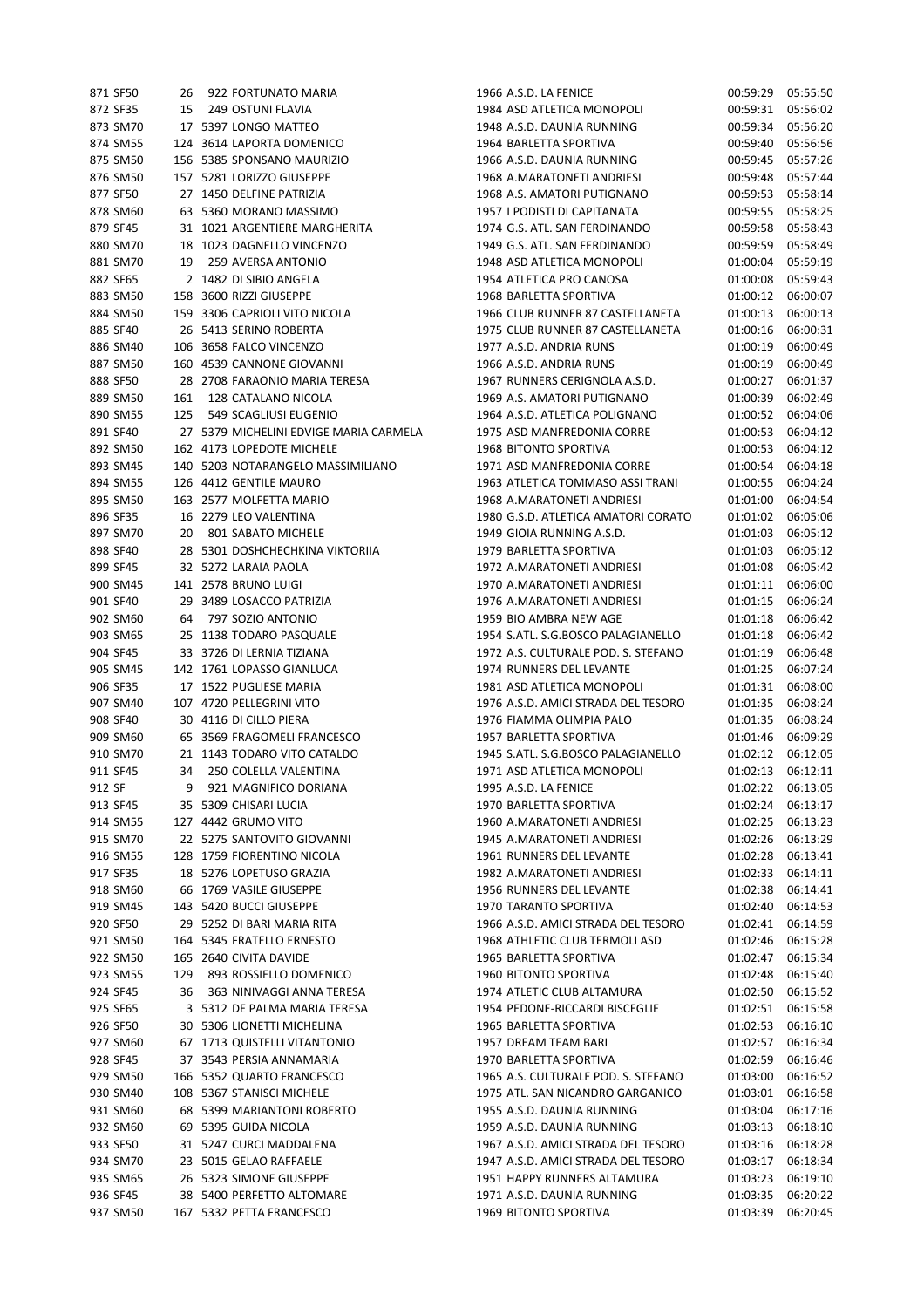| 938 SM65  |     | 27 5356 CIRULLI MATTEO               | 1950 A.S. CULTURALE POD. S. STEFANO | 01:03:45 | 06:21:21 |
|-----------|-----|--------------------------------------|-------------------------------------|----------|----------|
| 939 SM65  | 28  | <b>498 DEL GIUDICE ANTONIO</b>       | 1953 A.MARATONETI ANDRIESI          | 01:03:50 | 06:21:51 |
| 940 SF45  |     | 39 5256 POMPA ROSA                   | 1970 ATLETICA PRO CANOSA            | 01:03:58 | 06:22:39 |
| 941 SM35  |     | 66 1583 DESIO TONI                   | 1980 A.S. DOF AMATORI TURI          | 01:04:07 | 06:23:33 |
| 942 SM60  | 70  | 550 SCAGLIUSI FRANCESCO              | 1959 A.S.D. ATLETICA POLIGNANO      | 01:04:18 | 06:24:39 |
| 943 SM60  |     | 71 1128 CARRIERI PIETRO              | 1956 S.ATL. S.G.BOSCO PALAGIANELLO  | 01:04:25 | 06:25:21 |
| 944 SF55  |     | 18 4521 DILEO MARIA ROSARIA          | 1964 BARLETTA SPORTIVA              | 01:04:25 | 06:25:21 |
| 945 SF50  |     | 32 3564 DELVECCHIO MARIA             | 1968 BARLETTA SPORTIVA              | 01:04:30 | 06:25:51 |
|           |     |                                      |                                     |          |          |
| 946 SF55  |     | 19 3925 TANZELLA AGNESE              | 1961 A.S.D. LA FENICE               | 01:04:33 | 06:26:08 |
| 947 SM45  |     | 144 5331 MOSSA MARINO                | 1974 BITONTO SPORTIVA               | 01:04:39 | 06:26:44 |
| 948 SM70  |     | 24 2670 MANSI LUIGI                  | 1945 A.S. CULTURALE POD. S. STEFANO | 01:04:44 | 06:27:14 |
| 949 SF45  |     | 40 5414 TOTARO KATIA                 | 1974 CLUB RUNNER 87 CASTELLANETA    | 01:04:46 | 06:27:26 |
| 950 SM60  |     | 72 5282 PISTILLO VINCENZO            | 1957 A.MARATONETI ANDRIESI          | 01:04:47 | 06:27:32 |
| 951 SF60  |     | 6 1016 GIORGIO LUCREZIA              | 1958 G.S. ATL. SAN FERDINANDO       | 01:04:48 | 06:27:38 |
| 952 SM55  | 130 | 594 CALDAROLA PAOLO                  | 1963 FREE RUNNERS MOLFETTA          | 01:04:48 | 06:27:38 |
| 953 SM50  |     | 168 5372 MARINELLI ANGELO            | 1969 RUNNING CLUB TORREMAGGIORE     | 01:04:49 | 06:27:44 |
| 954 SM45  | 145 | 75 ROTOLO ANGELO                     | 1970 A.S. ATLETICA CASTELLANA       | 01:05:06 | 06:29:26 |
| 955 SM55  |     | 131 1659 ANGIULLI GIOVANNI           | 1961 BARLETTA SPORTIVA              | 01:05:07 | 06:29:32 |
| 956 SF60  |     | 7 4249 PARISI MICHELINA              | 1955 A.S. CULTURALE POD. S. STEFANO | 01:05:07 | 06:29:32 |
| 957 SF55  |     | 20 1018 CARBONARA ANNA MARIA         | 1961 G.S. ATL. SAN FERDINANDO       | 01:05:12 | 06:30:02 |
| 958 SM75  | 4   | 706 NETTI GIUSEPPE                   | 1941 A.S.D. NADIR ON THE ROAD - PUT | 01:05:17 | 06:30:32 |
| 959 SM75  | 5   | 105 BIANCO GIOVANNI                  | 1944 A.S. AMATORI PUTIGNANO         | 01:05:20 | 06:30:50 |
| 960 SF45  |     | 41 2662 DISTASO MARIA STERPETA       | 1972 G.S. ATL. SAN FERDINANDO       | 01:05:23 | 06:31:08 |
| 961 SM50  | 169 | 360 POPOLIZIO SANTE                  | 1968 ATLETIC CLUB ALTAMURA          | 01:05:28 | 06:31:38 |
| 962 SM55  |     | 132 2674 MANGIONE VINCENZO           | 1962 A.S. CULTURALE POD. S. STEFANO | 01:05:31 | 06:31:55 |
| 963 SM60  |     | 73 5307 CRESCENTE MICHELE VINCENZO   | 1955 BARLETTA SPORTIVA              | 01:05:51 | 06:33:55 |
| 964 SF45  |     | 42 4517 FIORELLA GIUSEPPINA          | 1971 BARLETTA SPORTIVA              | 01:06:07 | 06:35:31 |
|           |     |                                      |                                     |          |          |
| 965 SM60  |     | 74 2642 DICORATO ROSARIO LUIGI       | 1958 BARLETTA SPORTIVA              | 01:07:14 | 06:42:12 |
| 966 SF55  |     | 21 2639 PALMIERI CONCHITA MARIA      | 1962 BARLETTA SPORTIVA              | 01:07:15 | 06:42:18 |
| 967 SM50  |     | 170 3520 BRANDI ARCANGELO            | 1968 MARATHON CLUB MINERVINO        | 01:07:34 | 06:44:11 |
| 968 SM55  |     | 133 3523 PAGLIALONGA FILIPPO         | 1964 MARATHON CLUB MINERVINO        | 01:07:34 | 06:44:11 |
| 969 SM60  |     | 75 3524 PELLEGRINO MICHELE           | 1958 MARATHON CLUB MINERVINO        | 01:07:34 | 06:44:11 |
| 970 SM50  | 171 | 465 DISPOTO NICOLA                   | 1966 A.S.D. MONTEDORO NOCI          | 01:07:40 | 06:44:47 |
| 971 SM70  |     | 25 2548 LAMANUZZI GAETANO            | 1946 ATLETICA PRO CANOSA            | 01:08:09 | 06:47:41 |
| 972 SM65  |     | 29 5244 PERRELLI MICHELE             | 1950 A.S.D. AMICI STRADA DEL TESORO | 01:08:11 | 06:47:53 |
| 973 SF55  |     | 22 5350 SINISI CONCETTA              | 1961 A.S. CULTURALE POD. S. STEFANO | 01:08:13 | 06:48:05 |
| 974 SF65  | 4   | 298 CROCI ORNELLA                    | 1951 ATLETICA TOMMASO ASSI TRANI    | 01:08:19 | 06:48:40 |
| 975 SF50  |     | 33 3592 CROCETTA LUCIA               | 1969 BARLETTA SPORTIVA              | 01:08:23 | 06:49:04 |
| 976 SM50  |     | 172 3591 ALTOMARE ANTONIO            | 1965 BARLETTA SPORTIVA              | 01:08:27 | 06:49:28 |
| 977 SF50  |     | 34 1019 CARTAGENA ANNA               | 1969 G.S. ATL. SAN FERDINANDO       | 01:08:50 | 06:51:46 |
| 978 SF65  | 5   | 270 CORBACIO MICHELA                 | 1950 ASD ATLETICA MONOPOLI          | 01:09:13 | 06:54:03 |
| 979 SM70  |     | 26 3540 GADALETA DOMENICO            | 1949 FREE RUNNERS MOLFETTA          | 01:09:50 | 06:57:45 |
| 980 SM65  | 30  | 593 DE IUDICIBUS NICOLA              | 1950 FREE RUNNERS MOLFETTA          | 01:09:50 | 06:57:45 |
| 981 SF50  |     | 35 5339 MANCINI RITA FRANCESCA MARIA | 1968 AMICI DEL CAMMINO BARLETTA     | 01:09:52 | 06:57:57 |
| 982 SM70  | 27  | 599 MILONE GAETANO                   | 1946 FREE RUNNERS MOLFETTA          | 01:09:59 | 06:58:39 |
| 983 SM75  |     | 6 4895 CIALDELLA CATALDO             | 1941 BIO AMBRA NEW AGE              | 01:10:07 | 06:59:27 |
| 984 SF55  |     | 23 3589 SARCINELLI BIAGIA            | 1962 BARLETTA SPORTIVA              | 01:10:14 | 07:00:08 |
| 985 SM70  | 28  | 783 DE LUCA LUIGI                    | 1945 DREAM TEAM BARI                | 01:10:30 | 07:01:44 |
| 986 SM80  | 1   | 433 LIPPOLIS VITANTONIO              | 1936 A.S.D. MONTEDORO NOCI          | 01:10:44 | 07:03:08 |
| 987 SM65  |     | 31 4273 NOZZA DONATO                 | 1954 ATLETICA PALAZZO               |          | 07:03:20 |
|           |     |                                      |                                     | 01:10:46 |          |
| 988 SM55  |     | 134 4210 MANDUZIO ALDO               | 1960 ATL. SAN NICANDRO GARGANICO    | 01:11:51 | 07:09:49 |
| 989 SM45  |     | 146 2677 GIAGNORIO LUCA              | 1974 ATL. SAN NICANDRO GARGANICO    | 01:11:53 | 07:10:01 |
| 990 SM65  | 32  | 399 LOMBARDI GIOVANNI ANTONIO        | 1952 A.S.D. MONTEDORO NOCI          | 01:12:31 | 07:13:48 |
| 991 SM50  |     | 173 5355 BRUNO RAFFAELE              | 1965 A.S. CULTURALE POD. S. STEFANO | 01:13:48 | 07:21:29 |
| 992 SM70  |     | 29 5242 DE NICOLO' GAETANO           | 1946 A.S.D. AMICI STRADA DEL TESORO | 01:14:03 | 07:22:58 |
| 993 SM65  |     | 33 4706 VOLGARINO SALVATORE          | 1951 A.S. ATLETICA CASTELLANA       | 01:14:09 | 07:23:34 |
| 994 SF50  |     | 36 5293 GADALETA CATERINA            | 1969 FREE RUNNERS MOLFETTA          | 01:14:39 | 07:26:34 |
| 995 SF55  |     | 24 2660 MARINELLI MARIA CRISTINA     | 1963 A.S.D. LA FENICE               | 01:14:58 | 07:28:27 |
| 996 SF65  |     | 6 2520 GALIULO MARGHERITA ANNAMARIA  | 1953 A.S.D. MARATHON MASSAFRA       | 01:15:11 | 07:29:45 |
| 997 SF55  |     | 25 5338 PALMIERI IOLE                | 1962 AMICI DEL CAMMINO BARLETTA     | 01:15:14 | 07:30:03 |
| 998 SF50  |     | 37 5288 COLACICCO ANNA               | 1969 A.S.D. ATLETICA POLIGNANO      | 01:15:46 | 07:33:14 |
| 999 SF70  |     | 1 5274 CICCIARELLI TERESA            | 1947 A.MARATONETI ANDRIESI          | 01:16:07 | 07:35:20 |
| 1000 SM55 |     | 135 5327 DEVANNA GIUSEPPE            | 1964 GIOIA RUNNING A.S.D.           | 01:17:00 | 07:40:37 |
| 1001 SM65 |     | 34 4129 PELLEGRINO SERGIO            | 1952 ATLETICA TOMMASO ASSI TRANI    | 01:17:17 | 07:42:19 |
| 1002 SM50 |     | 174 2641 LATTANZIO RICCARDO          | 1968 BARLETTA SPORTIVA              | 01:17:31 | 07:43:43 |
| 1003 SM65 |     | 35 3337 ARMENTO VITO                 | 1950 RUNNERS GINOSA                 | 01:20:47 | 08:03:15 |
| 1004 SM65 | 36  | 101 BUONSANTE MARIO                  | 1952 A.S. AMATORI PUTIGNANO         | 01:22:46 | 08:15:07 |
|           |     |                                      |                                     |          |          |